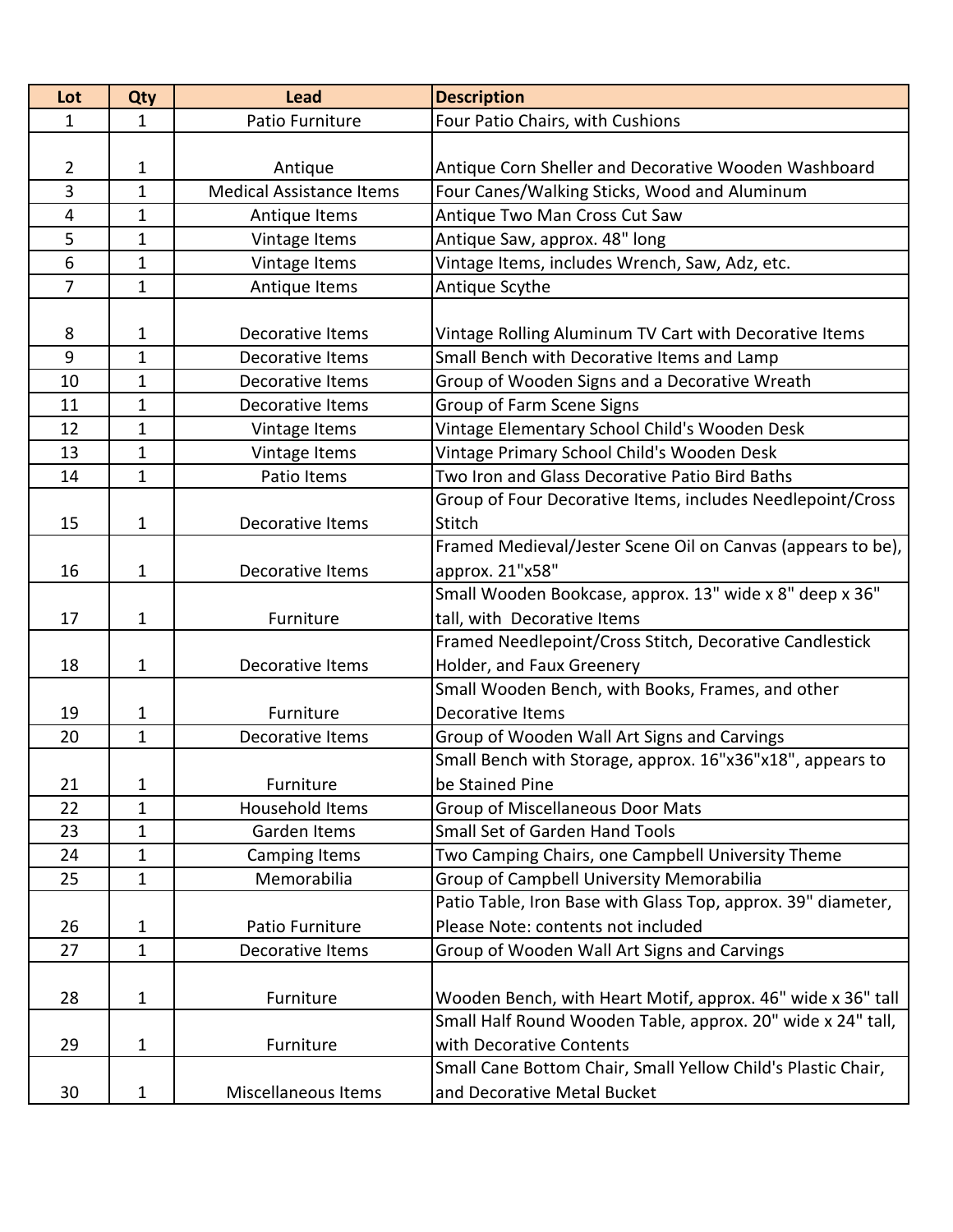| Lot | Qty          | <b>Lead</b>                  | <b>Description</b>                                            |
|-----|--------------|------------------------------|---------------------------------------------------------------|
|     |              |                              | Two Wall Art Items, includes Campbell Camel Art Work and      |
| 31  | $\mathbf{1}$ | Wall Art                     | Cardinal                                                      |
|     |              |                              | Area Rug, Green Oriental Style, with Fringe on ends, approx.  |
| 32  | $\mathbf{1}$ | Rug                          | 3'x5'                                                         |
|     |              |                              | Group of Musical Inspired Items, includes Bookends and        |
| 33  | $\mathbf{1}$ | Decorative Items             | Napkin Holder                                                 |
|     |              |                              | Small Group of Musical Inspired Decorative Items, includes    |
| 34  | 1            | <b>Decorative Items</b>      | Clocks and Art Work                                           |
| 35  | $\mathbf 1$  | Decorative Items             | Three Decorative Pieces, Wooden and Porcelain                 |
|     |              |                              | Antique Parlor Style Corner Chair, approx. 20"x28", Hand      |
| 36  | 1            | Decorative Items             | <b>Carved and Ornate</b>                                      |
|     |              |                              | Victorian Style "Man" Lamp, with Glass Shade, approx. 16"     |
| 37  | 1            | Lighting                     | tall, works                                                   |
|     |              |                              | Victorian Style "Lady with Violin" Lamp, with Glass Shade,    |
| 38  | $\mathbf{1}$ | Decorative Items             | approx. 16" tall, works                                       |
|     |              |                              | Long Ago and Far Away Limited Edition Musical Jewelry         |
|     |              |                              | Boxes, Designed by Karen Hahn, Little Red Riding Hood,        |
|     |              |                              | #2067 and Rapunzel #1540, both excellent condition, approx.   |
| 39  | 1            | <b>Musical Jewelry Boxes</b> | 6" across each                                                |
|     |              |                              | Long Ago and Far Away Limited Edition Musical Jewelry         |
|     |              |                              | Boxes, Designed by Karen Hahn, Sleeping Beauty, #669 and      |
|     |              |                              | Snow White, #631, both excellent condition, approx. 6"        |
| 40  | $\mathbf{1}$ | <b>Musical Jewelry Boxes</b> | across each                                                   |
|     |              |                              |                                                               |
|     |              |                              | Two Music Boxes, includes Baby Grand Style Piano Music        |
|     |              |                              | Box, approx. 9"x6" and Mels Musical Jewelry Box, Handmade     |
| 41  | 1            | <b>Music Boxes</b>           | Sorrento Italy, approx. 6"x4", both work, and a Letter Opener |
| 42  | $\mathbf{1}$ | Decorative Items             | Group of Decorative "Boots" and Acrylic Cubes                 |
| 43  | 1            | Decorative Items             | Two Small Tea Cups and a Musical Motif Trivet                 |
|     |              |                              | Three Round Porcelain Musical Jewelry Boxes, crafted in       |
| 44  | 1            | <b>Musical Jewelry Boxes</b> | Thailand, approx. 2.5" round each, all work                   |
|     |              |                              | Three Oval Porcelain Musical Jewelry Boxes, approx. 2.5"x3",  |
| 45  | 1            | <b>Musical Jewelry Boxes</b> | all work                                                      |
|     |              |                              | Three Heart Shaped Porcelain Musical Jewelry Boxes, approx.   |
| 46  | 1            | <b>Musical Jewelry Boxes</b> | 3" each, all work                                             |
|     |              |                              | Three Round Porcelain Musical Jewelry Boxes, approx. 3"       |
| 47  | $\mathbf{1}$ | <b>Musical Jewelry Boxes</b> | round each, all work                                          |
|     |              |                              | Three Tier Glass Stand, approx. 16" tall x 10" base, Please   |
| 48  | 1            | Decorative Items             | Note: contents not included                                   |
|     |              |                              | Antique Wooden Drop Leaf Style Table, Oval, with Spool Type   |
|     |              |                              | Legs, approx. 43"x31"x29.5", Please Note: contents not        |
| 49  | $\mathbf{1}$ | Furniture                    | included                                                      |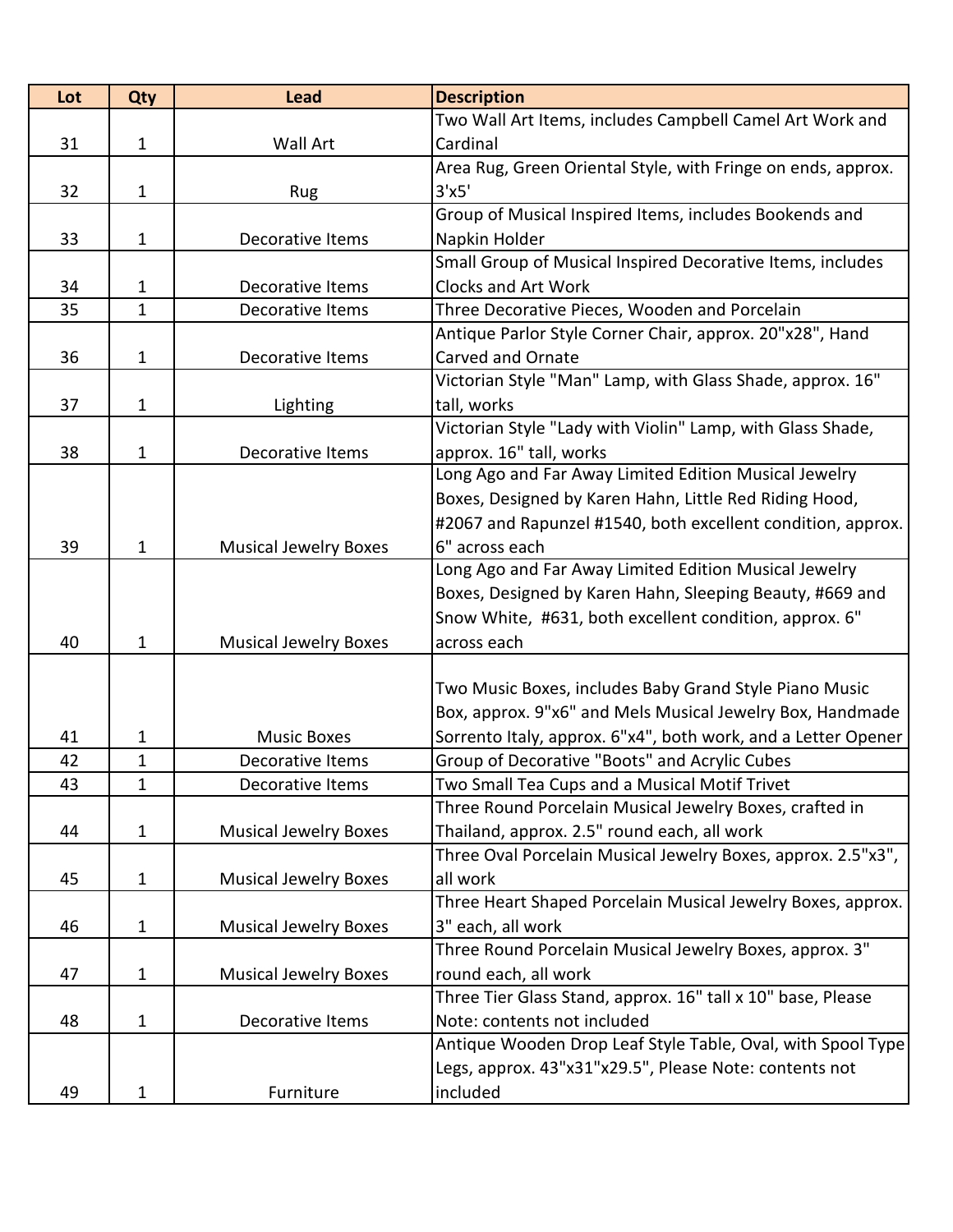| Lot | Qty            | <b>Lead</b>                     | <b>Description</b>                                              |
|-----|----------------|---------------------------------|-----------------------------------------------------------------|
|     |                |                                 | Decorative Music Stand, Parlor Style; Metal, Wood and           |
| 50  | $\mathbf{1}$   | <b>Music Stand</b>              | Marble; approx. 55" tall x17" wide                              |
|     |                |                                 | Wooden Music Stand, Painted Gold, Adjustable Height,            |
|     |                |                                 | approx. 48" tall x 24" wide and a Framed Needlepoint/Cross      |
| 51  | 1              | <b>Music Stand and Wall Art</b> | <b>Stitch Musical Themed Piece</b>                              |
| 52  | $\mathbf{1}$   | Decorative Items                | Small Doll Size Chair, Vase, and Plant Stand                    |
|     |                |                                 | Decorative Lamp with Shade, approx. 36" tall, 11" wide at       |
| 53  | $\mathbf 1$    | Lighting                        | base, works                                                     |
|     |                |                                 | Vintage Metal and Wood Scalloped Table, approx. 23" across      |
| 54  | $\mathbf{1}$   | Vintage Furniture               | x 21.5" tall, Please Note: contents not included                |
|     |                |                                 | Heavy Oval Silver Plate Footed Serving Platter, with Glass      |
| 55  | $\mathbf 1$    | Silver Plate Items              | Insert, approx. 20.5" long x 13" across                         |
|     |                |                                 | Heavy Silver Plate (appears to be) Serving Footed Tray,         |
| 56  | 1              | Silver Plate Items              | approx. 26" long x 12" wide                                     |
|     |                |                                 | Collection of Albums, includes Multiple Christmas Albums,       |
|     |                |                                 | World's Favorite Music Collection, and Great Ladies of Music    |
| 57  | $\mathbf{1}$   | Albums                          | in Song, approx. 25 Albums Total                                |
|     |                |                                 |                                                                 |
| 58  | $\mathbf 1$    | Servingware                     | Contents of Shelf, includes Miscellaneous Servingware Pieces    |
|     |                |                                 | Contents of Shelf, includes Miscellaneous Servingware Pieces    |
| 59  | $\mathbf 1$    | Servingware                     | and Candlesticks                                                |
|     |                |                                 | Contents of Shelf, includes Miscellaneous Glass Serving         |
| 60  | $\mathbf{1}$   | Servingware                     | Pieces                                                          |
|     |                |                                 | Contents of Shelf, includes Punch Bowl and Other Glass          |
| 61  | $\mathbf 1$    | Glassware                       | <b>Serving Pieces</b>                                           |
|     |                |                                 | Bid is times 2! Vintage Carved Parlor Style Chairs with Musical |
| 62  | $\overline{2}$ | Vintage Furniture               | Motif                                                           |
| 63  | 1              | Music                           | Assortment of Eight Tracks, CDs, and Cassette Tapes             |
| 64  | 1              | Decorative Items                | Two Porcelain Decorative Figurines, Hand Painted                |
| 65  | $\mathbf{1}$   | Decorative Items                | Two Angel Musical Figurines, by Gorham                          |
| 66  | 1              | Decorative Items                | Two Carved Candelabras, appear to be stone                      |
| 67  | $\mathbf 1$    | Decorative Items                | Three Angel Figurines, one has minor damage                     |
| 68  | $\mathbf 1$    | Decorative Items                | <b>Group of Small Angel Figurines</b>                           |
|     |                |                                 |                                                                 |
|     |                |                                 | Vintage Pump Style Organ, by Bell Organ and Piano Company,      |
|     |                |                                 | Ontario Canada, Serial Number 103906, appears to be made        |
|     |                |                                 | between November 1898 to May 1904, appears to work,             |
|     |                |                                 | minor damage to keyboard cover, 48" wide x 23" deep x 73"       |
| 69  | 1              | Organ                           | tall; Please Note: contents not included                        |
| 70  | $\mathbf{1}$   | Decorative Items                | Metal Coat Rack, Scroll Motif                                   |
| 71  | $\mathbf{1}$   | Furniture                       | Piano/Organ Stool, with Wooden Base                             |
| 72  | $\mathbf{1}$   | Decorative Items                | Pair of Ornate Candlestick Holders                              |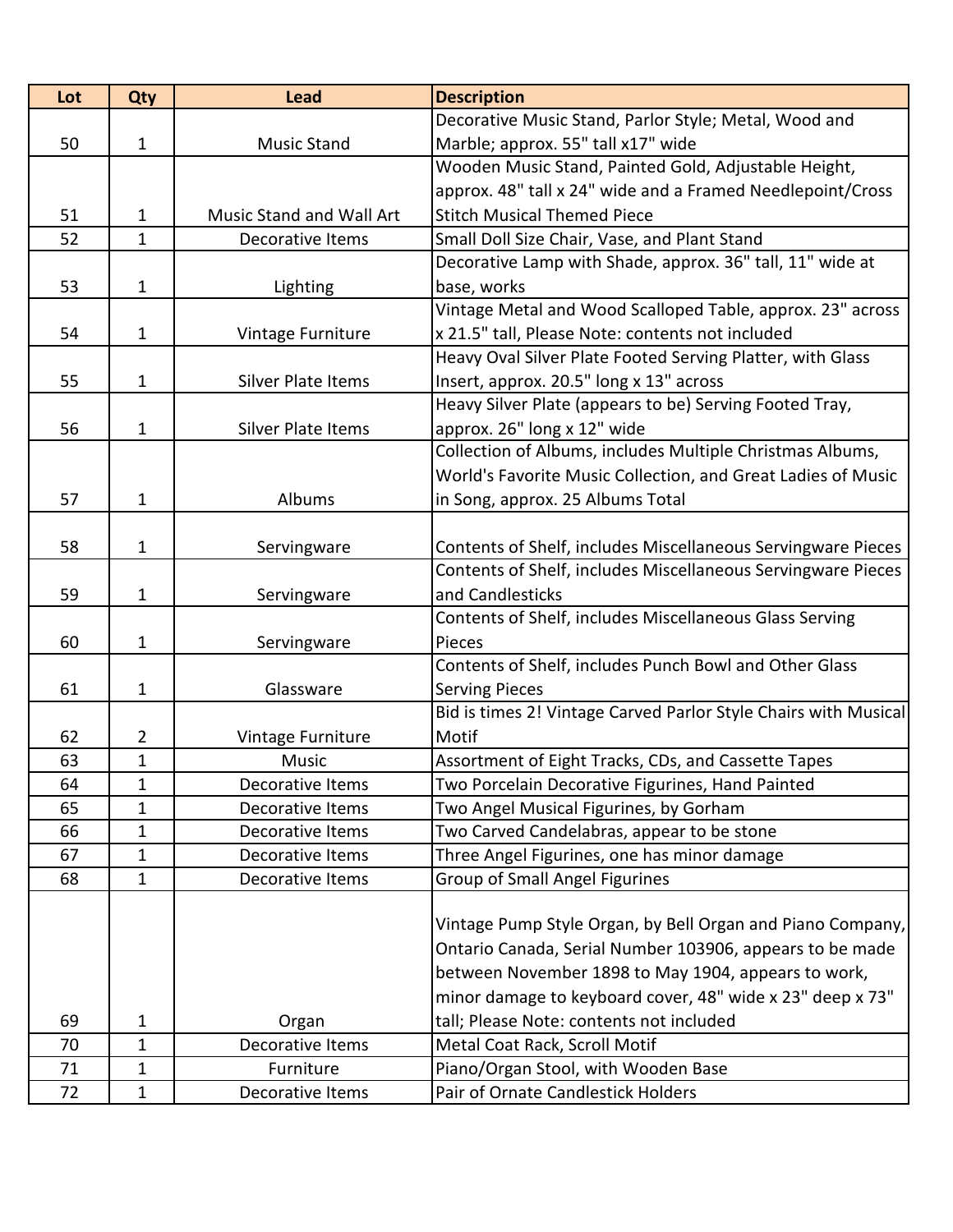| Lot | Qty          | <b>Lead</b>                   | <b>Description</b>                                             |
|-----|--------------|-------------------------------|----------------------------------------------------------------|
|     |              |                               |                                                                |
| 73  | 1            | Decorative Items              | Music Theme Birdhouse and Lighted Christmas Music Hall         |
| 74  | $\mathbf{1}$ | <b>Christmas Decorations</b>  | Angel Christmas Tree Topper, approx. 16" tall                  |
|     |              |                               | Decorative Lamp, appears to be Hand Painted, works,            |
| 75  | $\mathbf 1$  | Lighting                      | approx. 14" tall                                               |
|     |              |                               | Porcelain Horse Drawn Carriage Figurine, approx. 11" long x    |
| 76  | $\mathbf 1$  | Decorative Items              | 6" tall                                                        |
|     |              |                               |                                                                |
|     |              |                               | Wooden Side Table, with Marble (appears to be) Top and         |
|     |              |                               | Wooden (appears to be) Casters, Heavily Carved, approx. 32"    |
| 77  | 1            | Table                         | wide x 22" deep x 30" tall, Please Note: contents not included |
| 78  | $\mathbf{1}$ | <b>Dolls</b>                  | Duckhouse Doll, #80 of 5000, approx. 23" tall                  |
|     |              |                               |                                                                |
| 79  | 1            | <b>Dolls</b>                  | Virginia Ehiliel Turner Doll (appears to be), 33195, #3 of 35  |
| 80  | $\mathbf{1}$ | Decorative Items              | Metal Plant Stand, approx. 18.5" tall x 12" diameter           |
|     |              |                               | Wooden Decorative Storage Box and Metal Decorative             |
| 81  | $\mathbf{1}$ | Decorative Items              | <b>Storage Box</b>                                             |
|     |              |                               |                                                                |
|     |              |                               | Group of Dolls, includes Madame Alexander Spring Morning,      |
|     |              |                               | Madame Alexander Flower Girl, The Heirloom Tradition           |
| 82  | $\mathbf 1$  | <b>Madame Alexander Dolls</b> | School Lesson #H1356, and a Girl Reading Book                  |
|     |              |                               | Assortment of Porcelain and Wooden Figurines, two are          |
| 83  | $\mathbf 1$  | Decorative Items              | Lamps                                                          |
| 84  | $\mathbf{1}$ | <b>Wall Art</b>               | Framed Needlepoint/Cross Stitch, approx. 41"x25"               |
|     |              |                               | Hudson Player Piano, Please note: Piano works, Self Player     |
| 85  | 1            | Piano                         | unknown working condition                                      |
| 86  | $\mathbf{1}$ | <b>Music</b>                  | Approximately 18 Vintage Player Piano Music Reels              |
| 87  | $\mathbf{1}$ | <b>Dolls</b>                  | Group of Miscellaneous Dolls, approx. 15" tall each            |
|     |              |                               | Vintage Wooden Piano Stool with Metal Feet and                 |
| 88  | $\mathbf{1}$ | Furniture                     | Upholstered Seat, approx. 18" tall                             |
| 89  | 1            | Furniture                     | Vintage Corner Chair, approx. 17"x17"x25"                      |
|     |              |                               | Norman Rockwell Four Seasons Collector Plates, 1972, by        |
| 90  | 1            | <b>Collector Plates</b>       | Gorham                                                         |
| 91  | $\mathbf{1}$ | Wall Art                      | Two Wall Tapestries, approx. 47" long and 68" long             |
| 92  | 1            | Half Step                     | Half Step, approx. 25" wide x 40" tall                         |
| 93  | $\mathbf{1}$ | Vintage Items                 | Vintage Wooden and Wicker Basket, with Lid                     |
|     |              |                               | Vintage Brass Lamp, with Six Sided Pane Matching Shade,        |
| 94  | 1            | Lighting                      | approx. 13" tall                                               |
| 95  | $\mathbf{1}$ | Decorative Items              | Musical Figurine, approx. 10" tall                             |
| 96  | 1            | Furniture                     | Sheet Music Stand, approx. 20"x14"x39.5"                       |
| 97  | $\mathbf{1}$ | Lighting                      | Pedestal Lamp, approx. 5'3" tall                               |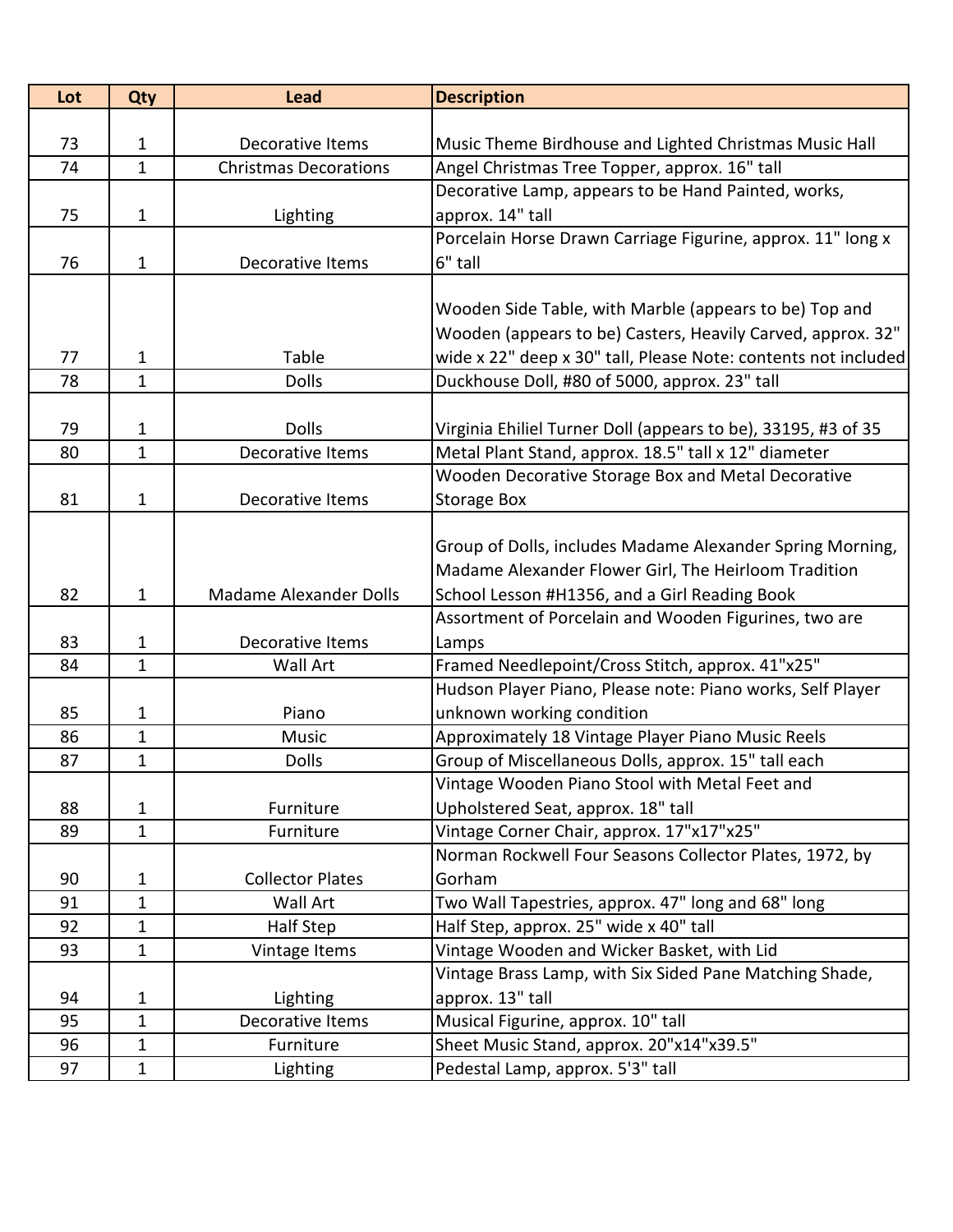| Lot | <b>Qty</b>   | <b>Lead</b>        | <b>Description</b>                                             |
|-----|--------------|--------------------|----------------------------------------------------------------|
|     |              |                    |                                                                |
|     |              |                    | Signed and Numbered Jerry Miller Prints, includes "The Old     |
|     |              |                    | Well" at the University of North Carolina", "The Bell Tower"   |
|     |              |                    | at the University of North Carolina, and "The Taylor Bott      |
| 98  | $\mathbf{1}$ | Wall Art           | Rogers Fine Arts Center" at Campbell University                |
|     |              |                    |                                                                |
|     |              |                    | Group of Dolls, includes Madame Alexander Pussy Cat Doll;      |
|     |              |                    | Little Sweetheart from The Sugar and Spice Collection;         |
| 99  | 1            | <b>Dolls</b>       | Dianne Durand Doll; and Two Miscellaneous Dolls                |
|     |              |                    | Vintage Oval Parlor Stool, with Wicker Seat and Matching       |
| 100 | 1            | Vintage Furniture  | Seat Cushion and Decorative Pillows                            |
| 101 | $\mathbf 1$  | <b>Books</b>       | Books, various Titles and Authors                              |
|     |              |                    |                                                                |
| 102 | 1            | Longaberger Basket | Longaberger Basket with Handle, JW Collection, 1987 Edition    |
| 103 | $\mathbf{1}$ | Decorative Items   | Three Tiered Iron Plant Stand                                  |
|     |              |                    | Solid Brass Duck, approx. 17" tall and Brass Snail, approx. 8" |
| 104 | 1            | <b>Brass Items</b> | tall                                                           |
| 105 | 1            | Decorative Items   | Large Wicker and Faux Floral Arrangement                       |
|     |              |                    | Two Lamb Rugs, includes Half Round and Rectangle Shapes,       |
|     |              |                    | 100% Wool, Hand Woven, made in the Foothills of the Blue       |
| 106 | $\mathbf{1}$ | Rug                | <b>Ridge Mountains</b>                                         |
|     |              |                    | Area Rug, approx. 110"x73", Light Green, Cream, and Pastel     |
| 107 | 1            | <b>Rug</b>         | Colors, Floral and Fowl Design                                 |
| 108 | $\mathbf 1$  | Decorative Items   | <b>Candlestick Holders and Decorative Wall Art</b>             |
|     |              |                    | Vintage What Not Table, approx. 19" wide x 12" deep x 31"      |
| 109 | 1            | Furniture          | tall, with one drawer                                          |
| 110 | 1            | Decorative Items   | Ballerina Figurine, approx. 14" tall                           |
| 111 | 1            | Decorative Items   | Angel Figurine, Plastic and Metal, approx. 19" tall            |
|     |              |                    | Hand Carved Side Table, with Marble Top (appears to be),       |
| 112 | 1            | Furniture          | approx. 25" tall x 13" diameter                                |
| 113 | 1            | Furniture          | Decorative Arm Chair with Woven Seat                           |
| 114 | 1            | Decorative Items   | Pair of Camel Themed Bookends                                  |
|     |              |                    | "Pets" by Arthur J. Elsley, Framed and Matted, with Portrait   |
| 115 | $\mathbf{1}$ | Wall Art           | Light                                                          |
|     |              |                    | "Goodbye" by Arthur J. Elsley, Framed and Matted, with         |
| 116 | $\mathbf{1}$ | Wall Art           | Portrait Light                                                 |
|     |              |                    | Framed Needlepoint/Cross Stitch "Bless This House", Doll on    |
| 117 | $\mathbf{1}$ | Decorative Items   | Stand, and Cherub Wall Shelf                                   |
|     |              |                    | Group of Campbell University Camels Bobbleheads, approx.       |
| 118 | $\mathbf 1$  | Collectibles       | 7" tall each                                                   |
|     |              |                    |                                                                |
| 119 | 1            | Decorative Items   | Two Figurines, Lady and Man, with Faux Floral Arrangements     |
| 120 | 1            | Decorative Items   | Planter, Faux Fern, and Decorative Planter Pot                 |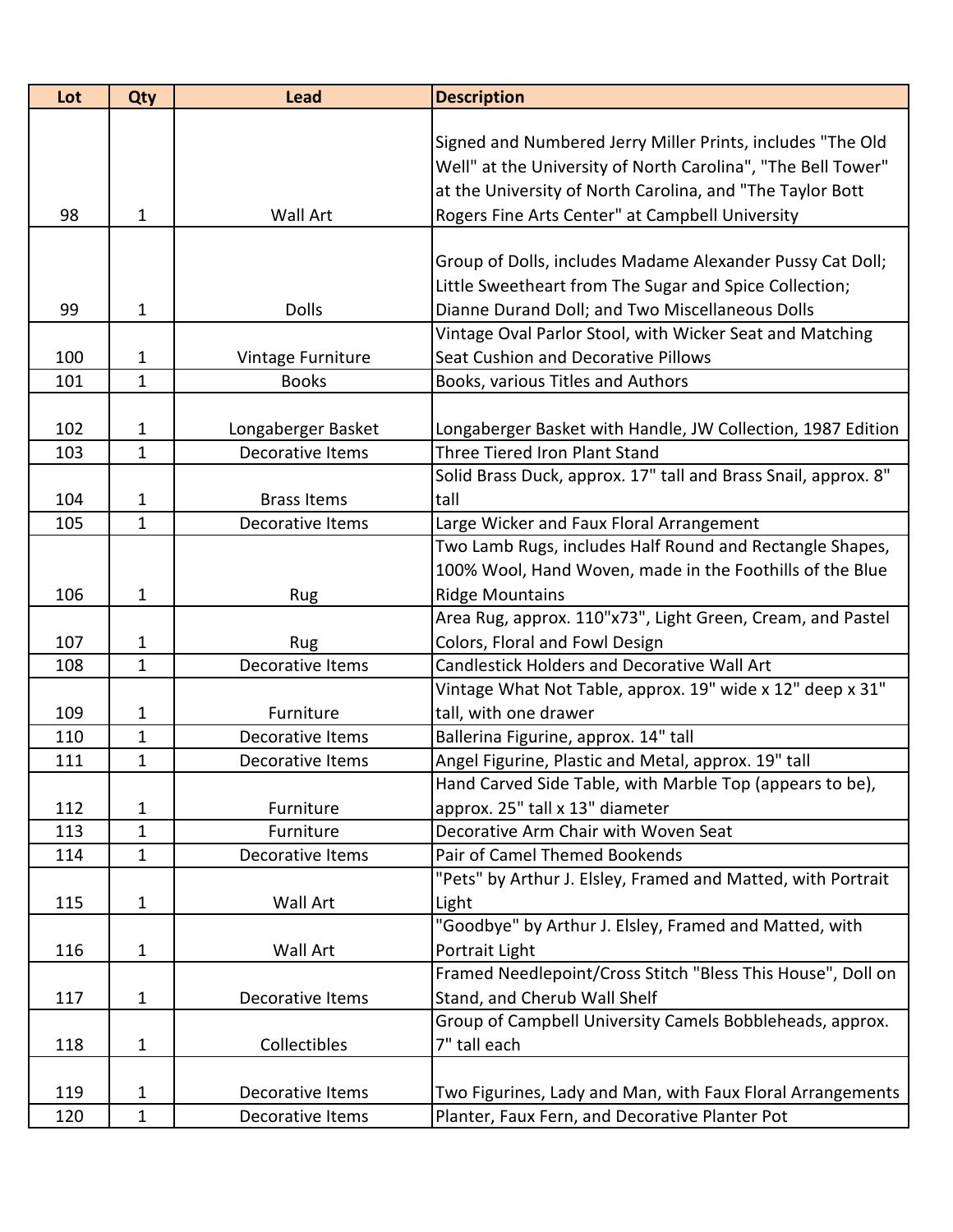| Lot | Qty          | <b>Lead</b>             | <b>Description</b>                                             |
|-----|--------------|-------------------------|----------------------------------------------------------------|
|     |              |                         | Pair of Angels with Trumpets, on Stands, Fiberglass (appears   |
| 121 | 1            | Decorative Items        | to be), approx. 36.5" tall                                     |
| 122 | $\mathbf{1}$ | Decorative Items        | Angel Figurine with Crown, approx. 15" tall                    |
| 123 | $\mathbf{1}$ | Decorative Items        | Column Style Plant Stand, approx. 36" tall                     |
|     |              |                         |                                                                |
|     |              |                         | Harp Shaped Hall Table, with Marble Top, Two Drawers, and      |
| 124 | $\mathbf{1}$ | Furniture               | Carved Rose Pulls, approx. 37".5' long x 15" deep x 29.5" tall |
|     |              |                         | Hallmark Collectible Fairy Angel Godmother Figurine, approx.   |
| 125 | 1            | Decorative Items        | 8" tall, with Small Half Round Shelf Wall Shelf                |
| 126 | $\mathbf{1}$ | <b>Wall Art</b>         | Framed Oil on Canvas (appears to be), approx. 26"x32"          |
|     |              |                         | Collectible Porcelain Doll on Stand, by Show Stoppers,         |
| 127 | $\mathbf{1}$ | <b>Dolls</b>            | approx. 26" tall                                               |
|     |              |                         | Plant Stand, approx. 20" tall x 14" diameter, appears to be    |
| 128 | $\mathbf{1}$ | Decorative Items        | ceramic, has chip                                              |
|     |              |                         |                                                                |
| 129 | 1            | Decorative Items        | Andrea Figurines, approx. 8" tall each, with Cherub Shelf      |
| 130 | $\mathbf{1}$ | <b>Decorative Items</b> | Wooden Urn Wall Hangings, 10"                                  |
|     |              |                         | Two Madame Alexander Miniature Collectibles, in Clear          |
|     |              |                         | Display Cases, and a Christmas Caroler Figurine, approx. 10"   |
| 131 | 1            | <b>Decorative Items</b> | tall                                                           |
| 132 | $\mathbf{1}$ | Decorative Items        | Camel Light and What Nots                                      |
| 133 | $\mathbf{1}$ | Furniture               | Vintage Telephone Stand, approx. 19"x12"x58"                   |
|     |              |                         | Little Girl with Doggie Figurine, marked Austimprod 1986,      |
| 134 | $\mathbf{1}$ | Decorative Items        | approx. 13"x13"                                                |
| 135 | $\mathbf{1}$ | <b>Mantel Clock</b>     | Seiko Six Melodies Mantel Clock                                |
| 136 | $\mathbf 1$  | <b>Wall Art</b>         | Metal Butterfly Wall Hanging, approx. 25" long                 |
|     |              |                         | Pair of Framed and Raised Victorian Style Figurines Wall Art   |
| 137 | 1            | <b>Wall Art</b>         | Pieces, approx. 13"x11" each                                   |
|     |              |                         |                                                                |
|     |              |                         | Leonardo Collector's Porcelain "Gillaw" Doll and Porcelain     |
| 138 | $\mathbf{1}$ | <b>Dolls</b>            | "Camilla", made in Ireland Doll, approx. 17" tall each         |
| 139 | $\mathbf{1}$ | <b>Dolls</b>            | Three Madame Alexander Dolls                                   |
|     |              |                         | Parlor Bench, approx. 44" wide x 19" deep x 40" tall, Carved   |
| 140 | $\mathbf{1}$ | Furniture               | Wood with Upholstered Seat                                     |
| 141 | $\mathbf{1}$ | <b>Half Step</b>        | Half Step, approx. 25" wide x 40" tall                         |
|     |              |                         | Framed Needlepoint/Cross Stitch "Bless This House", approx.    |
| 142 | $\mathbf{1}$ | Wall Art                | 20"x17"                                                        |
|     |              |                         |                                                                |
| 143 | $\mathbf{1}$ | Mirror                  | Carved and Painted Wooden Framed Mirror, approx. 24"x16"       |
|     |              |                         | Agricultural Figurine, approx. 19" tall on 12"x12"x22"         |
| 144 | $\mathbf{1}$ | Decorative Items        | Pedestal                                                       |
| 145 | 1            | Decorative Items        | Metal Harp Magazine Stand, approx. 8" wide x 11" tall          |
| 146 | $\mathbf{1}$ | Wall Art                | Framed Print, Lady in Swing, approx. 22.5"x36"                 |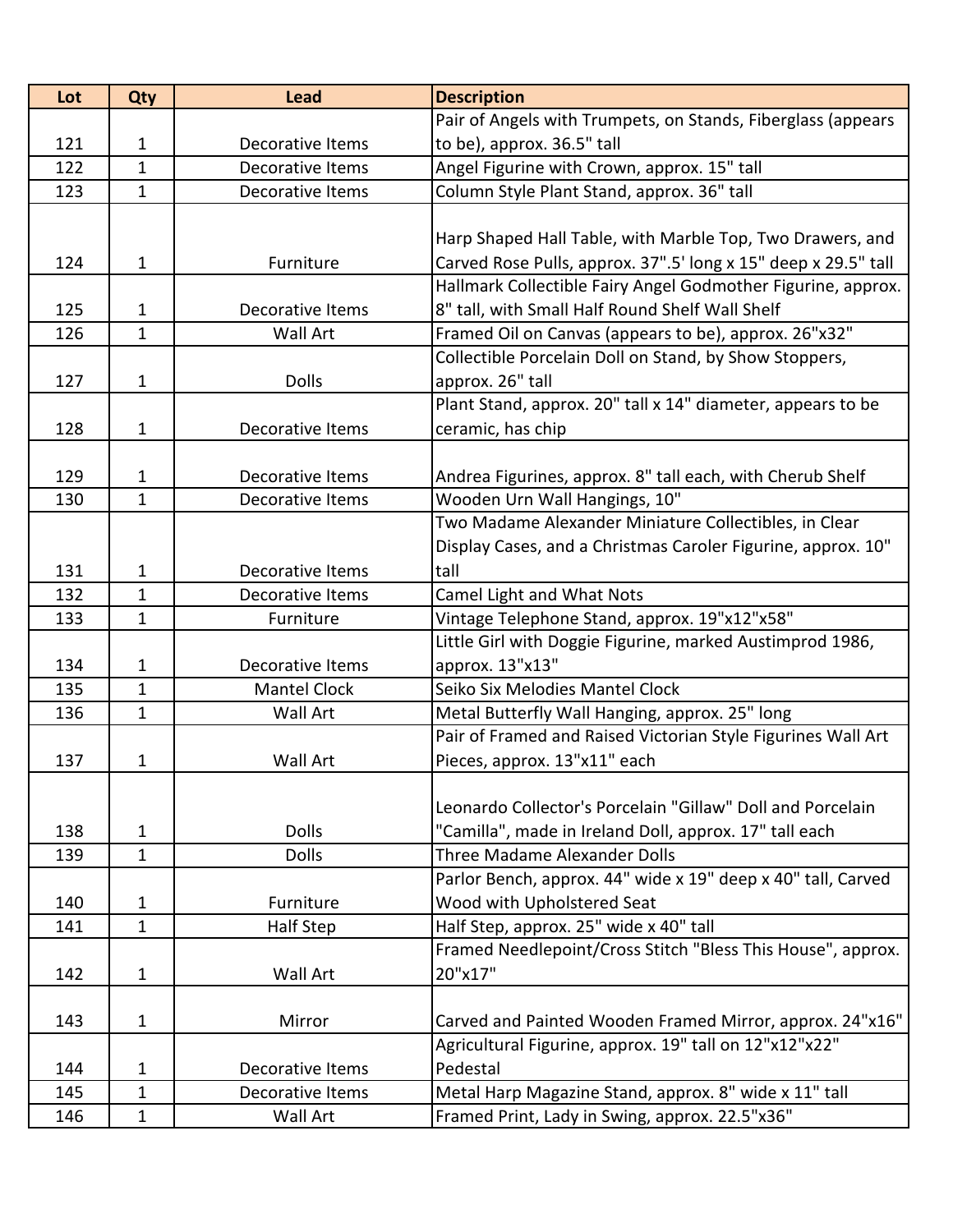| Lot | Qty          | <b>Lead</b>      | <b>Description</b>                                           |
|-----|--------------|------------------|--------------------------------------------------------------|
|     |              |                  | Cherub Angel Figurine, approx. 19" tall on Base, approx.     |
| 147 | 1            | Decorative Items | 9.5"x9.5"x25"                                                |
| 148 | 1            | Wall Art         | Tapestry Wall Hanging, approx. 54"x63"                       |
| 149 | $\mathbf{1}$ | <b>Dolls</b>     | Porcelain Doll, with crack in neck, approx. 17" tall         |
| 150 | 1            | <b>Books</b>     | <b>Group of Poetry Books</b>                                 |
| 151 | $\mathbf{1}$ | Furniture        | Foyer Bench, approx. 53"x18"x52", Heavily Carved             |
| 152 | 1            | Decorative Items | <b>Group of Camels</b>                                       |
| 153 | $\mathbf{1}$ | Lighting         | Heavy Metal Lamp, Carved, approx. 17" tall                   |
| 154 | $\mathbf{1}$ | Lighting         | Metal Lamp, Boy with Accordion, approx. 19" tall             |
|     |              |                  | Small Table, with Removable Glass and Carved Inlay Top,      |
| 155 | 1            | Furniture        | approx. 24"x16"x21"                                          |
| 156 | $\mathbf{1}$ | Decorative Items | Metal Candle Holder, approx. 5' tall                         |
| 157 | 1            | Decorative Items | Hand Painted Clay (appears to be) Umbrella Stand             |
| 158 | $\mathbf 1$  | Decorative Items | Candle Stand, approx. 38" tall                               |
| 159 | $\mathbf{1}$ | Furniture        | Pair of Carved Foyer Chairs, approx. 18.5"x46.5"             |
|     |              |                  | Group of Decorative Items, includes Picture/Photo Stands,    |
| 160 | $\mathbf{1}$ | Decorative Items | Nativity Scene, Glass Star, and Manger Scene                 |
|     |              |                  |                                                              |
| 161 | 1            | Lighting         | Hand Painted Bubble Glass Lamp, approx. 24" tall x 14" round |
| 162 | $\mathbf{1}$ | Decorative Items | Plaque on Stand and Herco Music Box                          |
| 163 | $\mathbf{1}$ | Wall Art         | Wall Hanging Cherub, approx. 21" long                        |
|     |              |                  | Heavily Carved Gate Leg Drop Leaf Table, approx.             |
| 164 | 1            | Furniture        | 33"x28"x28"                                                  |
| 165 | $\mathbf{1}$ | Wall Art         | Wall Hanging Candle Holder with Birds and Flowers            |
| 166 | $\mathbf{1}$ | Wall Art         | Framed Needlepoint Piece, approx. 18"x15"                    |
| 167 | 1            | <b>Wall Art</b>  | Framed Boy and Girl Print, approx. 22.5"x36"                 |
| 168 | $\mathbf{1}$ | Decorative Items | Metal Candle Stand, approx. 32" tall                         |
| 169 | $\mathbf{1}$ | Decorative Items | Commerce Figurine, approx. 19" tall                          |
|     |              |                  | Wooden Stand, with Marble (appears to be) Top, approx.       |
| 170 | $\mathbf 1$  | Furniture        | 42.5" tall                                                   |
| 171 | 1            | Decorative Items | Hand Painted Priest with Wings Figurine                      |
| 172 | $\mathbf{1}$ | Decorative Items | Highly Detailed Church Birdhouse, approx. 10"x10"x33"        |
|     |              |                  | Ornate Plant Stand, with Marble (appears to be) Top, approx. |
| 173 | 1            | Decorative Items | 13"x13"x39.5"                                                |
| 174 | $\mathbf{1}$ | Rug              | Round Area Rug, 87" diameter                                 |
| 175 | 1            | Rug              | Oval Doormat, Crows Design, approx. 37"x24"                  |
|     |              |                  | Books, various Titles and Authors, Poetry and Religious      |
| 176 | 1            | <b>Books</b>     | Subjects                                                     |
|     |              |                  | Framed Needlepoint "To Love and Be Loved", approx.           |
| 177 | 1            | Decorative Items | 22"x17" and Framed "Welcome" 14.5"x6.5"                      |
|     |              |                  |                                                              |
|     |              |                  | Small Dark Stained Wood Side Table, approx. 18"x10"x19",     |
| 178 | 1            | Furniture        | Doll Lamp, approx. 11" tall, and Decorative Items            |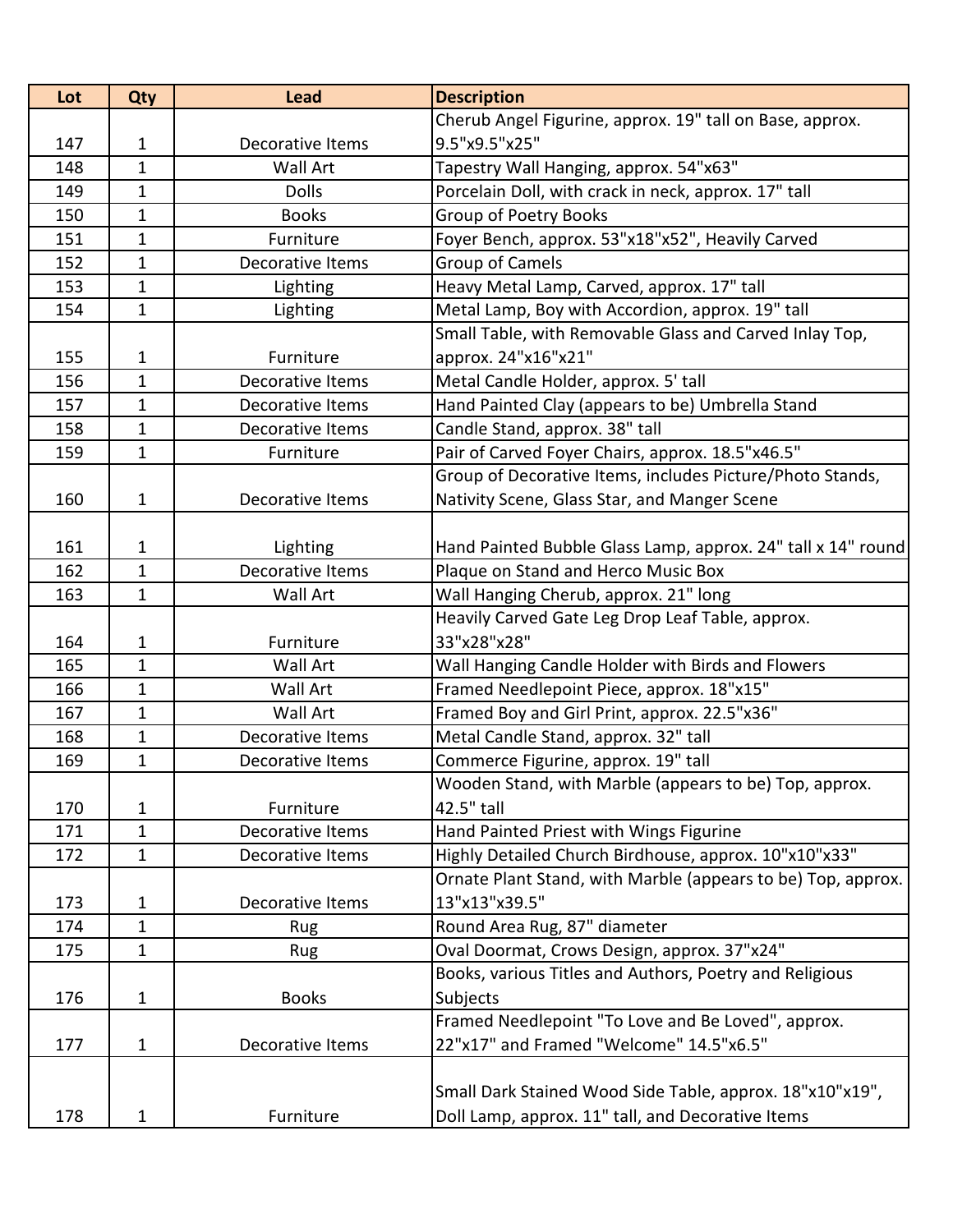| Lot | Qty          | <b>Lead</b>       | <b>Description</b>                                                                                                      |
|-----|--------------|-------------------|-------------------------------------------------------------------------------------------------------------------------|
|     |              |                   | Miscellaneous Sheets and Sheet Set Items, includes Double                                                               |
| 179 | $\mathbf{1}$ | Linens            | and Queen                                                                                                               |
|     |              |                   |                                                                                                                         |
| 180 | $\mathbf{1}$ | <b>Dolls</b>      | Three Dolls, with Porcelain Heads and Fabric Dresses                                                                    |
|     |              |                   |                                                                                                                         |
| 181 | $\mathbf{1}$ | Linens            | Group of Embroidered Pillow Cases and Doilies, some vintage                                                             |
|     |              |                   |                                                                                                                         |
| 182 | $\mathbf{1}$ | Linens            | Quilt and Pillow Set, Matching Fabric                                                                                   |
|     |              |                   |                                                                                                                         |
| 183 | $\mathbf{1}$ | Decorative Items  | Large Faux Bamboo Tree with Pottery Pot, approx. 6' tall                                                                |
|     |              |                   | Double Bed, Wooden Oriental Style Heavily Carved with                                                                   |
| 184 | $\mathbf{1}$ | Furniture         | Spindles, approx. 54" wide x 58" tall                                                                                   |
|     |              |                   |                                                                                                                         |
| 185 | 1            | Lighting          | Metal Floor Lamp, approx. 48" tall                                                                                      |
|     |              |                   |                                                                                                                         |
| 186 | $\mathbf{1}$ | Decorative Items  | Wood Bed Tray Desk, approx. 24"x14"x9"                                                                                  |
|     |              |                   | Three Dolls, includes Madame Alexander "Heidi" Doll,                                                                    |
|     |              |                   | approx. 14" tall; Gorham Collection "Meredith" Doll, approx.                                                            |
|     |              |                   | 18" tall; and Effanbee Grand Danes "Amanda" Doll, approx.                                                               |
| 187 | $\mathbf{1}$ | <b>Dolls</b>      | 11" tall                                                                                                                |
|     |              |                   | Oak Straight Back Chair, with Spindles, Pressed Back Top,                                                               |
| 188 | $\mathbf{1}$ | Furniture         | Upholstered Cushion, approx. 16.5"x18"x40"                                                                              |
|     |              |                   | Tree Design Wall Art, Gold and Cream Colors, approx. 36"                                                                |
| 189 | $\mathbf{1}$ | Wall Art          | across x 29" tall                                                                                                       |
|     |              |                   | Framed Needlepoint "With Joy", approx. 16.5"x12"; Cherub                                                                |
| 190 | 1            | Decorative Items  | Wall Shelf; and Small Decorative Items                                                                                  |
|     |              |                   | Brass Magazine Rack, approx. 14"x12"x20", plus Grass Basket                                                             |
| 191 | 1            | Decorative Items  | and Tin Wall Pocket                                                                                                     |
|     |              |                   |                                                                                                                         |
|     |              |                   | Baby Quilt, approx. 27"x40", Orange, Yellow, and Cream                                                                  |
| 192 | $\mathbf{1}$ | Linens            | Colors, plus a Crocheted Throw, Pink, Red, and White Colors<br>Wooden Quilt Rack, approx. 26"x9"x35", with Double Rods; |
| 193 | $\mathbf{1}$ | <b>Quilt Rack</b> | Please Note: contents not included                                                                                      |
|     |              |                   | Wall Clock, by Jerome and Cos. Superior Anglo American                                                                  |
|     |              |                   | Clocks, approx. 32" tall x 17" wide x 5" deep, with Pendulum                                                            |
| 194 | $\mathbf{1}$ | Wall Clock        | and Key, Heavily Carved                                                                                                 |
|     |              |                   | Group of Decorative Items, includes Covered Pottery Bowl,                                                               |
| 195 | $\mathbf{1}$ | Decorative Items  | Glass Dish, and Doily                                                                                                   |
|     |              |                   | Mantel Decoration, Grandma and Grandpa Sitting on Bench,                                                                |
|     |              |                   |                                                                                                                         |
| 196 | $\mathbf{1}$ | Decorative Items  | approx. 9.5"x5"x7"                                                                                                      |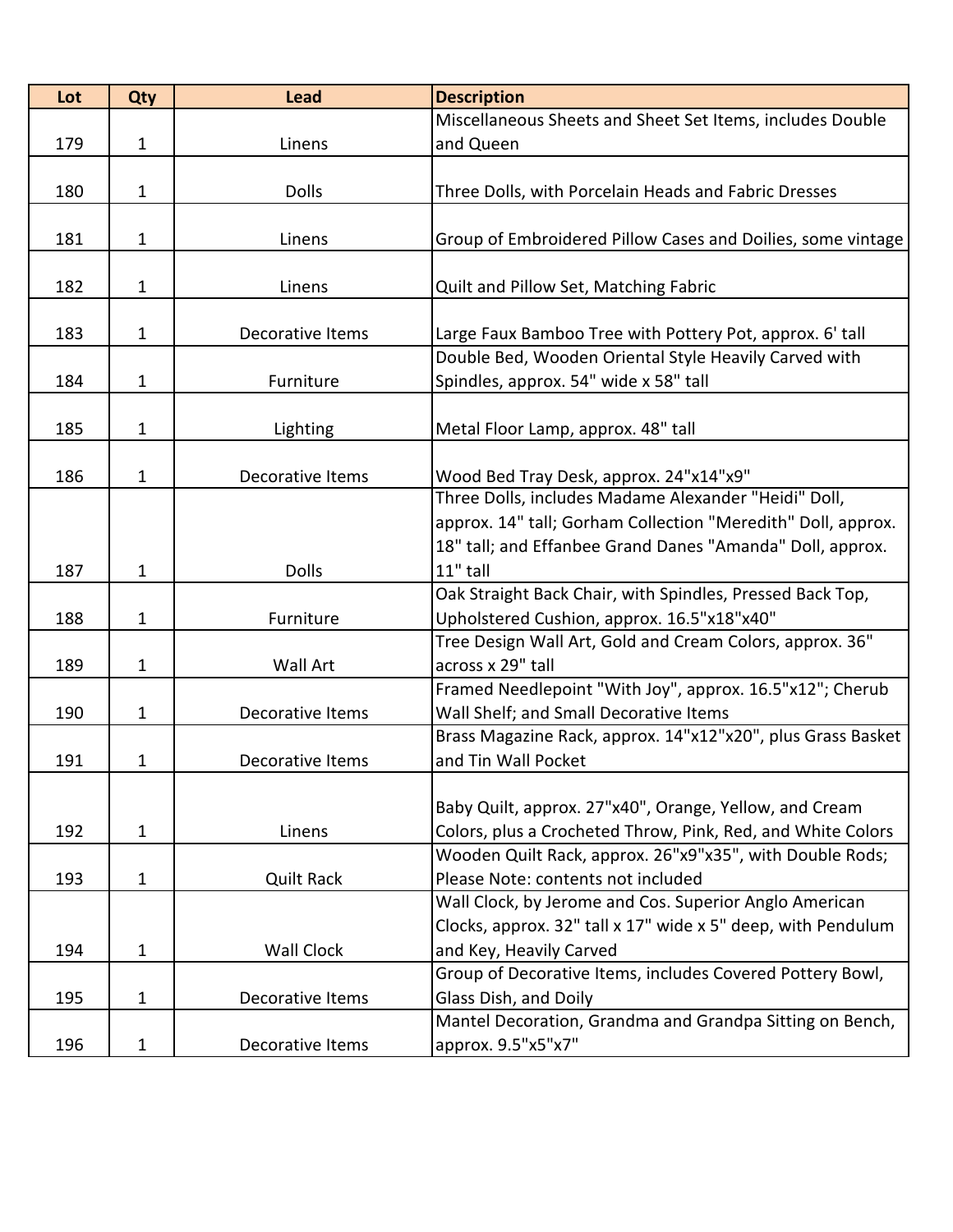| Lot | Qty          | <b>Lead</b>            | <b>Description</b>                                             |
|-----|--------------|------------------------|----------------------------------------------------------------|
|     |              |                        |                                                                |
|     |              |                        | Group of Decorative Items, includes Glass Bell (made in        |
|     |              |                        | England), Hand Painted Fenton Scalloped Pedestal Bowl,         |
| 197 | $\mathbf{1}$ | Decorative Items       | Covered Pottery Dish (marked 200 USA), Small Clock, etc.       |
|     |              |                        |                                                                |
|     |              |                        | Antique Curio/Record Stand with Mirrored Back, Glass Front     |
| 198 | $\mathbf{1}$ | Antique Furniture      | Door, Heavily Carved Top Shelf, approx. 24"x14"x51"            |
|     |              |                        | Wall Shelf with Figurine and Two Vintage Wooden Framed         |
| 199 | $\mathbf{1}$ | Decorative Items       | Prints, approx. 6.5"x8" each                                   |
|     |              |                        |                                                                |
| 200 | $\mathbf{1}$ | <b>Wall Mirror</b>     | Ornate Gold Framed Mirror, approx. 24"x36"                     |
|     |              |                        | Pair of Figurine Lamps, Hand Painted; Three Glass Figurine     |
|     |              |                        | Candlesticks, approx. 5" tall each; Egg Shaped Three Footed    |
| 201 | 1            |                        | Dish; and a Cross Stitch Framed Floral Piece, approx. 9"x9"    |
|     |              | Lighting               |                                                                |
|     |              |                        | Group of Decorative Items, includes Powder Dish, Covered       |
|     |              |                        | Hand Painted Cigarette Box, Two Ash Trays, Six Sided           |
| 202 | $\mathbf{1}$ | Decorative Items       | Underplate (approx. 10" long), and a Lady's Dresser Set        |
|     |              |                        | Group of Decorative Items, includes "Raymond Waites            |
|     |              |                        | Studio" Covered Box, Two Glass Covered Dresser Bowls, Two      |
|     |              |                        | Hand Painted Dresser Jugs (approx. 5" tall each), and Othagiri |
| 203 | $\mathbf{1}$ | Decorative Items       | Dresser Dish, etc.                                             |
|     |              |                        | Antique Wash Stand, approx. 33"x17"x34", Heavily Carved        |
| 204 | 1            | Antique Furniture      | Front                                                          |
|     |              |                        | Antique Baby Doll, with Porcelain Face, approx. 17" tall, plus |
| 205 | $\mathbf{1}$ | Antique Doll           | Vintage Baby Bed, approx. 22"x13"x14.5"                        |
|     |              |                        | Madame Alexander "Gone with the Wind" Doll, approx. 17"        |
|     |              |                        | tall, on Stand and a Child's Wooden Chair, approx.             |
| 206 | 1            | Doll and Child's Chair | 14"x13"x26"                                                    |
|     |              |                        | Ornate Framed Print, Signed, "Good Morning God", approx.       |
| 207 | $\mathbf{1}$ | Decorative Items       | 13"x11"                                                        |
|     |              |                        | Wooden Towel Rack, Heavily Carved, with Two Bars, approx.      |
| 208 | $\mathbf{1}$ | Decorative Items       | 27"x4"x18" with Two Decorative Hand Towels                     |
|     |              |                        | Wicker and Wood Sewing Stand and a Hand Painted Wall           |
| 209 | 1            | Decorative Items       | Planter with Faux Floral Arrangement                           |
|     |              |                        | Large Group of Decorative Items, includes Trinket Dish, Metal  |
|     |              |                        | and Glass Soap Stand, Wall Art Items, Glass Angel, Brass and   |
| 210 | 1            | Decorative Items       | Marble Hand Towel Holder, etc.                                 |
|     |              |                        | Two Hand Painted Pottery Candle Holders, Wooden Box, and       |
| 211 | $\mathbf{1}$ | Decorative Items       | <b>Yellow Wall Pocket</b>                                      |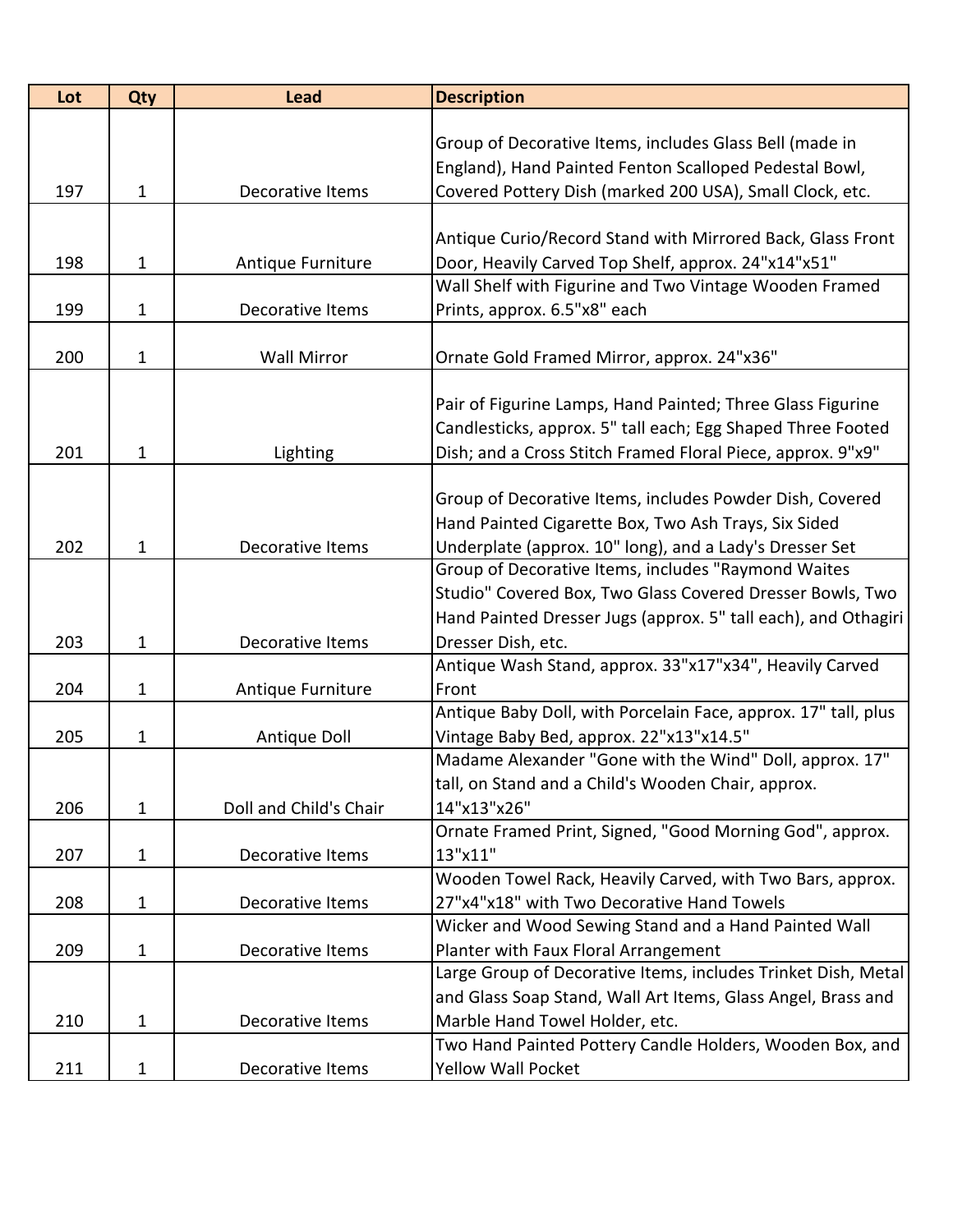| 212<br>213        | $\mathbf{1}$<br>1      | Decorative Items                             | Angel Figurine, approx. 9" tall; Bogart Figurine, marked 5272<br>of 24500, approx. 5" tall; Glass Bell, approx. 7" tall; and                                                                                                                                                                                                                                                                                     |
|-------------------|------------------------|----------------------------------------------|------------------------------------------------------------------------------------------------------------------------------------------------------------------------------------------------------------------------------------------------------------------------------------------------------------------------------------------------------------------------------------------------------------------|
|                   |                        |                                              |                                                                                                                                                                                                                                                                                                                                                                                                                  |
|                   |                        |                                              |                                                                                                                                                                                                                                                                                                                                                                                                                  |
|                   |                        |                                              | Purple Glass Vase, approx. 8" tall                                                                                                                                                                                                                                                                                                                                                                               |
|                   |                        |                                              | Hand Painted Table Lamp, approx. 37" tall, Elaborate Shade,                                                                                                                                                                                                                                                                                                                                                      |
|                   |                        | Lighting                                     | Porcelain Base on Brass, Pink Glass                                                                                                                                                                                                                                                                                                                                                                              |
|                   |                        |                                              | Group of Decorative Items, includes Child and Birds Figurine,                                                                                                                                                                                                                                                                                                                                                    |
|                   |                        |                                              | approx. 15" tall; "Joy" House Votive, approx. 7" tall; and Glass                                                                                                                                                                                                                                                                                                                                                 |
| 214               | 1                      | Decorative Items                             | Dish, approx. 7"x4.5"                                                                                                                                                                                                                                                                                                                                                                                            |
|                   |                        |                                              | Vintage Wooden Side Table, approx. 25.5"x13.5"x23", with                                                                                                                                                                                                                                                                                                                                                         |
| 215               | $\mathbf{1}$           | Vintage Furniture                            | Recessed Top; Please Note: contents not included                                                                                                                                                                                                                                                                                                                                                                 |
|                   |                        |                                              | Bowl (approx. 18"x14") and Pitcher (approx. 10" tall) Set,                                                                                                                                                                                                                                                                                                                                                       |
| 216               | $\mathbf{1}$           | Decorative Items                             | Shell Design                                                                                                                                                                                                                                                                                                                                                                                                     |
|                   |                        |                                              | Soft Sculpture Porcelain Face Doll, by Marguerite Taylor                                                                                                                                                                                                                                                                                                                                                         |
| 217               | 1                      | Doll                                         | Moore, approx. 10" tall, made to sit on shelf or mantel                                                                                                                                                                                                                                                                                                                                                          |
|                   |                        |                                              |                                                                                                                                                                                                                                                                                                                                                                                                                  |
| 218               | 1                      | Decorative Items                             | Hand Painted Vine Basket, approx. 19"x11", with Ribbon Trim                                                                                                                                                                                                                                                                                                                                                      |
|                   |                        |                                              |                                                                                                                                                                                                                                                                                                                                                                                                                  |
|                   |                        |                                              | Carved Fruit Design Framed Round Mirror, approx. 23"x18",                                                                                                                                                                                                                                                                                                                                                        |
| 219               | 1                      | Decorative Items                             | plus Wall Shelf Soap Holder and Artificial Decorative Plants                                                                                                                                                                                                                                                                                                                                                     |
|                   |                        |                                              | Group of Vintage Bed Linens, some Needlepoint, includes                                                                                                                                                                                                                                                                                                                                                          |
| 220               | $\mathbf{1}$           | Vintage Linens                               | Sheets, Towels, etc.                                                                                                                                                                                                                                                                                                                                                                                             |
|                   |                        |                                              |                                                                                                                                                                                                                                                                                                                                                                                                                  |
| 221               | $\mathbf{1}$           | <b>Rugs</b>                                  | Two Braided Rugs, approx. 60"x23" and 36"x20"                                                                                                                                                                                                                                                                                                                                                                    |
|                   |                        |                                              |                                                                                                                                                                                                                                                                                                                                                                                                                  |
|                   |                        |                                              | Group of Wall Art Items, includes Plates, approx. 6" diameter                                                                                                                                                                                                                                                                                                                                                    |
| 222               | $\mathbf 1$            | Wall Art                                     | and Two Decorative Metal Hangings, approx. 8"x5"Prints                                                                                                                                                                                                                                                                                                                                                           |
|                   |                        |                                              |                                                                                                                                                                                                                                                                                                                                                                                                                  |
| 223               | 1                      | Rug                                          | Area Rug, Gold, Blue, and Pink Floral Design, approx. 54"x36"                                                                                                                                                                                                                                                                                                                                                    |
|                   |                        |                                              | Sunflower Painting on Board, Signed by Susan Pope, approx.                                                                                                                                                                                                                                                                                                                                                       |
| 224               | $\mathbf{1}$           | Wall Art                                     | 25"x21"                                                                                                                                                                                                                                                                                                                                                                                                          |
|                   |                        |                                              | Two Wall Display Shelves (approx. 8"x6") with Two Angel                                                                                                                                                                                                                                                                                                                                                          |
| 225               | 1                      | <b>Wall Art</b>                              | Figurines                                                                                                                                                                                                                                                                                                                                                                                                        |
|                   |                        |                                              |                                                                                                                                                                                                                                                                                                                                                                                                                  |
|                   |                        |                                              |                                                                                                                                                                                                                                                                                                                                                                                                                  |
|                   |                        |                                              |                                                                                                                                                                                                                                                                                                                                                                                                                  |
|                   |                        |                                              |                                                                                                                                                                                                                                                                                                                                                                                                                  |
|                   |                        |                                              |                                                                                                                                                                                                                                                                                                                                                                                                                  |
|                   |                        |                                              |                                                                                                                                                                                                                                                                                                                                                                                                                  |
|                   |                        |                                              |                                                                                                                                                                                                                                                                                                                                                                                                                  |
|                   |                        |                                              |                                                                                                                                                                                                                                                                                                                                                                                                                  |
|                   |                        |                                              |                                                                                                                                                                                                                                                                                                                                                                                                                  |
| 229               | 1                      | Collectibles                                 | Birdhouse; Boudoir Lamp, approx. 19" tall; and Ornaments                                                                                                                                                                                                                                                                                                                                                         |
| 226<br>227<br>228 | $\mathbf{1}$<br>1<br>1 | <b>Wall Art</b><br>Furniture<br><b>Books</b> | Pair of Framed and Raised Victorian Scene Art Pieces, Hand<br>Painted, approx. 15"x12.5"<br>Antique Wooden Clothes Bin, approx. 21"x11"x24", with<br>Insert Print Front, plus Framed Cloth "Footprints", approx.<br>20"x14"<br>Six Books of Poetry, Guidepost Edition, by Helen Steiner Rice<br>Group of Collectibles, includes Framed Campbell University<br>Tower Sketch, approx. 13"x11"; Wooden Church Style |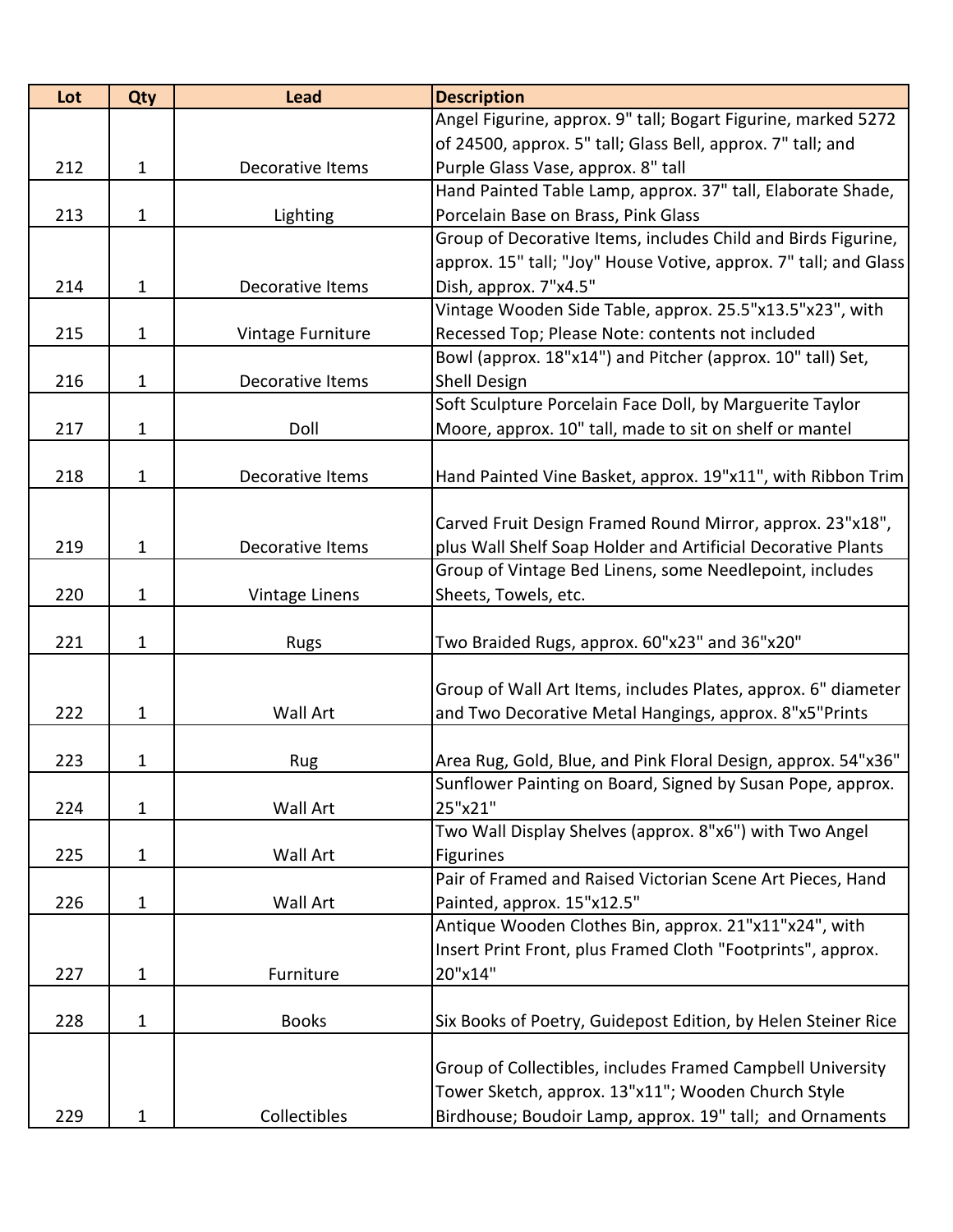| Lot | Qty          | <b>Lead</b>       | <b>Description</b>                                                                |
|-----|--------------|-------------------|-----------------------------------------------------------------------------------|
|     |              |                   | Hall Table, with Brass Pulls, approx. 36"x9.5"x31.5"; Please                      |
| 230 | $\mathbf{1}$ | Furniture         | Note: contents not included                                                       |
|     |              |                   | Group of Decorative Items, includes Wood Bench, approx.                           |
|     |              |                   | 18"x13"; Three Lined Wood Storage Boxes with Hand Painted                         |
| 231 | $\mathbf{1}$ | Decorative Items  | Tops, and Pair of Bookends, Signed Amel                                           |
|     |              |                   | Pair of Wall Art Shelves, approx. 9" tall x 7.5" wide, with Hand                  |
| 232 | 1            | Decorative Items  | <b>Painted Cherub Double Candlesticks</b>                                         |
| 233 | $\mathbf{1}$ | Decorative Items  | Hymns Sheet Music Wreath, approx. 21" diameter                                    |
|     |              |                   |                                                                                   |
|     |              |                   | Framed Cross Stitch "God Bless Our Home", approx. 26"x13";                        |
|     |              |                   | Wood Calendar with Changeable Dates, approx. 24"x15"; and                         |
| 234 | 1            | Decorative Items  | Madonna and Child Wall Plaque, approx. 12" tall                                   |
|     |              |                   | Antique Wall Clock, Wood Case, approx. 20"x7.5"x48" Heavily                       |
| 235 | $\mathbf{1}$ | <b>Wall Clock</b> | Carved with Lions' Heads and Columns, Dark Wood, with                             |
|     |              |                   | Pendulum and Key<br>Hand Painted Angel, approx. 35" tall x 20", Beige, Silver and |
| 236 | $\mathbf{1}$ | Decorative Items  | Red Colors, on Brass Rolling Stand                                                |
|     |              |                   | Wicker Basket, approx. 14"x8", with "H" Monogram Towels;                          |
|     |              |                   | Mozart Bust, approx. 8" tall, and Beethoven Bust, approx. 8"                      |
| 237 | $\mathbf{1}$ | Decorative Items  | tall                                                                              |
|     |              |                   | Pair of Comical Mouse Bookends, Angel, Bud Vase, and                              |
| 238 | 1            | Decorative Items  | Poinsettia Print                                                                  |
|     |              |                   | Group of Decorative Items, includes Faux Orchid                                   |
|     |              |                   | Arrangement, Candlesticks, Cross Candle on Stand, Vase,                           |
|     |              |                   | Fingertip Towel Tray, Faux Pearl Decorative Round Dish with                       |
| 239 | 1            | Decorative Items  | Lid, Lipstick Tray, Dresser Mirror, etc.                                          |
|     |              |                   |                                                                                   |
| 240 | 1            | <b>Wall Art</b>   | Framed Roses Print, Signed A. Shaw, approx. 25.5"x21"                             |
|     |              |                   |                                                                                   |
|     |              |                   | Group of Decorative Items, includes "Russ" Teddy Bear, Bird's                     |
| 241 | 1            | Decorative Items  | Nest, Brass Easel, and Brass and Glass Candle Lamp                                |
| 242 | $\mathbf 1$  | Rug               | Area Rug, approx. 52"x31", Beige and Black Colors                                 |
| 243 | 1            | Rug               | Runner, approx. 118"x32", Blue and Cream Colors                                   |
|     |              |                   | Brass Lamp, with Hand Painted Glass Globe, approx. 51" tall x                     |
| 244 | 1            | Lighting          | 12" wide                                                                          |
|     |              |                   |                                                                                   |
|     |              |                   | Wood Towel Rack with Two Towel Rods, approx. 21"x14",                             |
| 245 | 1            | Decorative Items  | and Two Shadow Box Prints, by Turner, approx. 14"x12"                             |
| 246 | $\mathbf{1}$ | Decorative Items  | Girl Statue, approx. 15" tall, Heavy                                              |
|     |              |                   | Pinkie and Blue Boy Type Figurines, Hand Painted, 1969,                           |
| 247 | $\mathbf{1}$ | Decorative Items  | approx. 12" tall each                                                             |
|     |              |                   | Colby Digital Sound System Radio and CD Player and a GE                           |
| 248 | 1            | Electronics       | Clock Radio                                                                       |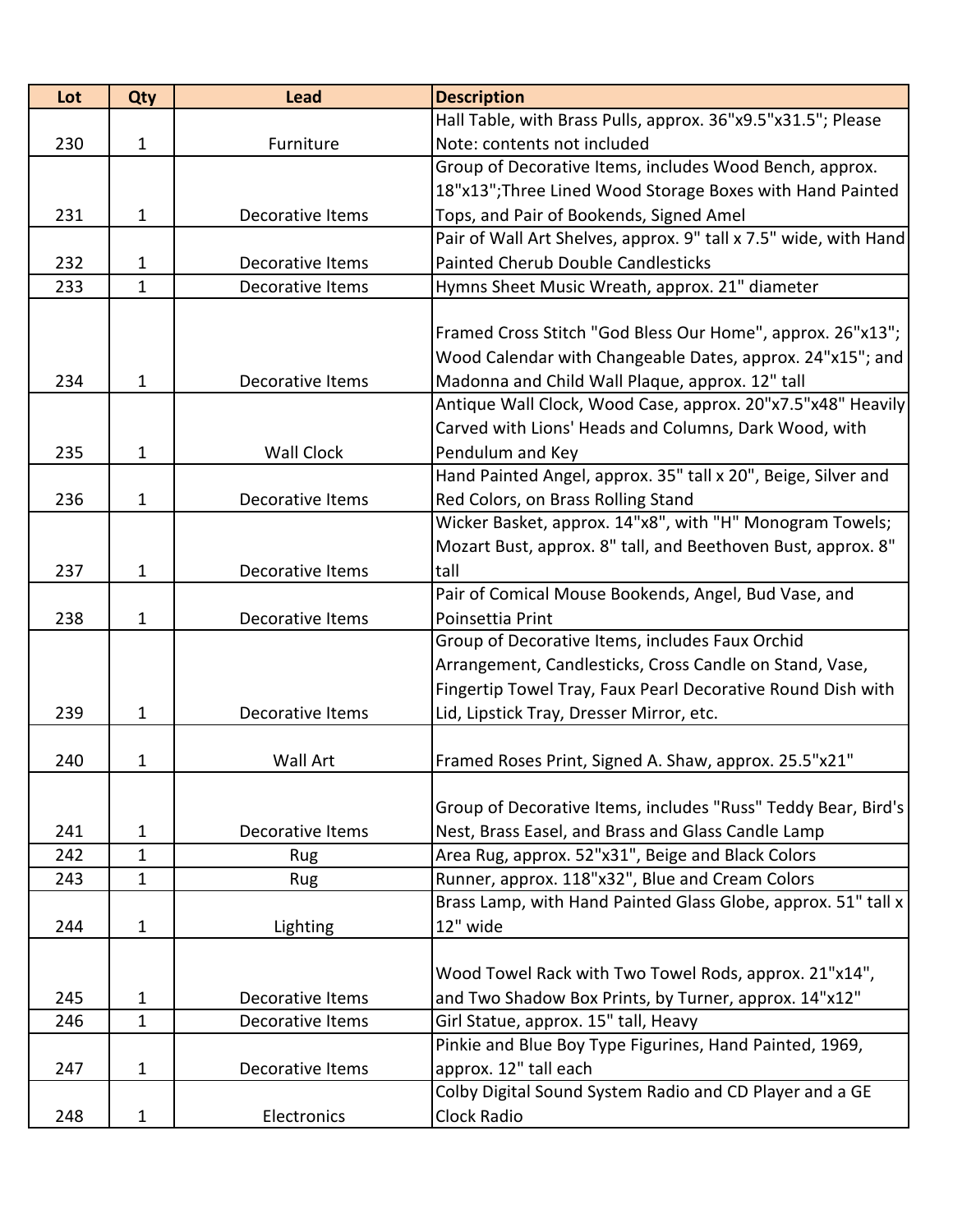| Lot | Qty          | <b>Lead</b>      | <b>Description</b>                                                                                   |
|-----|--------------|------------------|------------------------------------------------------------------------------------------------------|
|     |              |                  | Decorative Bathroom Trash Can and Two Decorative Storage                                             |
| 249 | $\mathbf{1}$ | Decorative Items | <b>Boxes</b>                                                                                         |
|     |              |                  | Group of Decorative Items, includes Glass Butterfly, Bell, Doll,                                     |
| 250 | $\mathbf{1}$ | Decorative Items | and Small Dish                                                                                       |
|     |              |                  | Pair of Wooden Half Tables, Three Legs, approx.                                                      |
| 251 | $\mathbf{1}$ | Furniture        | 20"x11"x21.5"; Please Note: contents not included                                                    |
|     |              |                  | Antique Window Seat, Carved Wood Back, Striped with Floral                                           |
|     |              |                  | Designs Upholstered Back and Seat, Matching Pillows,                                                 |
| 252 | 1            | Furniture        | approx. 32" wide x 28" tall x 21" deep                                                               |
|     |              |                  | Angel Figurine, approx. 15" tall, Lighted but Cord missing;                                          |
|     |              |                  | Lighted Rose Shaped Flower, Storage Box, and Angel                                                   |
| 253 | 1            | Decorative Items | Ornament                                                                                             |
| 254 | $\mathbf{1}$ | Furniture        | Vanity Stool and Vanity Bench                                                                        |
|     |              |                  | Lladro Quartz Clock, Light Green Glass, approx. 6"x6"; Dresser                                       |
|     |              |                  | Tray with Covered Boxes; Vintage Covered Boxes; Musical                                              |
|     |              |                  | Figurine, approx. 10" tall; and Pair of Candlesticks, approx. 8"                                     |
| 255 | 1            | Decorative Items | tall each                                                                                            |
|     |              |                  |                                                                                                      |
|     |              |                  | Vintage Pink Glass Dresser Tray, with Handles, approx. 11"                                           |
|     |              |                  | long, with Covered Center Dish, Hand Painted Design;                                                 |
|     |              |                  | Vintage Oblong Dish, approx. 9" long; Pair of Candlesticks,                                          |
|     |              |                  | approx. 6" tall; Water Cup; Three Bottles of Elizabeth Taylor's                                      |
| 256 | $\mathbf{1}$ | Decorative Items | White Diamonds Perfume; and Angel Figurine                                                           |
|     |              |                  | Framed Print, by Chandler, Jesus with Children and Lamb,                                             |
| 257 | 1            | Wall Art         | approx. 22"x18"                                                                                      |
|     |              |                  | Group of Miscellaneous Throw Rugs, various sizes, colors,                                            |
| 258 | $\mathbf{1}$ | <b>Rugs</b>      | designs                                                                                              |
|     |              |                  |                                                                                                      |
|     |              |                  | Group of Wall Art Items, includes "To Love" Needlepoint,                                             |
|     |              |                  | approx. 13"x10.5"; "To Be Humble" Needlepoint, approx.                                               |
| 259 | 1            | Decorative Items | 14"x14"; and Two Letter Holders, etc.<br>Book of Love Wall Art, approx. 7.5"x12" and Magazine Basket |
|     |              | Decorative Items | with Albums                                                                                          |
| 260 | $\mathbf{1}$ |                  |                                                                                                      |
| 261 | 1            | Furniture        | Small Table, approx. 13" diameter x 20.5" tall, Three Legs                                           |
|     |              |                  |                                                                                                      |
| 262 | 1            | <b>Books</b>     | Wicker Basket with Handles, filled with Inspirational Books                                          |
|     |              |                  | Figurine Lamp, approx. 14" tall; Metal Candle Holder; and                                            |
| 263 | $\mathbf{1}$ | Decorative Items | <b>Bible Holder</b>                                                                                  |
|     |              |                  |                                                                                                      |
|     |              |                  | Scalloped Oblong Top Side Table, Hand Painted Floral Design,                                         |
| 264 | 1            | Furniture        | approx. 21"x14"x20", Please Note: contents not included                                              |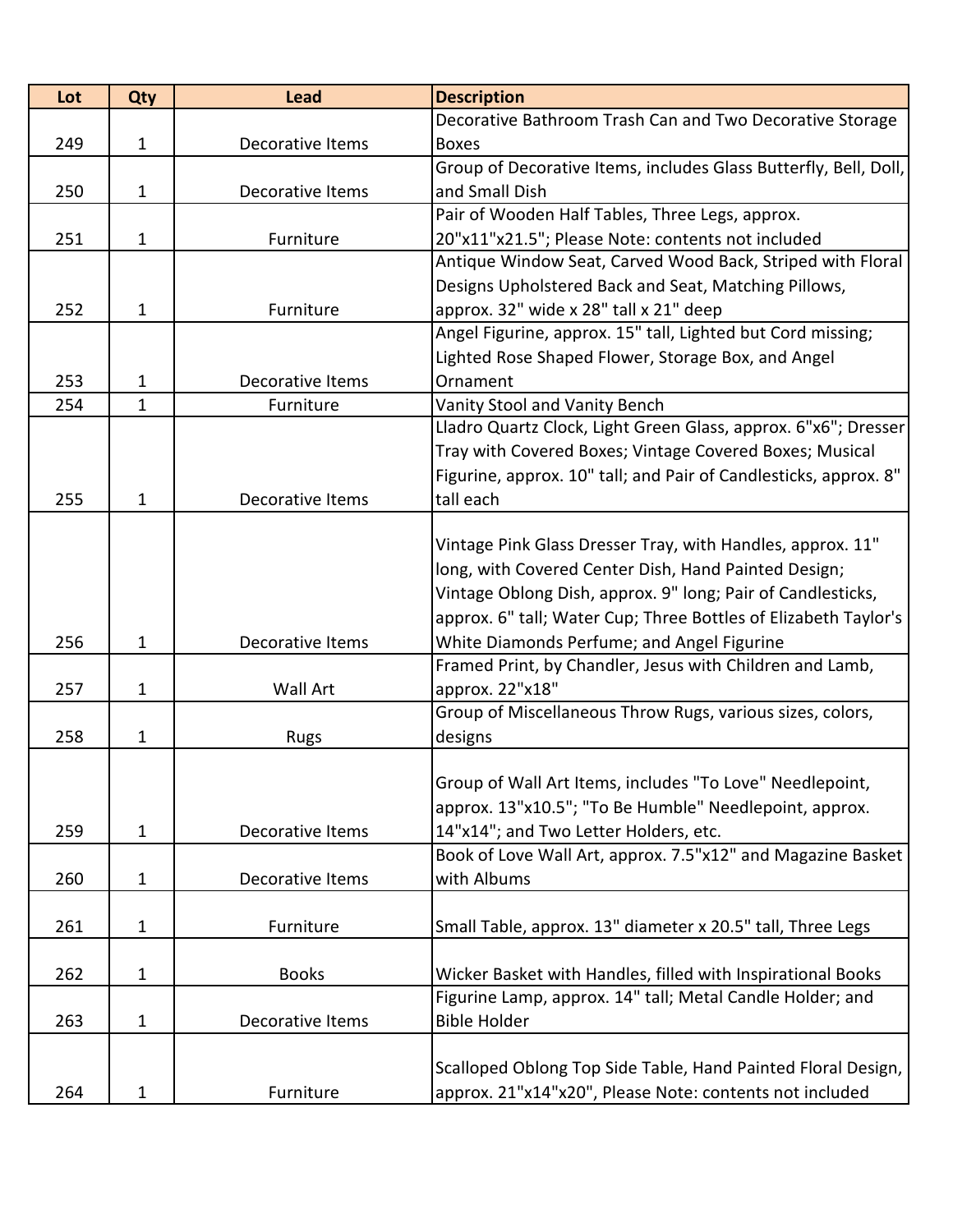| Lot | Qty          | <b>Lead</b>                       | <b>Description</b>                                             |
|-----|--------------|-----------------------------------|----------------------------------------------------------------|
|     |              |                                   | Carved Wooden Magazine Rack, approx. 27" tall x 9" wide x      |
| 265 | $\mathbf{1}$ | Decorative Items                  | 16" deep, with Assorted Magazines                              |
|     |              |                                   | Decorative Cross with Stand, approx. 14"x11" and Two Hand      |
| 266 | $\mathbf{1}$ | Decorative Items                  | Painted Vases, marked Italy, approx. 4" tall each              |
|     |              |                                   | Hand Painted Figurine Lamp, approx. 15" tall; Pair of          |
| 267 | $\mathbf{1}$ | Decorative Items                  | Bluebirds; and Pitcher, approx. 6" tall, marked Italy          |
|     |              |                                   | Pair of Whimsical Bookends, approx. 6" tall, marked "FF", and  |
| 268 | $\mathbf{1}$ | Decorative Items                  | a US Capitol Paper Weight                                      |
|     |              |                                   |                                                                |
| 269 | 1            | Decorative Items                  | Pair of Wooden Maracas Bookends and Miscellaneous Books        |
| 270 | $\mathbf{1}$ | Decorative Items                  | Pair of Boy and Girl Reading Bookends, includes Books          |
|     |              |                                   |                                                                |
|     |              |                                   | Books, includes Bible Almanac, etc.; Basket; and a Hand        |
| 271 | 1            | <b>Books and Decorative Items</b> | Painted Pitcher, made in Germany, Signed Rosen Sanssouci       |
|     |              |                                   | Oak Three Shelf Bookcase, approx. 36"x9.5"x37", Please         |
| 272 | 1            | Furniture                         | Note: contents not included                                    |
| 273 | $\mathbf{1}$ | Decorative Items                  | Pair of Hand Painted Wall Art Pieces, approx. 10"x7"           |
|     |              |                                   | Reclining Swivel Rocker, Beige Upholstery, with Pink           |
| 274 | 1            | Furniture                         | <b>Crocheted Blanket</b>                                       |
| 275 | 1            | Lighting                          | Hand Painted Vase Designed Lamp, approx. 26" tall              |
|     |              |                                   | Group of Decorative Items, includes Blue and White Covered     |
|     |              |                                   | Dish, The Ten Commandments Plaque, and a Blue Glass Bud        |
| 276 | $\mathbf{1}$ | Decorative Items                  | Vase, approx. 12" tall                                         |
|     |              |                                   | Oak Six Sided Table, approx. 24" x 24" x 20.5"; Please Note:   |
| 277 | 1            | Furniture                         | contents not included                                          |
|     |              |                                   | Hand Painted Doll Cradle, approx. 22"x13.5"x14", with          |
|     |              |                                   | Effanbee Sugar Plum Fairy Doll, Tartan Keepsake Doll, and      |
| 278 | 1            | Dolls and Doll Furniture          | <b>Three Other Miscellaneous Dolls</b>                         |
|     |              |                                   | Reclining Swivel Rocker, Beige Upholstery, with Crocheted      |
| 279 | 1            | Furniture                         | Blanket                                                        |
|     |              |                                   | Two Wall Art Pieces, includes "Family" Plate, approx. 11"x11"  |
| 280 | $\mathbf{1}$ | Wall Art                          | and Framed Cross Stitch, approx. 11"x9"                        |
|     |              |                                   | Corner What Not Shelf, approx. 54" tall, with Decorative       |
| 281 | $\mathbf{1}$ | Decorative Items                  | Items                                                          |
|     |              |                                   | Wooden Framed Needlepoint, "The Lord's Prayer", approx.        |
| 282 | $\mathbf{1}$ | Decorative Items                  | 20"x18"                                                        |
|     |              |                                   | Group of Collectible Items, includes Miniature Tea Sets,       |
| 283 | $\mathbf{1}$ | Collectibles                      | Miniature Table and Chairs, Cradle Planter, etc.               |
|     |              |                                   | Group of Decorative Items, includes Glass and Brass Lantern,   |
|     |              |                                   | "Catch of the Day" Paper Weight, Carriage Clock, and Heavy     |
| 284 | $\mathbf{1}$ | Decorative Items                  | Brass Girl Sculpture, approx. 12" tall                         |
|     |              |                                   | Large Faux Ficus Tree in Oriental Style Fish Bowl, approx. 78" |
| 285 | 1            | Decorative Items                  | tall, with Decorative Ornaments                                |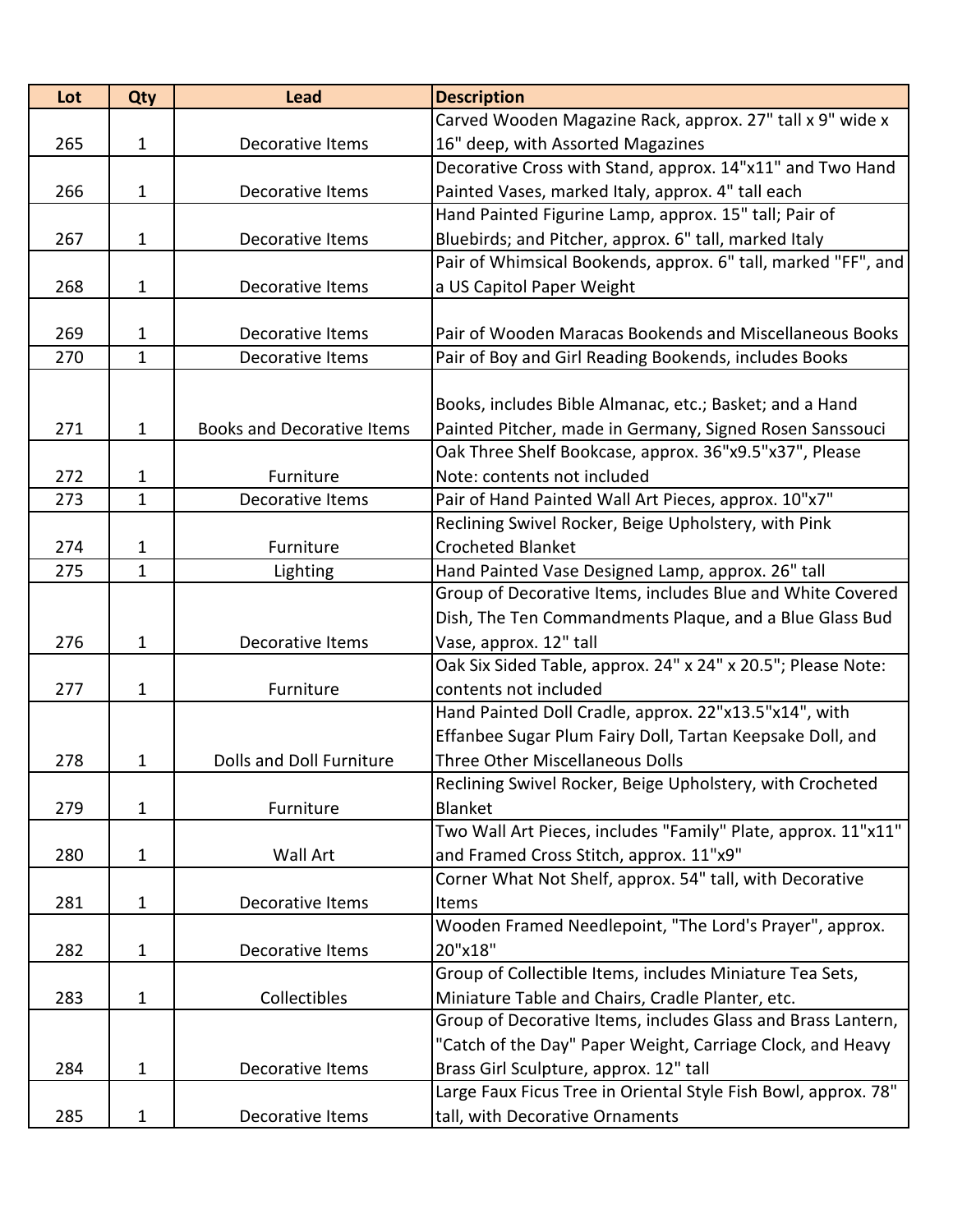| Lot | Qty          | <b>Lead</b>           | <b>Description</b>                                                |
|-----|--------------|-----------------------|-------------------------------------------------------------------|
|     |              |                       |                                                                   |
|     |              |                       | Group of Decorative Items, includes Small Bench, Artificial       |
| 286 | $\mathbf{1}$ | Decorative Items      | Floral Arrangement, Bird Nest, and Brass Child Sculpture          |
| 287 | $\mathbf 1$  | Decorative Items      | Puppy Designed Cookie Jar, approx. 12" tall                       |
|     |              |                       | Pair of Duck Style Decoy Figurines, approx. 9" long and 10"       |
| 288 | $\mathbf{1}$ | Decorative Items      | long, one made from Real Tobacco Leaf                             |
|     |              |                       | Primitive Style Child's High Chair, approx. 30" tall x 14" wide x |
| 289 | $\mathbf 1$  | Furniture             | 12" deep                                                          |
|     |              |                       | Doll's Bed, Antique Style, approx. 23"x14"x15", with a            |
| 290 | 1            | <b>Doll Furniture</b> | Vintage "Jennifer" Doll                                           |
| 291 | $\mathbf{1}$ | Decorative Items      | Framed Needlepoint Fireplace Screen, approx. 19"x24"              |
| 292 | $\mathbf{1}$ | Decorative Items      | Gold Framed "Psalm 23" Needlepoint, approx. 26"x18"               |
|     |              |                       |                                                                   |
|     |              |                       | Hand Painted Pottery Lamp, approx. 27" tall; Two Rose Style       |
| 293 | 1            | Decorative Items      | Pitcher, approx. 7" tall each; and a Church Music Box             |
| 294 | $\mathbf{1}$ | Menorah               | Menorah, marked Jerusalem, approx. 10" tall, with Doily           |
|     |              |                       | Wall Art Items, includes Framed Song, "Church in the              |
| 295 | $\mathbf 1$  | Wall Art              | Wildwood", approx. 17"x14", etc.                                  |
|     |              |                       | Group of Decorative Items, includes Framed "Isaiah 43"            |
|     |              |                       | Needlepoint, approx. 13"x9"; Praying Children Figurines; Two      |
| 296 | $\mathbf 1$  | Decorative Items      | Collectible Bells; and Praying Hands on Holy Bible                |
| 297 | 1            | <b>Dolls</b>          | Two Dolls, approx. 15" tall and 16" tall                          |
| 298 | $\mathbf{1}$ | Antique Furniture     | Antique Rocking Chair, Ladder Back and Woven Seat                 |
|     |              |                       | Pair of Wooden Candlesticks, approx. 12" tall and Two             |
|     |              |                       | Matching Vases with Floral and Character Designs, approx.         |
| 299 | $\mathbf 1$  | Decorative Items      | 12" tall, one has chipped top                                     |
|     |              |                       | Vintage Entertainment Center with Olympic Solid State             |
| 300 | 1            | Vintage Electronics   | Radio, Turn Table, 19" TV, condition unknown                      |
| 301 | 1            | Lighting              | Pair of Pottery Camel Lamps, approx. 17" tall                     |
|     |              |                       | Mantel Clock, with Pendulum and Key, Ornate Carved Case,          |
| 302 | 1            | <b>Mantel Clock</b>   | approx. 13"x4"x23"                                                |
| 303 | $\mathbf{1}$ | Decorative Items      | Two Angels, Two Bluebirds, and Small Boiled Egg Dish              |
|     |              |                       | Group of Decorative Items, includes Handmade Dolls, Small         |
| 304 | $\mathbf{1}$ | Decorative Items      | Screen, Angel, etc.                                               |
| 305 | $\mathbf 1$  | Decorative Items      | Ceramic Camel, approx. 18" tall, with Musician Riders             |
|     |              |                       | Wicker Basket, approx. 18" wide x 15" deep x 24" tall, with       |
| 306 | 1            | Decorative Items      | Magazines                                                         |
| 307 | 1            | Decorative Items      | Oriental Style Covered Ginger Jar and a Vintage Broom             |
| 308 | $\mathbf{1}$ | Lighting              | Electrified Cargo Light Style Lamp, approx. 16" tall              |
| 309 | $\mathbf{1}$ | Copper Items          | Copper Kettle, approx. 10"x11"                                    |
|     |              |                       |                                                                   |
| 310 | $\mathbf{1}$ | Rug                   | Area Rug, approx. 110"x72", Blue, Pink, and Green Colors          |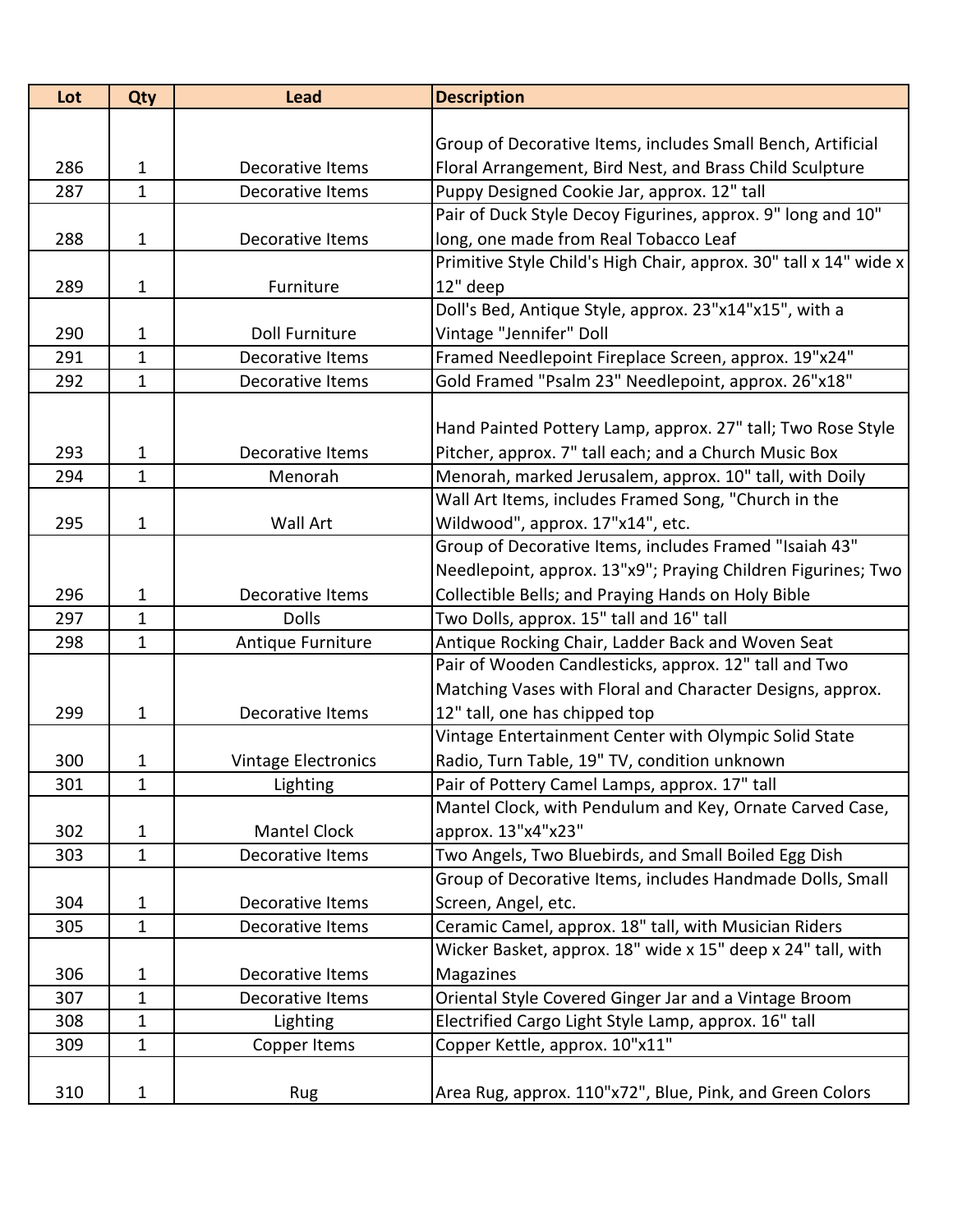| Lot | Qty          | <b>Lead</b>               | <b>Description</b>                                                    |
|-----|--------------|---------------------------|-----------------------------------------------------------------------|
|     |              |                           |                                                                       |
| 332 | 1            | <b>Half Step</b>          | Half Step, approx. 48"x37"                                            |
|     |              |                           | Antique Clock, Brass, with Decorative Large Pendulum and              |
| 333 | 1            | Antique Clock             | Weights, approx. 58" long, missing key and some damage                |
|     |              |                           | Small Oriental Stool, Black and Gold, 23"x14"x8", plus Two Bird       |
| 334 | 1            | Decorative Items          | Figurines, Painted Gold, 12" tall and 8" tall                         |
|     |              |                           |                                                                       |
|     |              |                           | Ornate Oriental Style Table, Highly Decorated, Hand Painted Top       |
|     |              |                           | with Oriental Scene, 48"x16"x33", with Three Drawers and Antique      |
| 335 | $\mathbf{1}$ | Furniture                 | Pulls; Please Note: contents not included                             |
|     |              |                           | Group of Figurines, includes Lenox, Italian made, Capodimonte,        |
| 336 | $\mathbf{1}$ | <b>Dolls</b>              | and Floral Figurines                                                  |
| 337 | 1            | <b>Dolls</b>              | Doll with Bible on Stand, 16" tall and Doll on Stand, 14" tall        |
|     |              |                           | Antique Desk Calendar, made in France, 11"x8", Easel Back, with       |
|     |              |                           | Thermometer, Changeable Date, and Attached Pocket Watch               |
| 338 | $\mathbf{1}$ | Antique Items             | (works),                                                              |
|     |              |                           | Group of Decorative Items, includes Oriental Figurine, 8" tall, Hand  |
|     |              |                           | Painted; Doll, 8" tall; and Angel Figurine Music Box, marked Schmo    |
| 339 | 1            | Decorative Items          | 1987, works                                                           |
|     |              |                           | Metal Wall Art, Floral Leaves Design, Painted Gold, approx. 40"       |
| 340 | 1            | <b>Wall Art</b>           | long x 16" tall                                                       |
|     |              |                           |                                                                       |
|     |              |                           | Group of Decorative Items, includes Two Red and Clear Glass           |
|     |              |                           | Candlesticks, 12" tall each; Hand Painted Oriental Design Electric    |
| 341 | $\mathbf{1}$ | Decorative Items          | Candle Light, 10.5" tall; Two Small Books, and Decorative Dish        |
|     |              |                           | Two Wall Candle Stands, approx. 10.75"x12", Floral Design, with       |
| 342 | 1            | Decorative Items          | Two Candle Holders, Painted Gold                                      |
|     |              |                           | Oriental Vase, marked Japanese Porcelain, Hong Kong, Floral           |
| 343 | 1            | Decorative Items          | Design, Colorful, approx. 16" tall                                    |
|     |              |                           | Vintage Doll on Stand, 19" tall, Red Dress, plus Three Legged Stool   |
| 344 | $\mathbf{1}$ | <b>Vintage Doll</b>       | with Carved Back and Heart Cut Out                                    |
|     |              |                           |                                                                       |
|     |              |                           | Bid is times 3! Antique Living Room Set, Carved Wood and Fabric       |
|     |              |                           | Upholstery, includes Love Seat (55"x22"x41") and Two Matching         |
|     |              |                           | Chairs (20"x17"x36" each), Love Seat has Casters on Four Legs,        |
| 345 | 3            | Antique Furniture         | Chairs have Casters on Front Legs, with Decorative Pillows            |
|     |              |                           |                                                                       |
|     |              |                           | Antique Grandfather Clock, approx. 86" tall x 19.5" wide x 9" deep,   |
|     |              |                           | Heavily Carved, Decorative Brass Eagles, Wood Columns, Inlay          |
|     |              |                           | Door, Hand Painted Clock Face, Weights, Pendulum, marked W.           |
| 346 | 1            | Antique Grandfather Clock | Scott Dunus, no key, unknown condition                                |
|     |              |                           | Vintage Doll on Stand, 13" tall, with Blue Dress, plus Small Oriental |
| 347 | 1            | Vintage Doll              | Designed Stool, with Needlepoint Top, approx. 19"x9"x9.25"            |
|     |              |                           |                                                                       |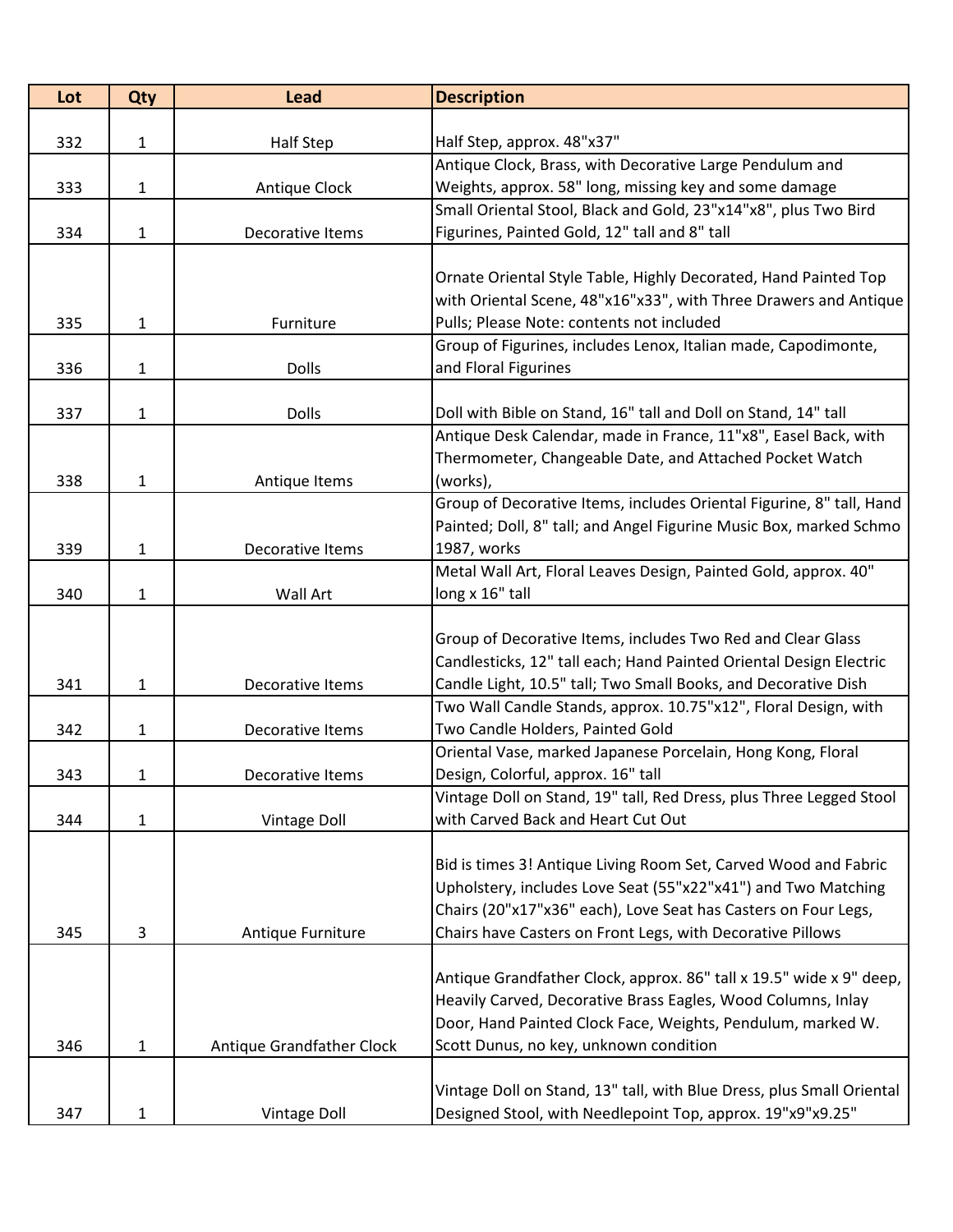| Lot | Qty          | <b>Lead</b>                       | <b>Description</b>                                                  |
|-----|--------------|-----------------------------------|---------------------------------------------------------------------|
|     |              |                                   | Oriental Style Planter with Footed Porcelain Base, approx. 15" long |
| 348 | 1            | Decorative Items                  | x 10" wide x 10" tall, plus Faux Orchid                             |
|     |              |                                   |                                                                     |
|     |              |                                   | Two Hand Painted Decorative Mantel Vases, with Twelve 6.25"         |
| 349 | $\mathbf{1}$ | Decorative Items                  | long Prisms each, approx. 14" tall, Red and White Glass             |
|     |              |                                   |                                                                     |
|     |              |                                   | Boy with Dog and Girl with Lamb Porcelain Figurines, both marked    |
| 350 | $\mathbf{1}$ | Decorative Items                  | Classic Gallery Collection C-6833, 10" tall x 5" wide each          |
|     |              |                                   | Lighted Metal Wall Art, Painted Brass and Silver, Leaf Design,      |
| 351 | $\mathbf 1$  | <b>Wall Art</b>                   | approx. 51"x29", with Four Light Bulbs                              |
|     |              |                                   | Pair of Metal Holiday Stocking Holders, 11"x6", with Cross Design   |
| 352 | $\mathbf{1}$ | Decorative Items                  | and Beads, plus Two Vintage Stockings                               |
|     |              |                                   | Antique Decorative Items, includes Two Pink/Red Hand Painted        |
|     |              |                                   | Designed Urns, 8" tall each, plus Two Pink/Red Hand Painted         |
| 353 | $\mathbf{1}$ | Antique Decorative Items          | Designed Pitchers, 7" tall and 6" tall                              |
|     |              |                                   | Pair of Florentina Decorative Craft Hangers, 10"x7, made in Italy,  |
| 354 | $\mathbf{1}$ | Decorative Items                  | with Oval Insert Print                                              |
|     |              |                                   | Brass Fireplace Set, with Andirons, Fireplace Screen (approx.       |
| 355 | 1            | <b>Fireplace Set</b>              | 37"x31.5"), and Fireplace Tools with Stand                          |
|     |              |                                   | The World's Most Romantic Music Box Collection of Twelve            |
|     |              |                                   | Months of the Year, by Franklin Porcelain, Twelve Miniature         |
| 356 | $\mathbf{1}$ | <b>Music Boxes</b>                | Porcelain Music Boxes Bordered with 24K Gold                        |
|     |              |                                   | Octagonal Glass Top Display Table with Three Column Legs,           |
| 357 | 1            | Furniture                         | 19'x19"x20", Green Distressed Paint                                 |
|     |              |                                   |                                                                     |
| 358 | 1            | Decorative Items                  | Small Brass Stool, 9.5"x7.5"x6", Bird Design                        |
|     |              |                                   |                                                                     |
|     |              |                                   | Brass Bookends, each with Religious Saying, approx. 6"x3.5",        |
|     |              |                                   | containing Individual Soft Covered Books of the Bible, marked NY    |
| 359 | 1            | Decorative Items                  | 1914 American Bible Society, missing books                          |
|     |              |                                   | Vintage Doll, with Pink Dress, on Stand, approx. 14" tall, plus a   |
| 360 | $\mathbf{1}$ | Vintage Doll and Decorative Items | Gold Painted Stand, approx. 8" tall x 6.5" wide                     |
|     |              |                                   | Small Upholstered and Gold Fringe Trimmed Stool, approx.            |
| 361 | $\mathbf{1}$ | Decorative Items                  | 16.5"x13"x6.5"                                                      |
|     |              |                                   |                                                                     |
|     |              |                                   | Oriental Style Side Chair, with Arms, Hand Painted Floral Designed  |
|     |              |                                   | Back, Black and Gold Paint, Upholstered Seat and Matching Roll      |
| 362 | 1            | Furniture                         | Pillow, approx. 26" wide x 18" deep x 37" tall,                     |
|     |              |                                   | Vintage Adjustable Easel Style Stand, with Decorative Needlepoint   |
| 363 | 1            | Vintage Items                     | Insert, approx. 58" tall, Three Footed                              |
|     |              |                                   | Gorham Doll, 17" tall, plus a Wood Stand for Fish Bowl, approx. 9"  |
| 364 | 1            | Doll                              | diameter x 5.75" tall                                               |
|     |              |                                   | Area Rug, Floral Design, Pastel Colors, Woven Back, approx.         |
| 365 | $\mathbf{1}$ | Rug                               | 146"x109", soiled                                                   |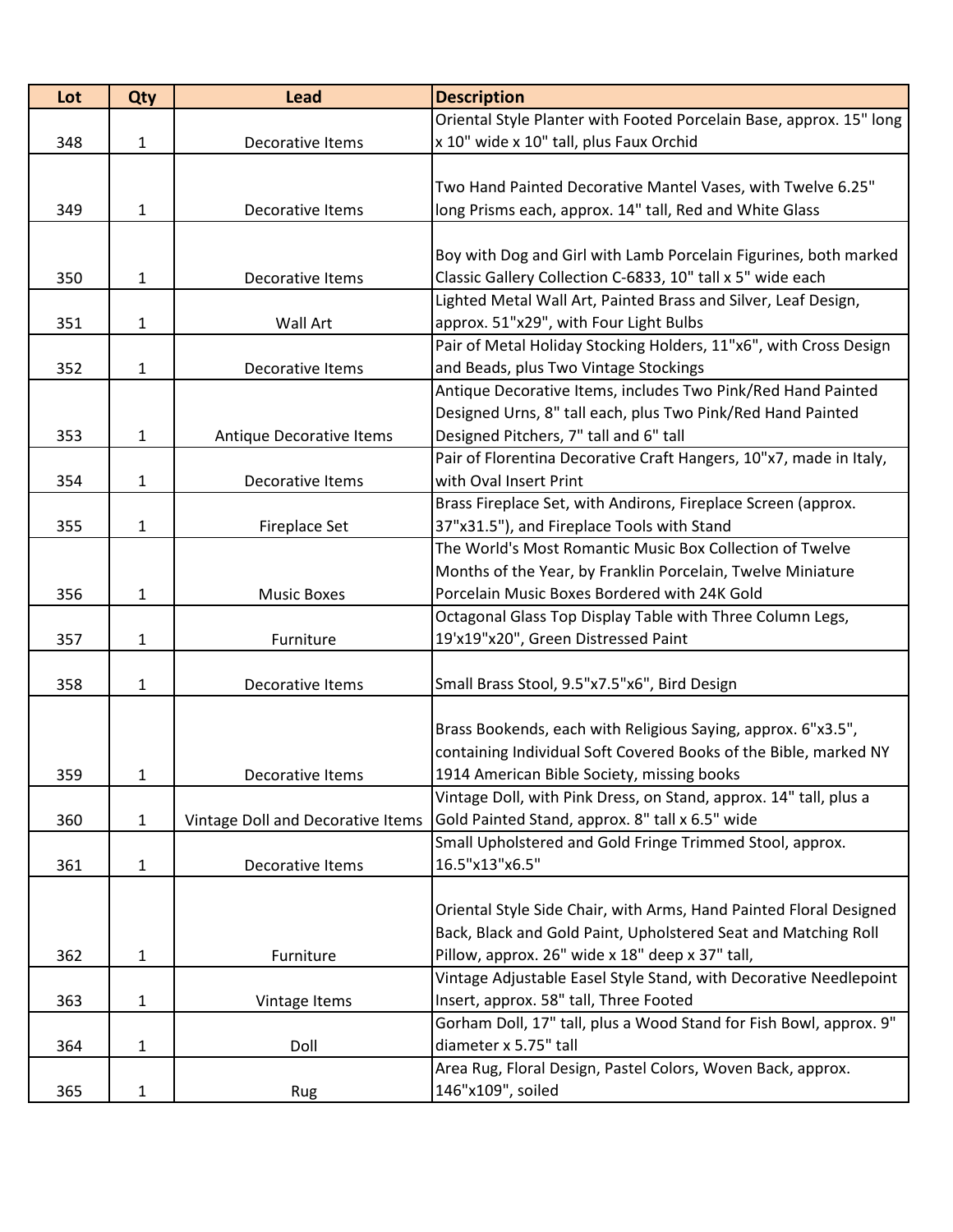| Lot | <b>Qty</b>   | <b>Lead</b>                 | <b>Description</b>                                                                 |
|-----|--------------|-----------------------------|------------------------------------------------------------------------------------|
|     |              |                             |                                                                                    |
|     |              |                             | Antique Armed Chair, on Casters, Heavily Carved, with Needlepoint                  |
| 366 | $\mathbf 1$  | Antique Furniture           | Covered Seat, Back, and Arms, approx. 25"x21"x42"                                  |
|     |              |                             |                                                                                    |
| 367 | 1            | Decorative Items            | Six Sided Metal Covered Stool, approx. 16"x8.5", with Six Legs                     |
|     |              |                             | "Juliet" All Purpose Porcelain Doll, on Stand, 18" tall, from The                  |
| 368 | 1            | Doll                        | <b>Williamsburg Doll Factory</b>                                                   |
|     |              |                             | Red Glass and Brass Lamp, Etched, approx. 17.5" tall, made to look                 |
| 369 | 1            | Decorative Items            | like oil lamp<br>Tilt Top Table, Hand Painted Top, Three Legs, marked 445, approx. |
| 370 |              | Furniture                   | 28" tall x 16" wide (table top)                                                    |
|     | 1            |                             |                                                                                    |
| 371 | 1            | Decorative Items            | Wall Tapestry, approx. 55" long                                                    |
|     |              |                             |                                                                                    |
|     |              |                             | Three Glass Pieces, Clear and Pink Glass, includes Vase with Base                  |
| 372 | 1            | Decorative Items            | (8" tall), Covered and Footed Vase (10" tall), and Lamp (5.5" tall)                |
|     |              |                             | Hummel Boy Figurine, 4.5" tall; Goebel Girl with Doll, 3.5" tall;                  |
|     |              |                             | Goebel Girl with Book, 3.5" tall; and Goebel Young Girl Reading a                  |
| 373 | 1            | Hummel and Goebel Figurines | Duck Book, 5" tall                                                                 |
|     |              |                             | Glass Apple, made in Taiwan and Goebel Children Figurine, marked                   |
| 374 | $\mathbf{1}$ | <b>Goebel Figurines</b>     | <b>West Germany</b>                                                                |
|     |              |                             |                                                                                    |
|     |              |                             | Goebel Child Praying with Angel Figurine, 4" tall and Goebel Angel                 |
| 375 | $\mathbf{1}$ | <b>Goebel Figurines</b>     | Playing Violin Figurine, 5.5" tall, marked West Germany                            |
|     |              |                             |                                                                                    |
| 376 | 1            | <b>Figurines</b>            | "Garanzia" Zampiva Girl Figurine, 6" tall x 6.5" wide                              |
|     |              |                             |                                                                                    |
|     |              |                             | Madame Alexander Angel Ornament, 4" tall, plus a Coalport Bone                     |
|     |              |                             | China Figurine "Bride's 1992", made in England, 6.5" tall and a Pink               |
| 377 | 1            | Decorative Items            | Candle decorated with Angels and Beads, 10.25" tall                                |
|     |              |                             | Group of Small Figurines, includes Bride and Groom, Ballerina,                     |
|     |              |                             | marked Dresden Germany, 3.25" tall; Willow Hall "Jane" Figurine;                   |
|     |              |                             | Madame Alexander Angel of the Nativity, 4" tall; Studio Heavenly                   |
|     |              |                             | Angel, 4" tall; and Figurine, marked Florence Original Armani, 7"                  |
| 378 | 1            | <b>Figurines</b>            | tall                                                                               |
|     |              |                             | Royal Sealy Hand Painted Japanese Cup and Saucer, Glass Hand                       |
|     |              |                             | Painted Dish, Shell Music Box, Figurine Bell, Midwest Piece, and                   |
| 379 | 1            | Decorative Items            | <b>Glass Floral Piece</b>                                                          |
|     |              |                             |                                                                                    |
|     |              |                             | Group of Decorative Items, includes Blue Covered Dish with Hand                    |
|     |              |                             | Painted Sun Flowers, Glass Covered Urn, Small Glass Dish with                      |
| 380 | 1            | Decorative Items            | Stand, and Small Andrea Bowl, made in The Philippines                              |
|     |              |                             | Group of Decorative Items, includes Carnival Glass Motives, Hand                   |
|     |              |                             | Blown Glass Swan, Floral Pieces, Clear and Purple Glass Horn of                    |
| 381 | 1            | Furniture                   | Plenty, and Small Pitcher                                                          |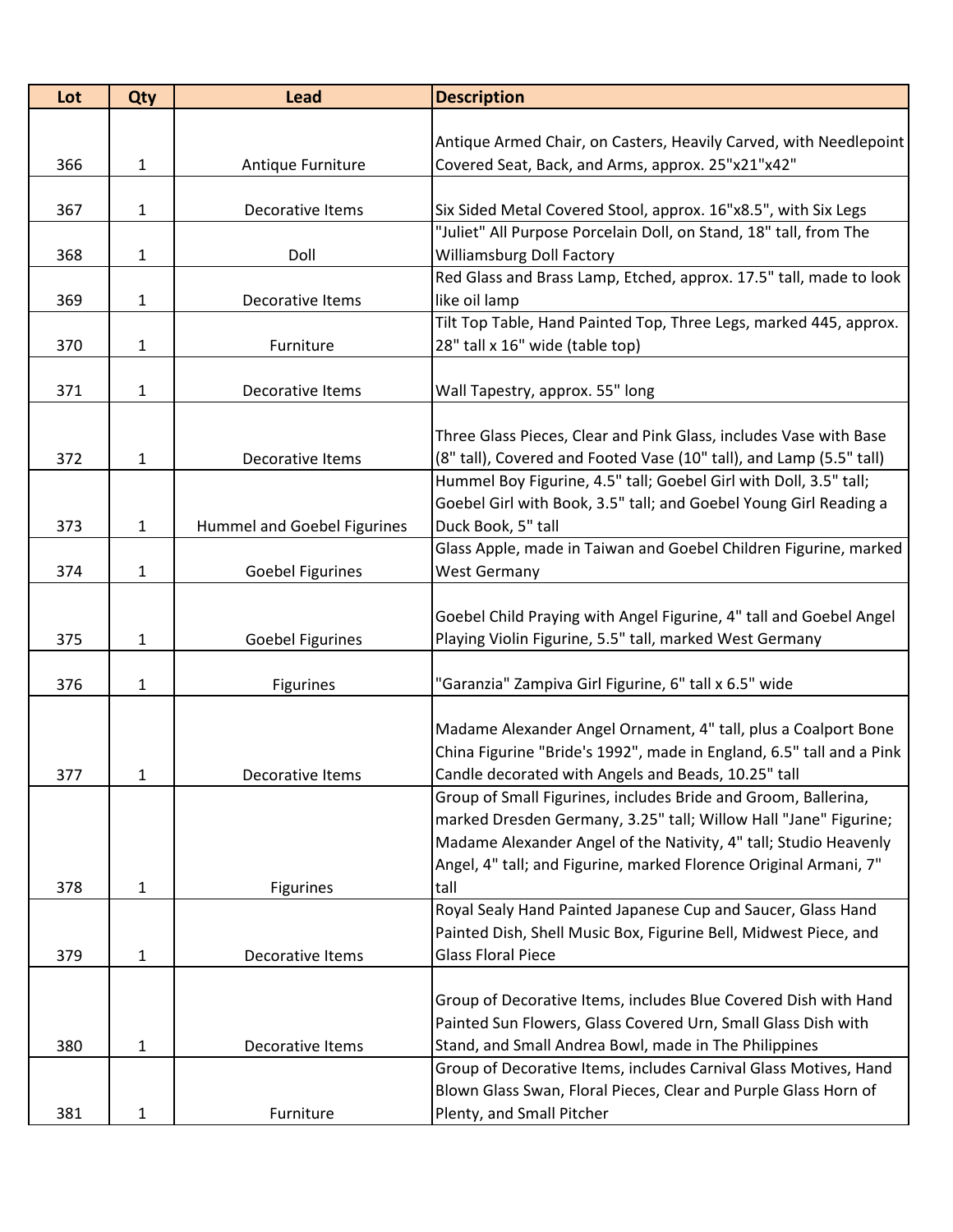| Lot | <b>Qty</b>   | <b>Lead</b>         | <b>Description</b>                                                    |
|-----|--------------|---------------------|-----------------------------------------------------------------------|
|     |              |                     |                                                                       |
|     |              |                     | Wood Display Case, Ornate Metal Decorative Trim, Glass Front,         |
| 382 | $\mathbf{1}$ | Decorative Items    | Four Shelves, with key, approx. 65" tall x 26" wide x 12.5" deep      |
|     |              |                     | Fairy Tale "Rapunzel" Doll, by Brigitte Deval, 18" tall and Doll with |
| 383 | 1            | <b>Dolls</b>        | Santa Dress, 10" tall                                                 |
|     |              |                     | Hand Painted Round Top Small Table, with Four Legs, 14" diameter      |
| 384 | 1            | Furniture           | x 23" tall, Floral and Butterfly Decorations                          |
|     |              |                     |                                                                       |
|     |              |                     | Pair of Metal Wall Sconces, holds Three Candles each, approx.         |
| 385 | 1            | <b>Wall Sconces</b> | 14.5" tall x 7" wide, with Inlayed Oval Victorian Prints              |
|     |              |                     | Straight Chair, Carved Back, Padded Velvet Seat, approx. 18" wide x   |
| 386 | 1            | Furniture           | 14.5" deep x 23" tall                                                 |
|     |              |                     |                                                                       |
|     |              |                     | Group of Decorative Items, includes Small Dish, Two Candles, and      |
| 387 | 1            | Decorative Items    | Metal and Glass Rose Designed Bud Vase, 12" long                      |
|     |              |                     | Pair of Pink Glass Vases (8" tall each) with Two "The Real Rose"      |
| 388 | $\mathbf{1}$ | Decorative Items    | Roses trimmed in 24K Gold                                             |
|     |              |                     | Pair of Marble Top Round Tables with Brass Base, approx. 19"          |
| 389 | $\mathbf{1}$ | Furniture           | diameter x16.5" tall, Black and Tan Marble, Three Legs                |
|     |              |                     |                                                                       |
|     |              |                     | Sculpture of Moses with Stone Tablets, approx. 16" tall, on Column    |
| 390 | $\mathbf{1}$ | Decorative Items    | Style Display Stand, approx. 25" tall x 9" wide x 9" deep             |
|     |              |                     | Heavy Brass Fireplace Fender, Highly Decorated, appears to be         |
| 391 | 1            | Fireplace Fender    | brass, approx. 18" deep x 58" across x 8" tall                        |
|     |              |                     | Pink Glass Decorative Items, includes 9" Vase, 10" Vase, 5" Pitcher,  |
| 392 | $\mathbf{1}$ | Decorative Items    | and 7" Two Handled Vase                                               |
|     |              |                     | Pink Glass Decorative Items, includes 10" Vase, 10.25" Vase, 9.5"     |
|     |              |                     | Vase, 9" Bud Vase, 7" Hand Painted Vase, and 4.5" Canister with       |
| 393 | 1            | Decorative Items    | <b>Metal Top</b>                                                      |
|     |              |                     | Love Seat, Upholstered, Good Condition, approx. 52"x33"x27.5",        |
| 394 | $\mathbf{1}$ | Furniture           | matches Lot #395                                                      |
|     |              |                     | Love Seat, Upholstered, Good Condition, approx. 52"x33"x27.5",        |
| 395 | 1            | Decorative Items    | matches Lot #394                                                      |
|     |              |                     | Hand Painted Decorative Plate, Blue and Gold, marked Germany          |
|     |              |                     | Bavaria, 11.5" diameter and Covered Urn, 12.5" tall, has been         |
| 396 | $\mathbf{1}$ | Decorative Items    | repaired                                                              |
|     |              |                     | Group of Decorative Items, includes Lace Fan (17" wide), Paper        |
|     |              |                     | Mache Angel (7.5" tall), and a Stained Glass Decorative Piece with    |
| 397 | $\mathbf{1}$ | Decorative Items    | <b>Back Light</b>                                                     |
|     |              |                     |                                                                       |
|     |              |                     | Pair of Vintage Porcelain and Brass Decorative Lamps, Figurine        |
| 398 | 1            | Lighting            | Design, approx. 26" tall, one lamp cord has damage                    |
|     |              |                     | Avemaria Fine Porcelain Music Box, 7.5" tall and a Glass Cross, 9"    |
| 399 | 1            | <b>Music Box</b>    | tall                                                                  |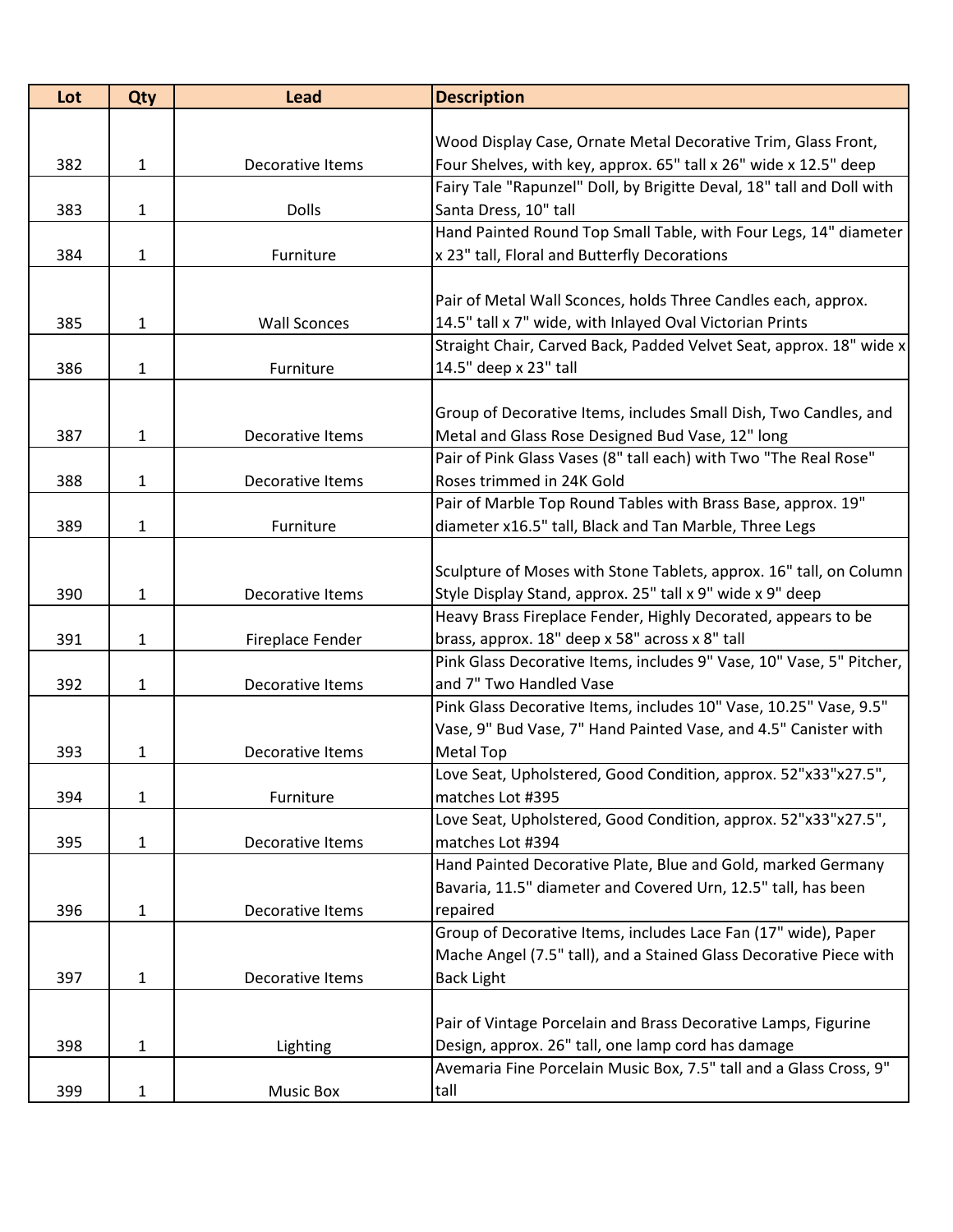| Lot | <b>Qty</b>   | <b>Lead</b>      | <b>Description</b>                                                   |
|-----|--------------|------------------|----------------------------------------------------------------------|
|     |              |                  | Pair of Figurines, Man Playing Tambourine and Lady Dancer,           |
| 400 | 1            | Decorative Items | Painted Gold with Black Base, 10" tall each                          |
|     |              |                  | Satsuma Decorative Tea Pot, 9" tall and Royal Satsuma Hand           |
| 401 | $\mathbf{1}$ | Decorative Items | Painted Covered Urn, 10" tall                                        |
|     |              |                  |                                                                      |
|     |              |                  | Two Beveled Glass Mirror Screens, on Stands, 26" tall x 15" wide     |
| 402 | 1            | Decorative Items | and 31" tall x 19" wide, Hand Painted Flowers, Brass Frames          |
|     |              |                  | Pair of Oriental Style Kidney Shaped Wood Tables, with Metal         |
|     |              |                  | Decorative Trim, approx. 22"x13" x 27", with Three Small Drawers     |
| 403 | 1            | Furniture        | each                                                                 |
|     |              |                  | Group of Decorative Items, includes Small "Let There Be Peace"       |
|     |              |                  | Music Box, 3"x2.25"; Doll on Stand, 12" tall; Artificial Flower      |
|     |              |                  | Arrangement; Blown Glass Elephant; Camel Designed Pill Box,          |
| 404 | 1            | Decorative Items | Ceramic Camel, Small Book, etc.                                      |
|     |              |                  | Pair of Wall Shelves, Black and Gold with Ornamental Tassels and a   |
| 405 | 1            | Decorative Items | Pair of Floral Designed Vases, 10" tall each                         |
|     |              |                  | Statue of Girl Gathering Grapes, approx. 28", White and Gold Paint,  |
| 406 | 1            | Decorative Items | on Wood Stand, 20" tall                                              |
|     |              |                  |                                                                      |
| 407 | 1            | Decorative Items | Brass Easel, 15" tall with Book entitled "God's Beautiful World"     |
|     |              |                  |                                                                      |
|     |              |                  | Small Scalloped Top Table, 14"x10"x20", Painted Green, plus Two      |
| 408 | 1            | Furniture        | Small Dishes and a Brass Three Candle Holder, 8" tall                |
|     |              |                  | Vintage Signed Porcelain Planter Pot, 8" tall with Faux Ficus Tree,  |
| 409 | 1            | Decorative Items | Ornaments, and Lights                                                |
|     |              |                  | Pair of Upholstered Chairs, Pink Fabric, with Pillowed Back, approx. |
| 410 | $\mathbf{1}$ | Furniture        | 30"x32"x31"                                                          |
|     |              |                  | Large Wooden Magazine Rack, Highly Carved, approx.                   |
| 411 | 1            | Decorative Items | 24"x16"x19", with bottom drawer                                      |
|     |              |                  | Group of Books, including The Heritage of Harnett County 1993,       |
| 412 | $\mathbf{1}$ | <b>Books</b>     | The North Carolina State Fair, etc.                                  |
|     |              |                  | Kingstate "Angelica" Doll on Stand, 16" tall and a Lighted Angel,    |
| 413 | $\mathbf{1}$ | <b>Dolls</b>     | 13" tall                                                             |
|     |              |                  | Decorative Brass Covered Urn with Stand and Under Tray,              |
| 414 | $\mathbf{1}$ | Decorative Items | currently used for floral display                                    |
|     |              |                  | Framed Painting by Vernon Ward, Roses in Vase, Gold Frame,           |
| 415 | 1            | Wall Art         | approx. 26"x21"                                                      |
|     |              |                  | Framed Painting by Vernon Ward, Roses in Urn, Gold Frame,            |
| 416 | 1            | Wall Art         | approx. 26"x21"                                                      |
|     |              |                  |                                                                      |
| 417 | $\mathbf{1}$ | Wall Art         | Pair of Wall Art Angels, approx. 13"x12", Gold and Brown Paint       |
|     |              |                  |                                                                      |
| 418 | $\mathbf{1}$ | Decorative Items | Oriental Style Chest, Heavily Decorated, 34"x16"x18", some scuffs    |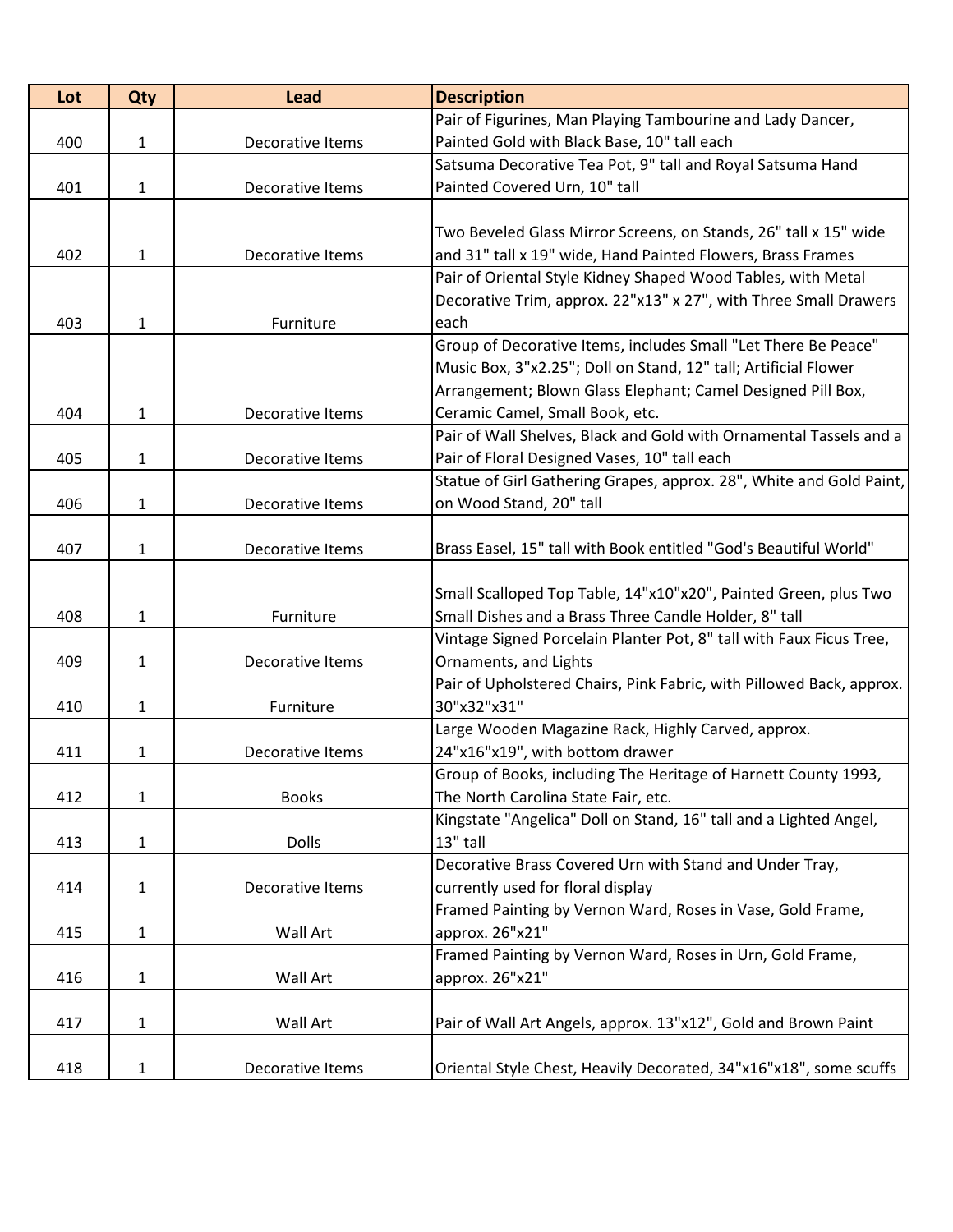| Lot | Qty          | <b>Lead</b>      | <b>Description</b>                                                      |
|-----|--------------|------------------|-------------------------------------------------------------------------|
|     |              |                  |                                                                         |
|     |              |                  | Brass Book Stand, 10"x10, Footed, Highly Decorative, plus an Art        |
| 419 | $\mathbf{1}$ | Decorative Items | Book entitled "Carolina Preserves" by NC Artist William Mangum          |
|     |              |                  |                                                                         |
|     |              |                  | Group of Decorative Items, includes Pair of Circular Candle             |
|     |              |                  | Holders, Floral Pattern; Silver Plate Basket; Tiffany & Co. Basket,     |
| 420 | $\mathbf{1}$ | Decorative Items | made in Italy, 12"x10"; and Floral Designed Glass Paper Weight          |
|     |              |                  |                                                                         |
|     |              |                  | Bicentennial Edition "Tree of Promise" Straight Chair, with Woven       |
| 421 | $\mathbf{1}$ | Furniture        | Back and Needlepoint Seat, approx. 18" wide x 16" deep x 40" tall       |
|     |              |                  | Vintage Magazine Rack, Wood with Copper Trim, 15.5"x5.5"x13",           |
| 422 | 1            | Vintage Items    | plus Ideals Magazines                                                   |
|     |              |                  |                                                                         |
|     |              |                  | Oriental Style Round Stand, approx. 36" tall x 12" diameter, Floral     |
|     |              |                  | and Bird Design, plus Mikasa Lead Crystal Candle Holder and a           |
| 423 | $\mathbf{1}$ | Decorative Items | Silver Plate and Glass Candle Holder, 7.5" diameter                     |
|     |              |                  | Metal Flower Pot with Floral Decorations, 10" diameter, 12" tall        |
| 424 | $\mathbf{1}$ | Decorative Items | and a copy of the Book "The Laws of Life"                               |
| 425 | $\mathbf{1}$ | Rug              | Area Rug, Floral Design, approx. 105"x72", needs cleaning               |
|     |              |                  | Plant Stand, with Three Legs and Top Hole for Plant Pot, approx.        |
|     |              |                  | 32" tall, plus Pottery Style Dish, Hand Painted Small Dish, and Hand    |
| 426 | $\mathbf{1}$ | Decorative Items | Painted Chocolate Pot, 6" tall                                          |
|     |              |                  |                                                                         |
| 427 | $\mathbf{1}$ | Decorative Items | Fireplace Screen, with Metal Stand, approx. 38" wide x 23" tall         |
|     |              |                  | Franklin Heirloom Doll, with Stand, 15" tall and Mann Hand Painted      |
| 428 | $\mathbf{1}$ | <b>Dolls</b>     | Porcelain "Angelita" Doll, 15" tall                                     |
|     |              |                  | Rough Wood Lamp Table, with Four Vine Style Legs, approx.               |
| 429 | 1            | Furniture        | 16"x16"x19"                                                             |
|     |              |                  | Angel Doll, 16" tall; Doll with Parasol, 16" tall; Plant Stand, approx. |
| 430 | 1            | Dolls            | 9"x9"x30"                                                               |
|     |              |                  | Year of The Lord 2000 Angel Doll, 17" tall and a Plant Stand,           |
| 431 | $\mathbf{1}$ | <b>Dolls</b>     | approx. 9"x9"x14"                                                       |
|     |              |                  | Six Panel Room Divider/Screen, Designs on Front and Back, each          |
|     |              |                  | panel is approx. 16"x72", Raised Bird and Flower Decorations on         |
| 432 | 1            | Decorative Items | Front, Painted Decorations on Back                                      |
| 433 | $\mathbf{1}$ | Lighting         | Tiffany Style Lamp, approx. 21" tall, several cracks                    |
|     |              |                  | Group of Decorative Items, includes Oriental Figurine, 9" tall;         |
|     |              |                  | Thomas Kincaid #B7651 "Have Faith" Music Box; Leaf Ash Tray;            |
| 434 | 1            | Decorative Items | Decorative Box; and Black Pen Tray                                      |
| 435 | $\mathbf{1}$ | Decorative Items | Two Cranberry and Clear V Shaped Vases, 7.25" tall each                 |
|     |              |                  | Scalloped Top Table, Heavily Carved, approx. 26.5" diameter x 28"       |
| 436 | $\mathbf{1}$ | Furniture        | tall, Inlayed Top                                                       |
|     |              |                  | Area Rug, Floral Design, Green, Pink, and Beige Colors, approx.         |
| 437 | $\mathbf{1}$ | Rug              | 62"x36"                                                                 |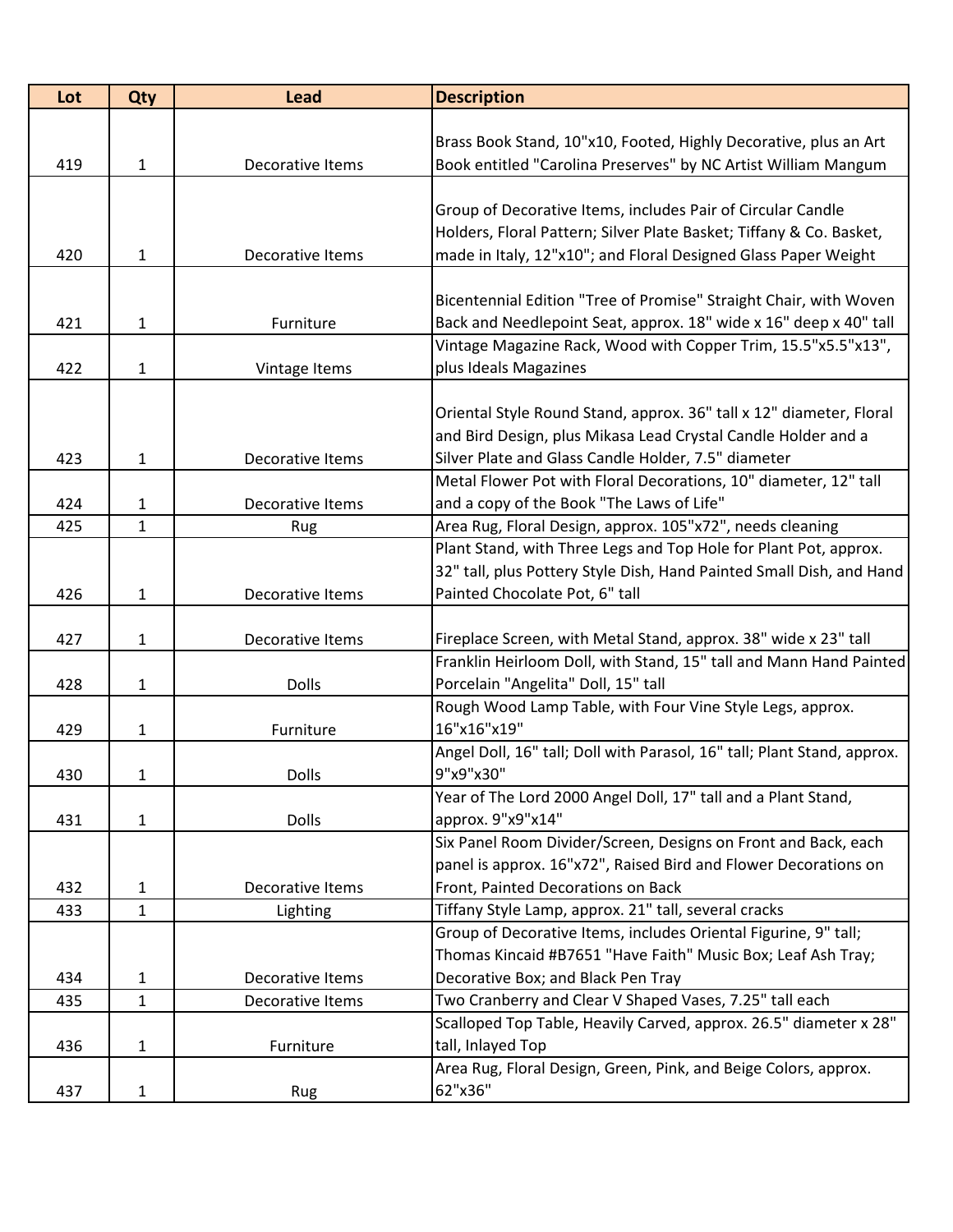| Lot | Qty               | <b>Lead</b>             | <b>Description</b>                                                                                                                 |
|-----|-------------------|-------------------------|------------------------------------------------------------------------------------------------------------------------------------|
|     |                   |                         |                                                                                                                                    |
| 438 | 1                 | Decorative Items        | Oriental Style Bowl and an Etched and Blown Glass Footed Bowl                                                                      |
|     |                   |                         | Boy and Girl Figurines, Boy and Girl, approx. 11" tall x 10" wide                                                                  |
| 439 | 1                 | Decorative Items        | each                                                                                                                               |
|     |                   |                         |                                                                                                                                    |
| 440 | 1                 | Decorative Items        | Wicker and Vine Handled Basket, approx. 17" diameter x 18" tall                                                                    |
|     |                   |                         |                                                                                                                                    |
| 441 | $\mathbf{1}$      | Decorative Items        | Pair of Lady and Gentleman Victorian Figurines, Painted, 15" tall<br>Blown Glass Blooming Flower on Stem, 19" tall, plus an Etched |
|     |                   |                         | Glass Bud Vase, 13" tall                                                                                                           |
| 442 | 1                 | Decorative Items        | Shirley Temple Doll on Stand, 16" tall, Shirley Temple's Favorite                                                                  |
| 443 |                   |                         | Poems Book                                                                                                                         |
|     | $\mathbf{1}$      | Decorative Items        |                                                                                                                                    |
|     |                   |                         | Danbury Mint Shirley Temple Tea Pot, 10"x7.5" and Sugar and                                                                        |
| 444 | $\mathbf{1}$      | Decorative Items        | <b>Creamer Set</b>                                                                                                                 |
| 445 | $\mathbf{1}$      | Decorative Items        | Two Glass Bells, 8" tall and 6.5" tall, plus a Wine Decanter, 12" tall                                                             |
|     |                   |                         | Three Glass Vases, 12", 12", and 10" tall each, plus Covered Candy                                                                 |
| 446 | $\mathbf{1}$      | Decorative Items        | Dish with Silver Plate Decoration                                                                                                  |
|     |                   |                         |                                                                                                                                    |
|     |                   |                         | Group of Decorative Items, includes Letter Opener, Glass Decanter                                                                  |
| 447 | $\mathbf{1}$      | Decorative Items        |                                                                                                                                    |
|     |                   |                         | Stopper, Crystal Knife Rest, 6" Covered Dish, 7" Candy Dish<br>Pressed Glass Cordial Decanter with Stopper, 10" tall and Six       |
| 448 | $\mathbf{1}$      |                         | Pressed Glass Cordial Glasses, 3" tall each,                                                                                       |
|     |                   | Beverageware            | Vintage Glass Footed Bowl, 9" diameter x 4" tall, Scalloped Top,                                                                   |
| 449 | 1                 | Vintage Items           | <b>Blue and Clear Glass</b>                                                                                                        |
|     |                   |                         | Green and White Swirl Glass Water Pitcher, 9" tall with Four                                                                       |
| 450 | $\mathbf{1}$      | Decorative Items        | Glasses, 4" tall, Green and White Swirl Glass                                                                                      |
|     |                   |                         |                                                                                                                                    |
|     |                   |                         | Wedgwood Meredith College Plate, 11" diameter, Signed Isabella                                                                     |
|     |                   |                         | Poteat; Hand Painted Tracy Porter Vase; "Flowers of the First Lady                                                                 |
|     |                   |                         | Mary Todd Lincoln Red Rose" Decorative Plate, 8.5" diameter; and                                                                   |
| 451 |                   | Decorative Items        | Two Hand Blown Purple Glass Vases                                                                                                  |
| 452 | 1<br>$\mathbf{1}$ | Decorative Items        | "The Gospel According to Luke" Figurine, 13" tall                                                                                  |
| 453 | $\mathbf{1}$      | <b>Tom Clark Gnomes</b> | Tom Clark "Matthew" Gnome, #84, 1995, 11" tall                                                                                     |
|     |                   |                         |                                                                                                                                    |
|     |                   |                         | Tom Clark "Eleanor and Virginia Dare" Gnomes, #90, 12" tall and                                                                    |
|     |                   | <b>Tom Clark Gnomes</b> | Tom Clark "Aunt Jewel" Gnome, 1988, Signed, 9.5" tall                                                                              |
| 454 | $\mathbf{1}$      |                         |                                                                                                                                    |
|     |                   |                         | Tom Clark "Rachel" Gnome, 1985, 8.5" tall; Tom Clark "Bright                                                                       |
| 455 | $\mathbf{1}$      | <b>Tom Clark Gnomes</b> | Beautiful" Gnome, 7" tall; and "Teacher" Figurine, 5" tall x 6" wide                                                               |
|     |                   |                         | Tom Clark "Florence" Gnome, 1986, 8" tall and Tom Clark "Mabel",                                                                   |
| 456 | 1                 | <b>Tom Clark Gnomes</b> | #83, 1984, 8" tall                                                                                                                 |
| 457 | 1                 | <b>Tom Clark Gnomes</b> | Tom Clark "Y2K" Gnome, #21 and other Gnomes                                                                                        |
| 458 | $\mathbf{1}$      | Beverageware            | Six 5.5" tall Cordial Glasses, Blue with Gold Decoration                                                                           |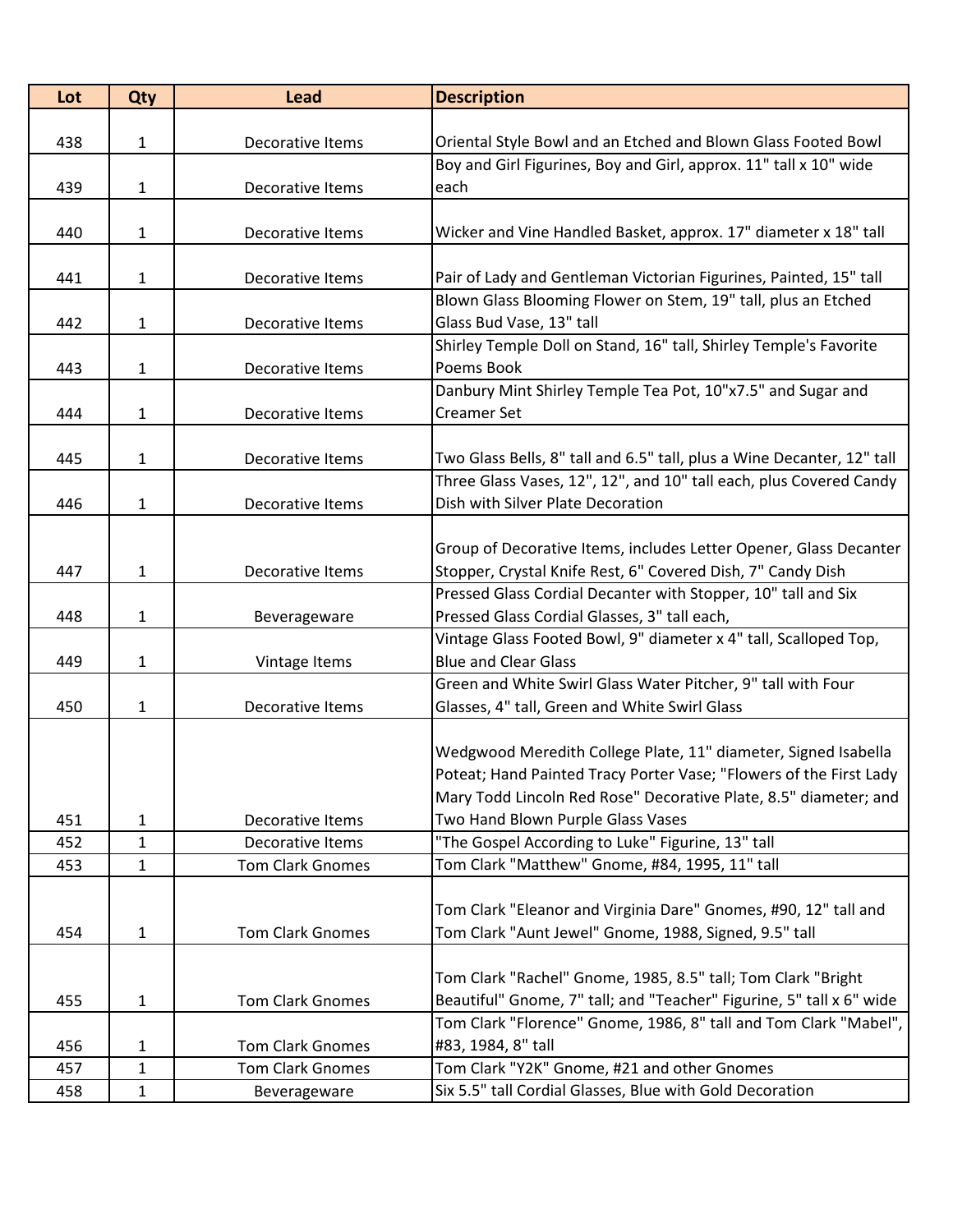| Lot | Qty          | <b>Lead</b>                   | <b>Description</b>                                                                                 |
|-----|--------------|-------------------------------|----------------------------------------------------------------------------------------------------|
|     |              |                               |                                                                                                    |
| 459 | $\mathbf{1}$ | Decorative Items              | Two Carnival Glass Dishes, both 9" each, with Brass Plate Stand                                    |
|     |              |                               | Tea Pot, Pink and White, by J. Willifred, made in The Philippines                                  |
| 460 | $\mathbf{1}$ | Decorative Items              | and Six Miniature Tea Pots                                                                         |
|     |              |                               | Six Small Tea Pots, signed individually on bottom Chinese,                                         |
| 461 | 1            | Decorative Items              | Mennecy, Bow, Kyoto, Meissen, Tournay                                                              |
|     |              |                               |                                                                                                    |
|     |              |                               | Blue Glass Grouping, includes 7" Scalloped Edge Bowl, 6"x9" Oval                                   |
| 462 | 1            | Decorative Items              | Type Leaf Bowl, 3" Bud Holder, and 9" Hobnail Plate                                                |
|     |              |                               | Pressed Glass 11" Pitcher with Handle and Silver Plate Spout and                                   |
| 463 | $\mathbf{1}$ | Decorative Items              | an Ice Bucket with Three Handles and Silver Plate Rim, 7.5" tall                                   |
|     |              |                               | Tom Clark "Friday" Gnome, 6.5" tall; Tom Clark "Bride and Groom",                                  |
| 464 | 1            | <b>Tom Clark Gnomes</b>       | #87, 5" tall; and other small gnomes                                                               |
|     |              |                               | Tom Clark "Cairn" Gnome, 1988; Tom Clark "Walt" 1983, 4.5" tall;                                   |
|     |              |                               | Tom Clark "Johnny" Gnome, #32; and Tom Clark "Beethoven"                                           |
| 465 | $\mathbf{1}$ | <b>Tom Clark Gnomes</b>       | Gnome, #39, 6" tall                                                                                |
|     |              |                               | Tom Clark "Fiddler" Gnome, 7.5" tall and Tom Clark "Caroline"                                      |
| 466 | 1            | <b>Tom Clark Gnomes</b>       | Gnome", #41, 7.75" tall                                                                            |
|     |              |                               | Tom Clark "Angelyn", 1990, 8" tall and Tom Clark "The Holy                                         |
| 467 | $\mathbf{1}$ | Tom Clark Gnomes              | Family", #30, 7" tall x 4.5" wide                                                                  |
|     |              |                               | Group of Glass Items, includes Two Champagne Glasses, Two Wine                                     |
| 468 | $\mathbf{1}$ | <b>Glass Decorative Items</b> | Glasses, and Glass Bud Vases, 7" to 10" tall                                                       |
|     |              |                               |                                                                                                    |
| 469 | 1            | <b>Glass Decorative Items</b> | Pressed Glass Vase, 10.5" tall; Wine Carafe, 9" tall, and Glass Vase,                              |
|     |              |                               | Glass Decorative Items, Etched and Cut Glass Vase, 10" tall, Pair of                               |
| 470 | 1            | <b>Glass Decorative Items</b> | Glass Birds, and Vase                                                                              |
|     |              |                               |                                                                                                    |
|     |              |                               | Etched Glass with Sterling Silver (appears to be) Bottom Bud Vase,                                 |
| 471 | 1            | <b>Glass Decorative Items</b> | Etched and Sterling Bottom Bud Vase, 10" tall, etc.                                                |
|     |              |                               |                                                                                                    |
|     |              |                               | Glass Bud Vase, 10" tall, with Silver Rim; Pair of Etched Bud Vases,                               |
|     |              |                               | 7" tall; Glass Bud Vase, 6" tall, Pressed Glass Bud Vase, 7" tall, and                             |
| 472 | $\mathbf{1}$ | <b>Glass Decorative Items</b> | Blown Glass (appears to be) Bud Vase, 11"                                                          |
|     |              | <b>Glass Decorative Items</b> | Pair of Etched and Pressed Compotes, 9" tall with 6" stem, and a<br>Footed Candy Dish, 7" diameter |
| 473 | 1            |                               | Blue Glass Group, includes Blue Glass Footed Bowl, 9.5" diameter;                                  |
|     |              |                               | Scalloped and Footed Bowl, 8" diameter; and a Hobnail Dish, 9"                                     |
| 474 | 1            | <b>Glass Decorative Items</b> | diameter                                                                                           |
|     |              |                               |                                                                                                    |
|     |              |                               | David Winter Cottages, includes "Fisherman's Wharf", "Shirehall",                                  |
| 475 | $\mathbf{1}$ | David Winter Cottages         | "The House of the Master Mason", and "Star Point Lighthouse"                                       |
|     |              |                               | David Winter Cottages, includes "The Chapel", "The Schoolhouse",                                   |
|     |              |                               | "Tollkeeper's Cottage", "Suffolk House", and "The                                                  |
| 476 | 1            | David Winter Cottages         | Neuschwanstein" plus a David Winter Book                                                           |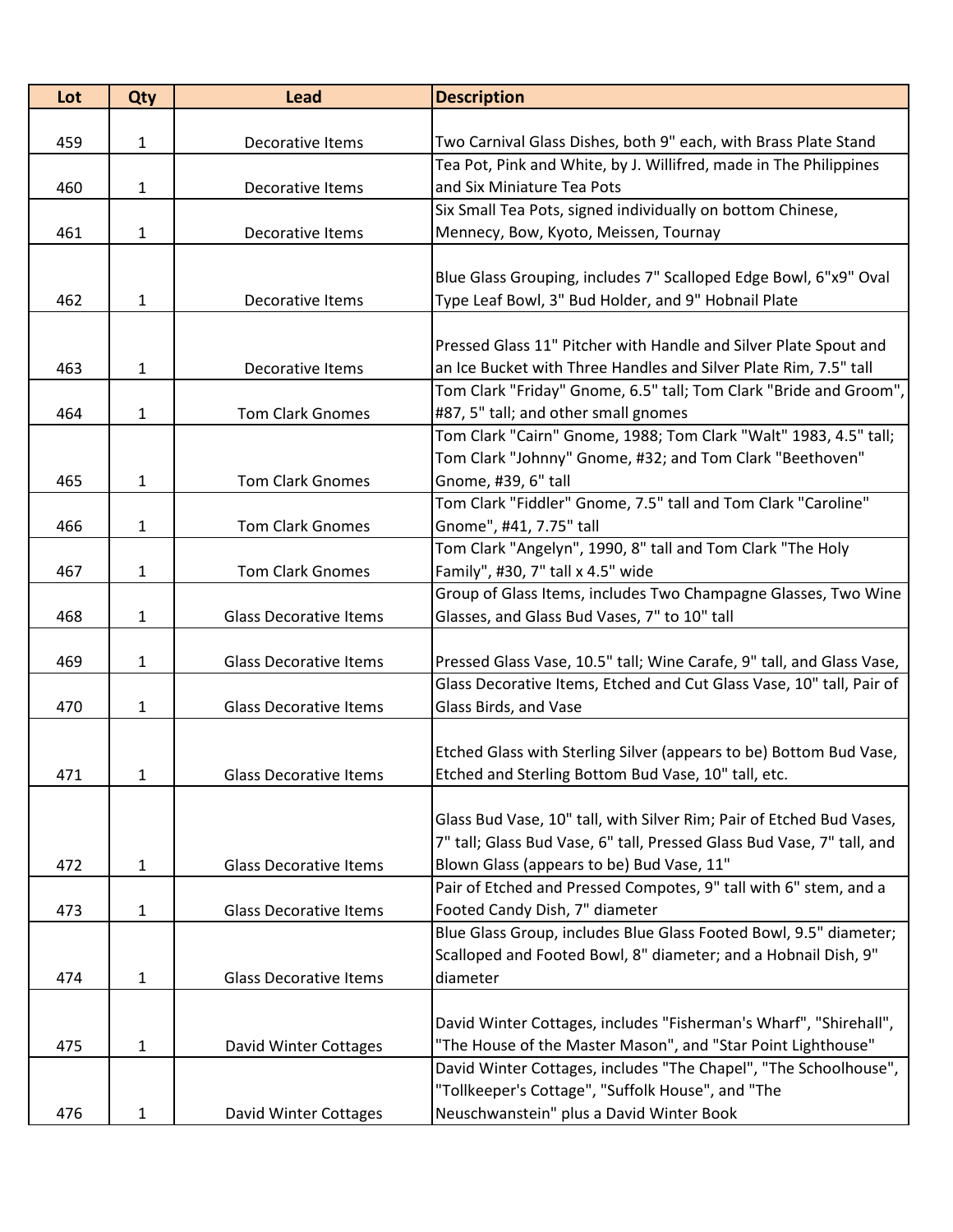| Lot | Qty          | <b>Lead</b>                 | <b>Description</b>                                                                         |
|-----|--------------|-----------------------------|--------------------------------------------------------------------------------------------|
| 477 | 1            | <b>Carnival Glass Items</b> | Carnival Glass Bowls, 7" to 10", Colorful, plus Brass Stand                                |
|     |              |                             |                                                                                            |
| 478 | $\mathbf{1}$ | Collectibles                | Two Pocket Watch Easels and a Brass Time Dial, 4" diameter                                 |
|     |              |                             | Group of Silver Plate Items, includes Bud Vases, Flower Vase,                              |
| 479 | $\mathbf{1}$ |                             | ter, Silver Plate, and Stainless Steel It Pewter Jefferson Cup, and a Stainless Steel Bell |
| 480 | 1            | <b>Tom Clark Gnomes</b>     | Tom Clark "Mark" Gnome, #78, 1976, 12" tall                                                |
| 481 | $\mathbf{1}$ | <b>Tom Clark Gnomes</b>     | Tom Clark "John" Gnome, #89, 10" tall                                                      |
|     |              |                             | Tom Clark "Elaine" Gnome, #75, 9" tall and Tom Clark Lady with                             |
| 482 | $\mathbf{1}$ | <b>Tom Clark Gnomes</b>     | Apples Gnome, 9" tall                                                                      |
|     |              |                             | Tom Clark "Leah" Gnome, 1986, 9" tall and Tom Clark Limited                                |
| 483 | $\mathbf{1}$ | Tom Clark Gnomes            | Edition "Miss Mary" Gnome, 11" tall                                                        |
|     |              |                             | Tom Clark "Mattie" Gnome, 8" tall and Tom Clark "Tooth Fairy"                              |
| 484 | $\mathbf{1}$ | <b>Tom Clark Gnomes</b>     | Gnome, 1985, 8.5" tall                                                                     |
|     |              |                             |                                                                                            |
|     |              |                             | Tom Clark "Molly" Gnome, 7" tall; Tom Clark "Dee-Lovely" Gnome,                            |
| 485 | 1            | <b>Tom Clark Gnomes</b>     | 1987, 8" tall; and Tom Clark "Flora" Gnome, #21, 6" tall                                   |
| 486 | 1            | <b>Pottery Figurines</b>    | Hand Painted Pottery Nativity Scene Figurines                                              |
| 487 | 1            | Vintage Furniture           | Vintage Cane Bottom Side Chair                                                             |
| 488 | 1            | Decorative Items            | Artificial Pink Dogwood Tree, approx. 6' tall                                              |
| 489 | $\mathbf{1}$ | Decorative Items            | Group of Candles and Flower Vase                                                           |
| 490 | $\mathbf{1}$ | Decorative Items            | <b>Assorted Vases and Corn Holders</b>                                                     |
|     |              |                             |                                                                                            |
| 491 | 1            | <b>Dishes</b>               | Set of Glass Dessert or Salad Plates and a Glass Vegetable Bowl                            |
| 492 | $\mathbf{1}$ | Glasses                     | <b>Miscellaneous Punch Glasses</b>                                                         |
| 493 | 1            | Glasses                     | Set of Six Wine Glasses                                                                    |
| 494 | $\mathbf{1}$ | Glasses                     | Group of Wine/Champagne Glasses                                                            |
| 495 | 1            | Glasses                     | Eight Pink Stemmed Water or Tea Glasses                                                    |
|     |              |                             |                                                                                            |
|     |              |                             | Royal Cauldon Bristol Ironstone Decorative Dessert or Salad Plates,                        |
| 496 | 1            | Decorative Items            | made in England, various birds design, approx. 8                                           |
|     |              |                             | American Golden Heritage Tableware, appears to be full eight                               |
| 497 | $\mathbf{1}$ | Tableware                   | place setting                                                                              |
|     |              |                             |                                                                                            |
| 498 | 1            | Decorative Items            | Group of Decorative Pieces, includes Glass Angel, Coasters, etc.                           |
| 499 | 1            | Lighting                    | Decorative Ceramic Type Lamp with Praying Lady, works                                      |
| 500 | 1            | Glasses                     | Set of Four Pewter with Glass Bottom Mugs                                                  |
| 501 | 1            | Decorative Items            | Decorative Angel, approx. 24" tall                                                         |
| 502 | 1            | Glassware                   | <b>Group of Miscellaneous Glassware</b>                                                    |
| 503 | $\mathbf{1}$ | Decorative Items            | Child in Swing Decorative Lamp, works                                                      |
| 504 | 1            | Decorative Items            | Two Ceramic Wash Maids with Candelabras                                                    |
| 505 | 1            | Mirror                      | Mirror, with Wood Frame Painted Gold, approx. 29"x43"                                      |
| 506 | 1            | Flatware                    | Large Drawer of Stainless Steel Flatware, unknown count                                    |
| 507 | $\mathbf{1}$ | Linens                      | Two Drawers of Table Runners, includes Seasonal Items                                      |
| 508 | 1            | Glassware                   | Stemmed Glassware (on right top shelf adjacent to buffet)                                  |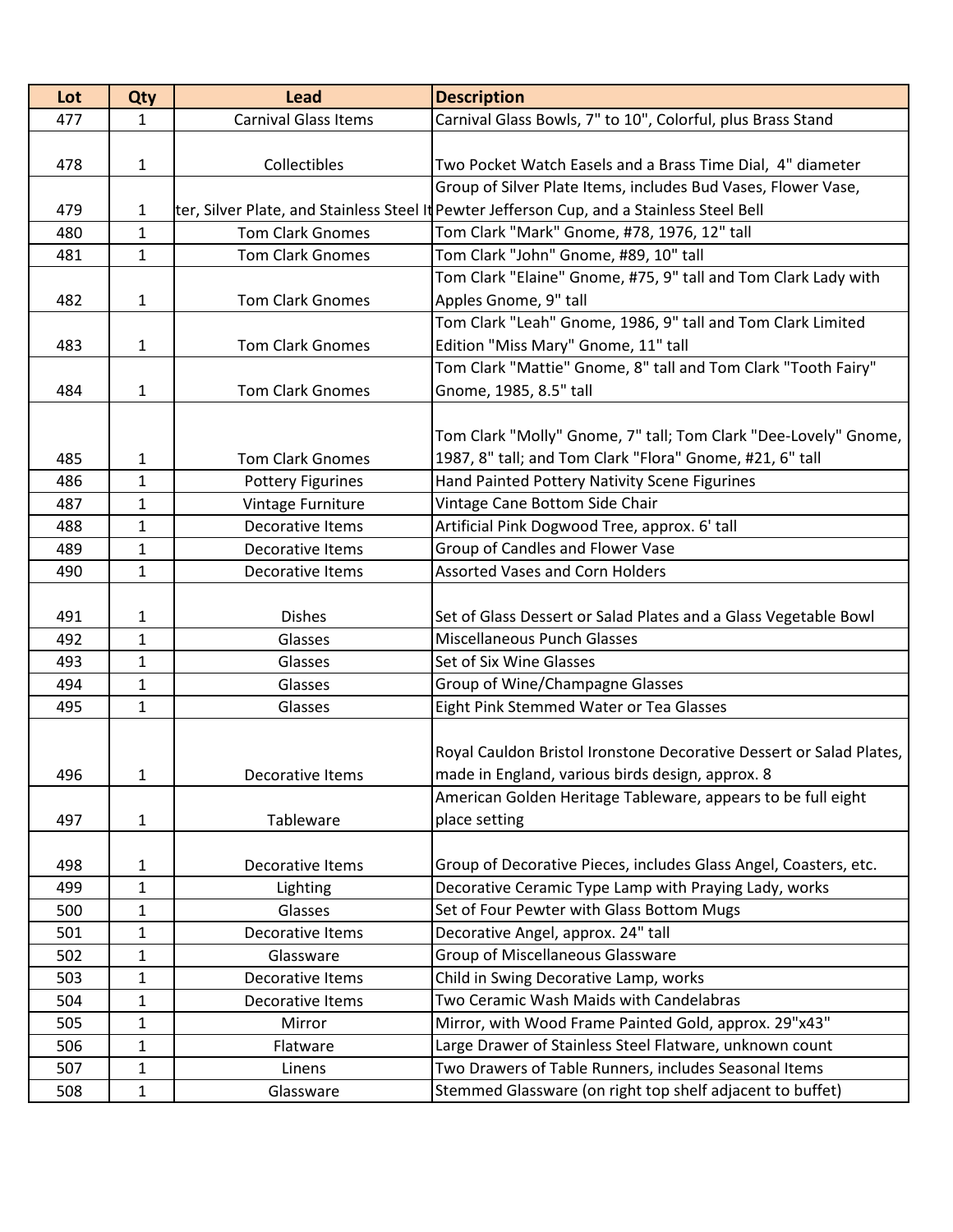| Lot | Qty          | <b>Lead</b>                  | <b>Description</b>                                                 |
|-----|--------------|------------------------------|--------------------------------------------------------------------|
|     |              |                              |                                                                    |
| 509 | 1            | Glassware                    | Miscellaneous Glassware (on middle shelf adjacent to buffet)       |
|     |              |                              |                                                                    |
|     |              |                              | Eight Goblets, marked Wm. Rogers 395 and Salt and Pepper Shaker    |
| 510 | 1            | <b>Sterling Silver Items</b> | Set, possibly silver (on bottom shelf adjacent to buffet)          |
|     |              |                              | Right Hand Drawer with Multiple Serving Pieces and Tableware,      |
| 511 | 1            | Servingware                  | some Sterling and some Silver Plate                                |
| 512 | $\mathbf{1}$ | Servingware                  | <b>Punch Cups and Glass Serving Dishes</b>                         |
| 513 | 1            | Servingware                  | Milk Glass Style Punch Cups and Serving Dishes                     |
| 514 | $\mathbf{1}$ | Servingware                  | Miscellaneous Dessert Platters and Plates                          |
|     |              |                              | Contents Only of Rolling Butler/Tea Cart, includes Candelabras,    |
| 515 | 1            | Decorative Items             | Doll, etc.; Please Note: cart not included                         |
| 516 | $\mathbf{1}$ | Furniture                    | Rolling Butler/Tea Cart                                            |
| 517 | $\mathbf{1}$ | <b>Dishes</b>                | Group of Green Dinner Plates, made in Portugal                     |
|     |              |                              | Set of Decorative Fruit Inspired Plates, stamped "Fruit Dujour" by |
| 518 | 1            | Decorative Items             | Shafford                                                           |
|     |              |                              |                                                                    |
| 519 | 1            | Decorative Items             | Set of Miscellaneous Decorative Plates, marked Bavaria on back     |
|     |              |                              | Set of Mikasa Garden Club "Early Spring" Stoneware, possibly a     |
| 520 | 1            | Mikasa                       | complete eight place setting                                       |
|     |              |                              | Large Group of Glass Serving Pieces, includes Vegetable Serving    |
| 521 | $\mathbf{1}$ | <b>Glass Items</b>           | <b>Platters and Vases</b>                                          |
| 522 | $\mathbf{1}$ | <b>Table Pad</b>             | Table Pad for Dining Table, approx. 6' long                        |
| 523 | 1            | Vintage Linens               | Large Group of Miscellaneous Vintage Table Linens                  |
|     |              |                              | Noritake China Salad Plates, 10 + and Eight Lenox Dinner Plates,   |
| 524 | 1            | Noritake and Lenox Items     | English Rose Pattern, 8 Plates                                     |
| 525 | $\mathbf{1}$ | Servingware                  | Miscellaneous Serving Platters and Plates                          |
| 526 | 1            | Miscellaneous Items          | Coasters, Ribbon, Napkin Rings, etc.                               |
| 527 | $\mathbf{1}$ | <b>Cheese Plate</b>          | Cheese Plate with Cover and Decorative Plates and Dishes           |
| 528 | $\mathbf{1}$ | Decorative Items             | Decorative Plates and Dishes                                       |
| 529 | $\mathbf{1}$ | <b>Glass and Brass Items</b> | Glass and Brass Candlesticks and Glass Pitchers                    |
| 530 | $\mathbf{1}$ | Vintage Items                | Highly Decorative Vintage Cream and Sugar Dishes                   |
| 531 | $\mathbf{1}$ | <b>Dishes</b>                | Wunsiedel Saucers and Dessert Plates, six of each                  |
|     |              |                              |                                                                    |
| 532 | 1            | Servingware                  | Large Assortment of Vegetable Servers with Lids, various patterns  |
|     |              |                              |                                                                    |
| 533 | $\mathbf{1}$ | Servingware                  | Vase, Cream and Sugar Dishes, Salt and Pepper Shakers, etc.        |
|     |              |                              | China Dishes from Bavaria Germany, "The Dundee", 7703, appears     |
| 534 | $\mathbf{1}$ | China                        | to be Twelve Place Setting with Serving Platter                    |
| 535 | $\mathbf{1}$ | China                        | Set of China Salad Plates, Furntvale England, approx. 10           |
|     |              |                              |                                                                    |
| 536 | 1            | China                        | Assorted Pieces of "Pearl Ivory" China by Limoges China Company    |
| 537 | $\mathbf{1}$ | Miscellaneous Items          | Flower Vases and Vintage Ash Trays                                 |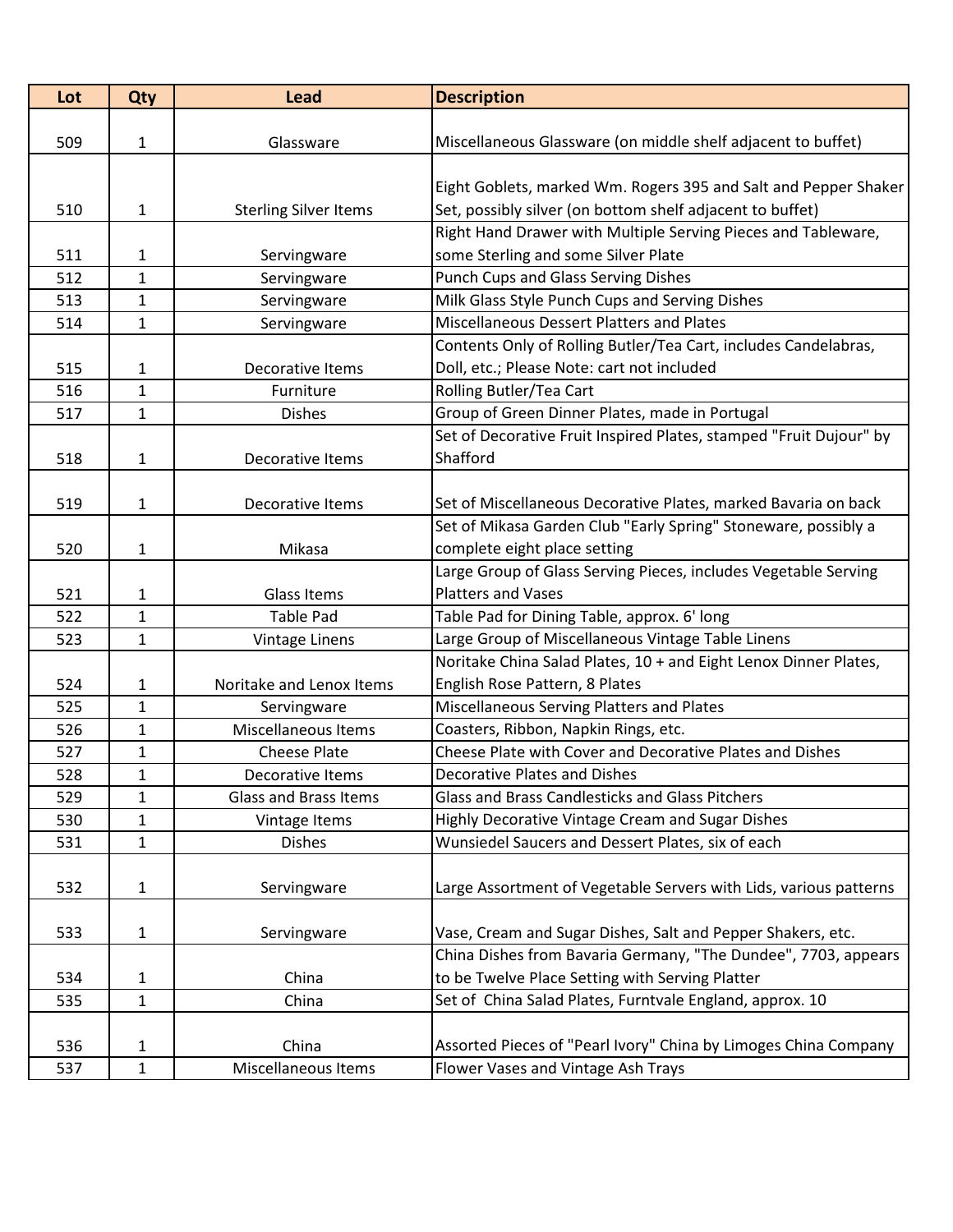| Lot | Qty            | <b>Lead</b>                  | <b>Description</b>                                                  |
|-----|----------------|------------------------------|---------------------------------------------------------------------|
|     |                |                              |                                                                     |
|     |                |                              | Decorative Glass Center Piece, Pink and White Glass, with Two       |
| 538 | $\mathbf{1}$   | Decorative Items             | Glass Hanging Baskets, Copper Mirrored Stand, Nice Condition        |
|     |                |                              |                                                                     |
|     |                |                              | Webster Wilcox Creamer and Sugar Dish, Coffee Pitcher, Tea          |
| 539 | 1              | <b>Sterling Silver Items</b> | Pitcher, and Serving Platter, appears to be Sterling Silver         |
| 540 | $\mathbf{1}$   | Silver and Copper Items      | Silver on Copper Coffee Pot and Vegetable Server                    |
| 541 | $\mathbf{1}$   | Silver Plate Items           | Miscellaneous Silver Plate Serving Pieces, appears to be            |
| 542 | 1              | Servingware                  | Miscellaneous Servingware                                           |
|     |                |                              | Bavarian Porcelain Coffee/Tea Service with Six Cups and Creamer     |
| 543 | 1              | Servingware                  | and Sugar Dish                                                      |
| 544 | $\overline{2}$ | Vintage Furniture            | Bid is times 2! Two Vintage Carved Wood Arm Chairs                  |
|     |                |                              | Vintage Child's High Chair/Doll Chair with Basket Weave Seat and    |
| 545 | 1              | Vintage Furniture            | Doll                                                                |
| 546 | $\mathbf{1}$   | Decorative Items             | Pair of Porcelain Wall Sconces with Candlesticks                    |
|     |                |                              | Matted and Framed Needlepoint Picture, appears to be, approx.       |
| 547 | $\mathbf{1}$   | <b>Wall Art</b>              | 28"x28", Farm Scene with Pond                                       |
| 548 | 1              | Decorative Items             | Gazing Ball, Candle, etc.                                           |
|     |                |                              |                                                                     |
| 549 | $\mathbf{1}$   | Decorative Items             | Water Pitcher, Vase, and Small Porcelain Type Mantel Clock          |
|     |                |                              |                                                                     |
| 550 | 1              | Decorative Items             | Decorative Lamp, with Shade, works, approx. 16" tall x 10" wide     |
| 551 | 1              | Decorative Items             | Pair of Glass Candelabras and Pair of Glass Vases                   |
|     |                |                              |                                                                     |
| 552 | 1              | Decorative Items             | Small Angel Scene with Church, Lighted, possibly Music Box          |
| 553 | $\mathbf{1}$   | Glassware                    | Saki or Spirits Bottle with Six Stemmed Goblets                     |
|     |                |                              | Antique Three Drawer Buffet, approx. 48" wide x 20" deep x 31"      |
|     |                |                              | tall, with Ball and Claw Type Feet; Please Note: contents not       |
| 554 | 1              | Antique Furniture            | included                                                            |
|     |                |                              | Faux Floral Arrangement and Decorative Storage Stool, approx.       |
| 555 | $\mathbf{1}$   | Decorative Items             | 16.5"x11"x10"                                                       |
|     |                |                              |                                                                     |
|     |                |                              | Glass and Copper (possibly) Floral Lamp, Wilted Lily Pattern with   |
|     |                |                              | Pink and White Glass Globes, Six Lights, works, approx. 21" tall,   |
| 556 | 1              | Decorative Items             | Great Shape plus a Decorative Plate, marked Syracuse China          |
|     |                |                              | Wooden Table, with Marble Top (appears to be), Carved Wood,         |
|     |                |                              | approx. 21.5" wide x 15.5" deep x 34" tall; Please Note: contents   |
| 557 | 1              | Furniture                    | not included                                                        |
|     |                |                              | Bid is times 6! One Captain's Dining Chair and Five Dining Chairs;  |
| 558 | 6              | Furniture                    | Please Note: contents not included                                  |
|     |                |                              | Gate Leg Dining, approx. 72" long x 47" wide x 29.5" tall; Please   |
| 559 | $\mathbf{1}$   | Furniture                    | Note: contents not included                                         |
|     |                |                              | Area Rug, approx. 123" long x 97" wide, Floral Design, Green, Pink, |
| 560 | $\mathbf{1}$   | Rug                          | and Purple Colors, needs cleaning                                   |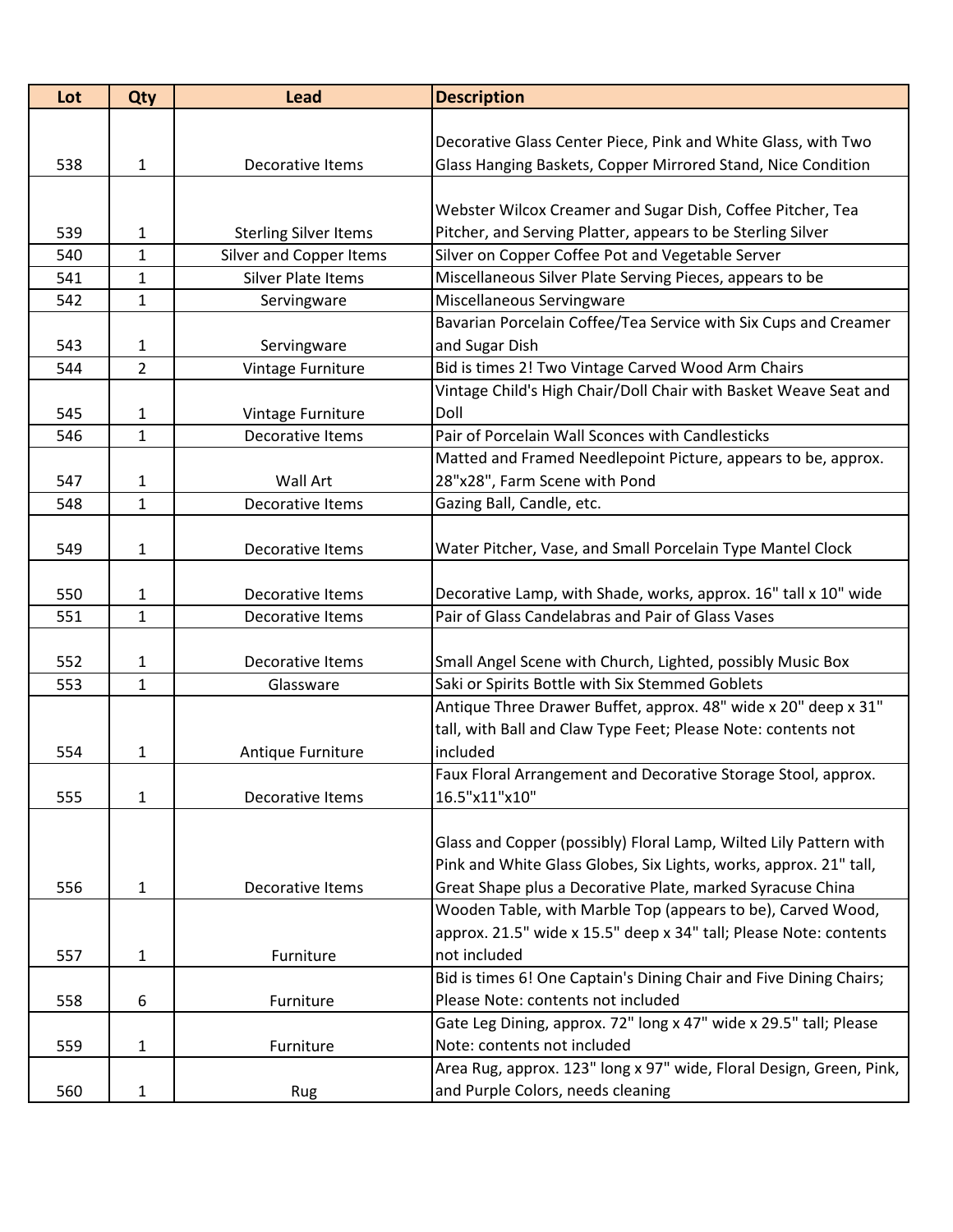| Lot | <b>Qty</b>   | <b>Lead</b>         | <b>Description</b>                                                            |
|-----|--------------|---------------------|-------------------------------------------------------------------------------|
|     |              |                     |                                                                               |
|     |              |                     | Mahogany Buffet, approx. 54" wide x 18" deep x 39" tall, Five                 |
|     |              |                     | Drawers, Four Doors, has keys, Authentic Reproduction by                      |
| 561 | 1            | Furniture           | Craftique; Please Note: contents not included                                 |
|     |              |                     | PVC Wicker Chairs, approx. 28.5"x28"x37", with Side Table, approx.            |
| 562 | $\mathbf{1}$ | Patio Furniture     | 21"x21"x22"                                                                   |
|     |              |                     |                                                                               |
|     |              |                     | PVC Wicker Bench, approx. 49.5" wide x 28" deep x 37", with                   |
| 563 | 1            | Patio Furniture     | Matching Coffee Table, approx. 42"x23"x20", some damage                       |
| 564 | $\mathbf{1}$ | Patio Furniture     | Table with Stone Top (appears to be) and Contents                             |
| 565 | 1            | Patio Furniture     | Group of Miscellaneous Wooden Benches                                         |
| 566 | $\mathbf{1}$ | Garden Items        | <b>Birdhouses and Flower Pot</b>                                              |
|     |              |                     | Miscellaneous Outdoor Decorative Items, includes Birdhouse,                   |
| 567 | 1            | Miscellaneous Items | Lighthouse, and Seashells                                                     |
|     |              |                     | One Sided Picnic Table that converts to Bench, approx. 72" long x             |
| 568 | 1            | Patio Furniture     | 30" wide                                                                      |
| 569 | 1            | Garden Items        | Girl Garden Statue, approx. 25" tall and Wooden Stool                         |
| 570 | 1            | <b>Wall Art</b>     | Wall Art, approx. 36"x32" and other Wall Art Items                            |
|     |              |                     | Concrete (appears to be) Statue Waterfall, approx. 76" tall, 48"              |
| 571 | 1            | Garden Items        | diameter, Pump included, unknown condition                                    |
|     |              |                     | Six Piece Metal Patio Set, includes Table (48" diameter) with Four            |
| 572 | $\mathbf{1}$ | Patio Furniture     | Swiveling Rocking Arm Chairs and a Fire Table                                 |
|     |              |                     | Drop Leaf Table Lamp, approx. 24" wide x 42" deep x 52" tall,                 |
| 573 | 1            | Furniture           | works                                                                         |
|     |              |                     |                                                                               |
|     |              |                     | Boy and Girl Garden Statue, some damage, approx. 15" across x                 |
| 574 | 1            | Garden Items        | 13" deep x 20" tall, and a Wicker Table, approx. 23"x17"x26"                  |
| 575 | $\mathbf{1}$ | Lighting            | Pottery Floor Lamp, approx. 56" tall, unknown condition                       |
|     |              |                     | Fountain on Metal Stand, includes Pump, approx. 31" tall x 13"                |
| 576 | 1            | Garden Items        | wide, unknown condition                                                       |
| 577 | $\mathbf{1}$ | Miscellaneous Items | Churn Like Liquid Dispenser, approx. 8" diameter x 17" tall                   |
|     |              |                     | Decorative Tea Light Wall Hanging Display, approx. 36" tall x 17"<br>diameter |
| 578 | 1            | Decorative Items    | Wooden Wicker Rocking Chair, approx. 25.5" across x 32" deep x                |
| 579 | 1            | Patio Furniture     | 43" tall                                                                      |
| 580 | $\mathbf{1}$ | Decorative Items    | Group of Wind Chimes and Bird Feeders                                         |
| 581 | $\mathbf{1}$ | Decorative Items    | Group of Decorative Hanging Items, some damage                                |
|     |              |                     | Wooden Child's Bench, approx. 25" across x 12" deep x 36" tall,               |
| 582 | 1            | Decorative Items    | with Pair of Cast Rabbits                                                     |
|     |              |                     | Group of Decorative Items, includes Wall Art, Faux Flower                     |
| 583 | $\mathbf{1}$ | Decorative Items    | Arrangement, etc.                                                             |
| 584 | 1            | Decorative Items    | Group of Decorative Hanging Items                                             |
|     |              |                     | Wooden Storage Bench and Home Sweet Home Sign, approx.                        |
| 585 | 1            | Decorative Items    | 32"x7"                                                                        |
| 586 | $\mathbf{1}$ | Decorative Items    | Decorative Vase with Accessories                                              |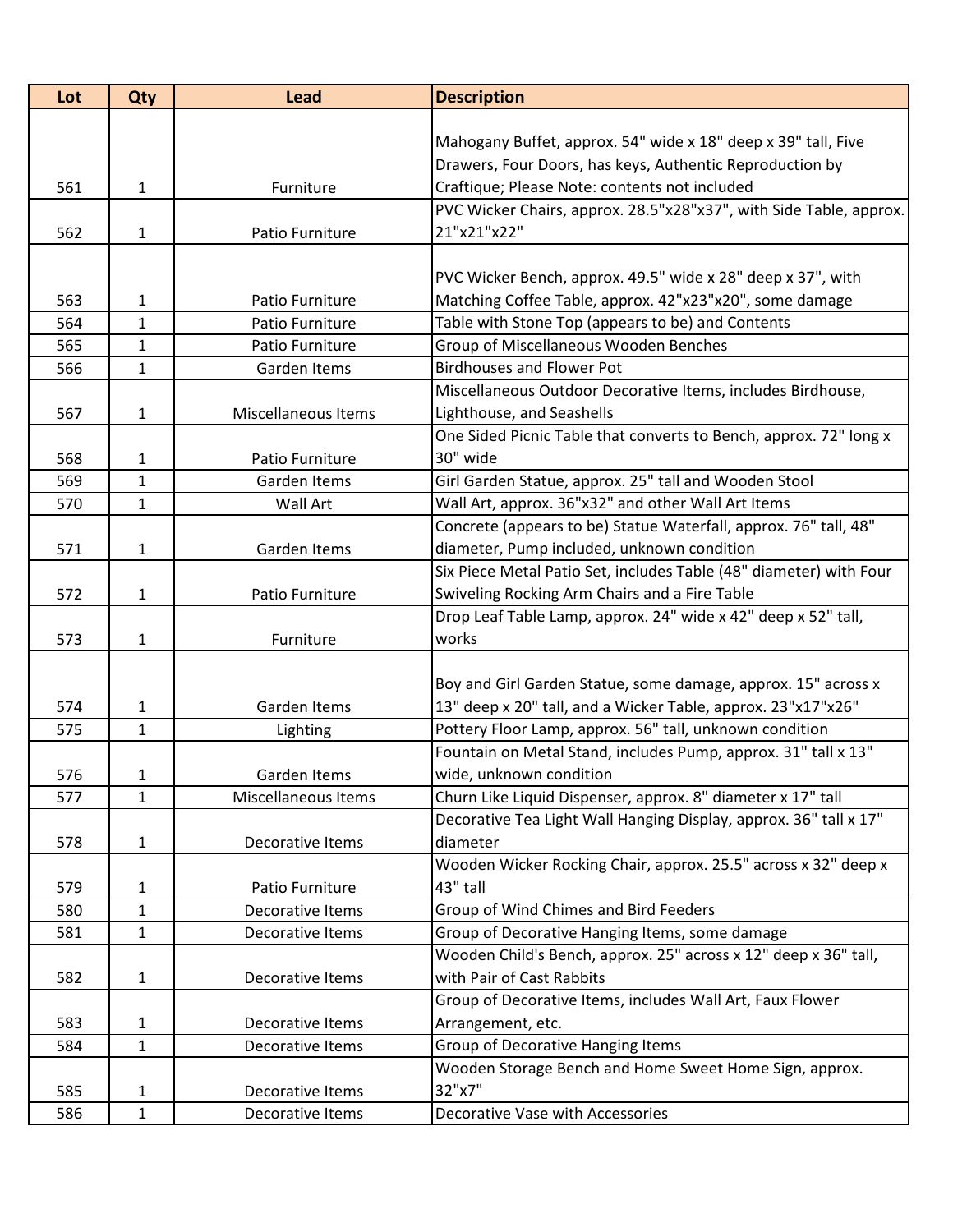| Lot | Qty          | <b>Lead</b>            | <b>Description</b>                                                                         |
|-----|--------------|------------------------|--------------------------------------------------------------------------------------------|
|     |              |                        | Little Girl Garden Statue, approx. 31" tall, Decorative Fish Bowl,                         |
| 587 | 1            | Decorative Items       | approx. 8" tall, and Table                                                                 |
|     |              |                        |                                                                                            |
| 588 | 1            | Coca Cola Thermometer  | Coca Cola Thermometer, 12" diameter and Miscellaneous Plaques                              |
|     |              |                        |                                                                                            |
| 589 | 1            |                        | Group of Miscellaneous Decorative Hanging Items and Vase                                   |
|     |              |                        | Gibson Chest Type Freezer, Model #FH08M5DSFB, works, approx.                               |
| 590 | 1            | Appliance              | 35" wide x 23" deep x 35" tall                                                             |
|     |              |                        | Large Group of Decorative Items, includes Candlestick Holders,                             |
| 591 | $\mathbf{1}$ | Decorative Items       | Artificial Flowers, and Vases<br>Framed "Eggs For Sale" Sign, approx. 16"x20" and a Wooden |
| 592 | $\mathbf{1}$ | Decorative Items       | Coffee Cup Rack with Coffee Cups                                                           |
|     |              |                        | Wicker Plant Stand, approx. 24" tall x 7.5" diameter, with Cookie,                         |
| 593 | 1            | Decorative Items       | Candle, Vase, etc.                                                                         |
|     |              |                        | Metal Side Table, approx. 24"x16"x22.5", with Glass Top (contents                          |
|     |              |                        | not included) and Metal Framed Couch, with Extra Cushions,                                 |
| 594 | $\mathbf{1}$ | Patio Furniture        | approx. 70" wide x 28" deep x 33" tall                                                     |
|     |              |                        | Two Metal Frame Chairs (one is Spring Type Rocker) and a Metal                             |
|     |              |                        | and Glass Top Coffee Table, approx. 36"x16"x17.5", Please Note:                            |
| 595 | 1            | Patio Furniture        | contents not included                                                                      |
| 596 | $\mathbf{1}$ | Decorative Items       | Decorative Items, includes Tea Light Holders                                               |
|     |              |                        |                                                                                            |
|     |              |                        | Decorative What Not Table with Contents, Four Shelves, One Door,                           |
| 597 | 1            | Furniture              | approx. 42" wide x 6" deep x 35.5" tall and Wooden Stool                                   |
|     |              |                        | Wood Top Metal Frame Art Deco Table, approx. 36" diameter and                              |
| 598 | $\mathbf{1}$ | Furniture              | <b>Two Chairs</b>                                                                          |
| 599 | $\mathbf{1}$ | Decorative Items       | Decorative Table Center Piece, approx. 36" tall                                            |
| 600 | 1            | Outdoor Rug            | Outdoor Rug, approx. 128"x94"                                                              |
| 601 | $\mathbf{1}$ | Handbags               | Group of Handbags, various styles, designs, colors                                         |
| 602 | $\mathbf{1}$ | Handbags               | Group of Handbags, various styles, designs, colors                                         |
|     |              |                        | Group of Handbags, various styles, designs, colors, includes a Vera                        |
| 603 | 1            | Handbags               | <b>Bradley</b>                                                                             |
| 604 | $\mathbf{1}$ | Handbags               | Group of Handbags, various styles, designs, colors                                         |
|     |              |                        | Group of Handbags, various styles, designs, colors, includes a Paul                        |
| 605 | 1            | Handbags               | Joseph                                                                                     |
|     |              |                        | Large Group of Fashion Jewelry Bracelets and Necklaces, includes                           |
| 606 | $\mathbf{1}$ | Fashion Jewelry        | various styles, designs, and colors                                                        |
|     |              |                        | Large Group of Fashion Jewelry Earrings, Bracelets, and Necklaces,                         |
| 607 | $\mathbf{1}$ | Fashion Jewelry        | includes various styles, designs, and colors                                               |
|     |              |                        | Large Group of Fashion Jewelry Necklaces, includes various styles,                         |
| 608 | $\mathbf{1}$ | Fashion Jewelry        | designs, and colors                                                                        |
|     |              |                        | Large Group of Fashion Jewelry Necklaces and Earrings, includes                            |
| 609 | $\mathbf{1}$ | Fashion Jewelry        | various styles, designs, and colors                                                        |
|     |              |                        | Large Group of Fashion Jewelry Necklaces and Earrings, includes                            |
| 610 | $\mathbf{1}$ | <b>Fashion Jewelry</b> | various styles, designs, and colors                                                        |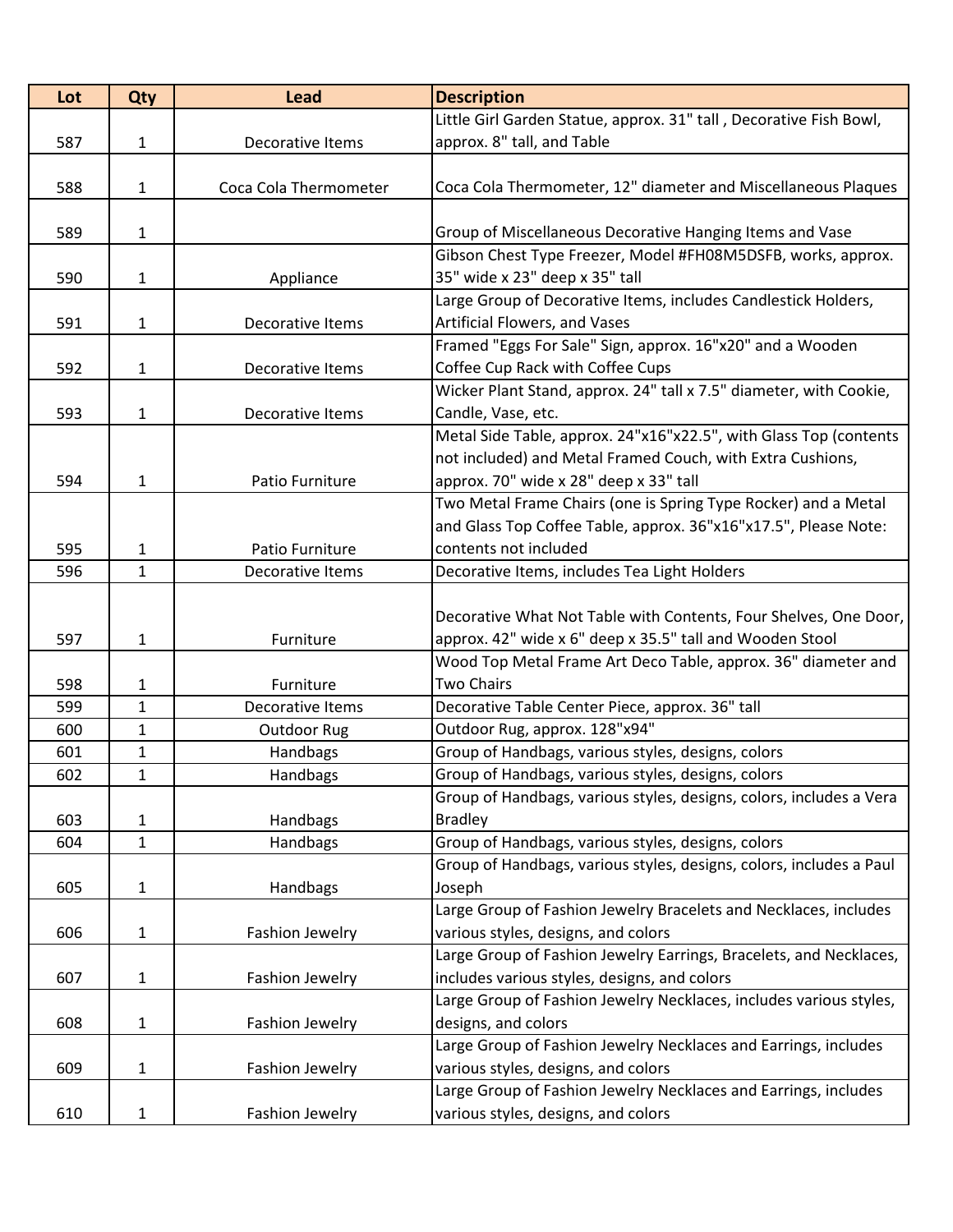| Lot | Qty          | <b>Lead</b>              | <b>Description</b>                                                  |
|-----|--------------|--------------------------|---------------------------------------------------------------------|
|     |              |                          | Large Group of Fashion Jewelry Necklaces and Earrings, includes     |
| 611 | $\mathbf{1}$ | Fashion Jewelry          | various styles, designs, and colors                                 |
|     |              |                          | Large Group of Fashion Jewelry Necklaces, includes various styles,  |
| 612 | $\mathbf{1}$ | Fashion Jewelry          | designs, and colors                                                 |
|     |              |                          | Large Group of Fashion Jewelry Necklaces and Bracelets, includes    |
| 613 | 1            | Fashion Jewelry          | various styles, designs, and colors                                 |
|     |              |                          | Basket of Fashion Jewelry Watches, includes various styles and      |
| 614 | 1            | Fashion Jewelry          | designs                                                             |
|     |              |                          |                                                                     |
|     |              |                          | Group of Fashion Jewelry Necklaces, Bracelets, and Earrings,        |
| 615 | $\mathbf{1}$ | Fashion Jewelry          | mostly orange and red, includes various styles and designs          |
|     |              |                          | Large Group of Fashion Jewelry Earrings, Bracelets, and Necklaces,  |
| 616 | 1            | Fashion Jewelry          | includes various styles, designs, and colors                        |
|     |              |                          | Large Group of Fashion Jewelry Necklaces, Bracelets, and Coat       |
|     |              |                          | Pins, includes various styles, designs, and colors, with Porcelain  |
| 617 | 1            | Fashion Jewelry          | Covered Jewelry Dish                                                |
|     |              |                          | Large Group of Fashion Jewelry Necklaces and Earrings, includes     |
| 618 | 1            | Fashion Jewelry          | various styles, designs, and colors                                 |
|     |              |                          | Large Group of Fashion Jewelry Necklaces, Coat Pins, and Watches,   |
| 619 | 1            | Fashion Jewelry          | includes various styles, designs, and colors                        |
|     |              |                          | Large Group of Fashion Jewelry Necklaces, Coat Pins, and            |
| 620 | 1            | Fashion Jewelry          | Barrettes, includes various styles, designs, and colors             |
|     |              |                          | Large Group of Fashion Jewelry Necklaces and Earrings, includes     |
| 621 | $\mathbf{1}$ | Fashion Jewelry          | various styles, designs, and colors                                 |
|     |              |                          | Large Group of Fashion Jewelry Necklaces Bracelets, Earrings,       |
|     |              |                          | includes various styles, designs, and colors, with a Wooden Jewelry |
| 622 | 1            | Fashion Jewelry          | Box                                                                 |
|     |              |                          |                                                                     |
|     |              |                          | Group of Fashion Jewelry Rings and Fashion Belts, includes various  |
| 623 | 1            | Fashion Jewelry          | styles and designs, with a Clear and Blue Glass Ring Holder         |
|     |              |                          | Group of Fashion Jewelry Earrings and Bracelets, includes various   |
| 624 | 1            | Fashion Jewelry          | styles and designs, with a Wooden Jewelry Box                       |
|     |              |                          | Group of Fashion Jewelry Pins, Earrings, and Bracelets, includes    |
| 625 | $\mathbf{1}$ | <b>Fashion Jewelry</b>   | various styles and designs, with a Jewelry Box                      |
|     |              |                          | Large of Group of Scarves and Belts, various styles, designs, and   |
| 626 | 1            | <b>Scarves and Belts</b> | colors                                                              |
|     |              |                          | Oriental Style Night Stand, approx. 25"x17"x24", Hand Painted       |
|     |              |                          | Front, Brass Pulls, matches Lot #628, Please Note: contents not     |
| 627 | 1            | Furniture                | included                                                            |
|     |              |                          |                                                                     |
|     |              |                          | Oriental Style Dresser with Mirror, approx. 78"x19"x77" (mirror     |
|     |              |                          | height), 12 Drawers, Hand Painted Front, Brass Pulls, matches Lot   |
| 628 | 1            | Furniture                | #627, Please Note: contents not included                            |
|     |              |                          | Ceramic Bedroom Pot, with Lid, Hand Painted and a Lined             |
| 629 | 1            | <b>Bedroom Pots</b>      | Porcelain Bedroom Pot, Blue and White                               |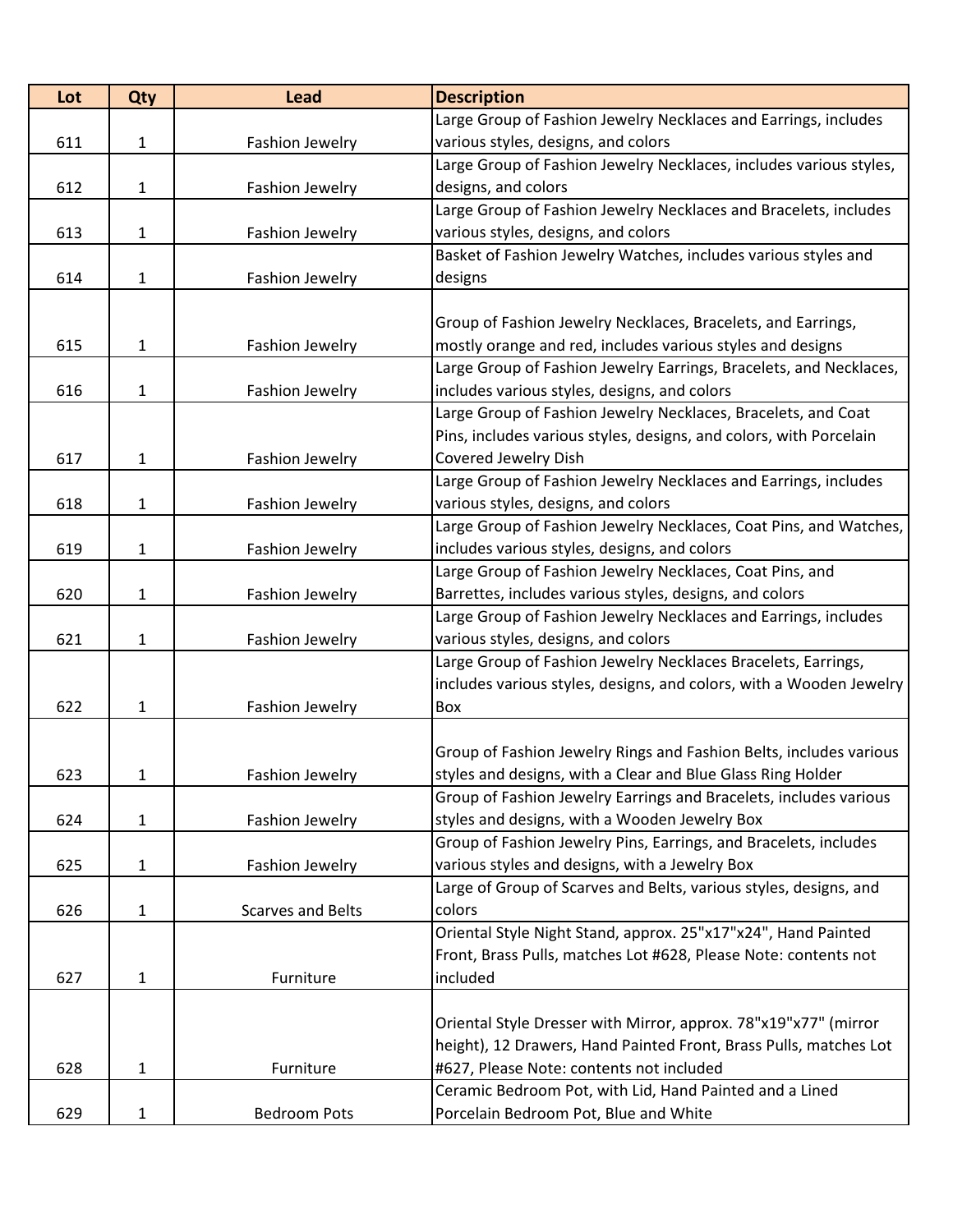| Lot | Qty          | <b>Lead</b>                                                      | <b>Description</b>                                                                            |
|-----|--------------|------------------------------------------------------------------|-----------------------------------------------------------------------------------------------|
|     |              |                                                                  | Magnavox 20" Diagonal TV, with TV Stand (some damage), approx.                                |
| 630 | $\mathbf{1}$ | Electronics                                                      | 26.5"x20"x31", contents included                                                              |
|     |              |                                                                  | Pair of Boudoir Lamps, with Glass Shades, Metal and Marble Bases,                             |
| 631 | 1            | Lighting                                                         | approx. 23" tall, Hand Painted                                                                |
| 632 | $\mathbf{1}$ | Decorative Items                                                 | Pair of Cherub Candlesticks, painted Gold, approx. 28" tall                                   |
|     |              |                                                                  | Electrified Dresser Makeup Mirror, with Two Candle Style Lights,                              |
| 633 | $\mathbf{1}$ | Decorative Items                                                 | approx. 14"8"x12", with Decorative Items                                                      |
|     |              |                                                                  | Two Oriental Style Hand Fans and a Silver Plate Dresser Set,                                  |
| 634 | $\mathbf{1}$ | Decorative Items                                                 | includes Mirror, Brush, and Comb, approx.                                                     |
|     |              |                                                                  |                                                                                               |
|     |              |                                                                  | Lighted Magnolia Blossom Figurine/Lamp; Mary Figurine, approx.                                |
|     |              |                                                                  | 10.5" tall; Delft Cat, approx. 9" tall; Pair of Perfume Bottles with                          |
| 635 | $\mathbf{1}$ | Decorative Items                                                 | Stoppers, approx. 7.5"; and Miniature Boxed Set of Photo Albums                               |
|     |              |                                                                  | Wooden Jewelry Cabinet, approx. 18" wide x 12" deep x 39" tall,                               |
|     |              |                                                                  | Six Drawers, Two Side Cabinets for Necklaces, Hinged Top with                                 |
| 636 | $\mathbf{1}$ | Jewelry Cabinet                                                  | Mirror, Floral Design, Hand Painted                                                           |
|     |              |                                                                  |                                                                                               |
|     |              |                                                                  | Vintage Sewing Baskets, with contents, Two Wooden Purses,                                     |
| 637 | $\mathbf{1}$ | Vintage Items                                                    | Treasure Chest Jewelry Box, and a Wooden Bowl with Lid                                        |
| 638 | $\mathbf{1}$ | Handbags                                                         | Group of Handbags, some vintage                                                               |
|     |              |                                                                  | Large Group of Fashion Jewelry Necklaces and Bracelets, includes                              |
| 639 | $\mathbf{1}$ | Fashion Jewelry                                                  | various styles, designs, and colors                                                           |
|     |              |                                                                  | Large Group of Fashion Jewelry Necklaces, Bracelets, and Pins,                                |
| 640 | 1            | Fashion Jewelry                                                  | includes various styles, designs, and colors                                                  |
|     |              |                                                                  | Basket of Fashion Jewelry Necklaces, includes various styles,                                 |
| 641 | $\mathbf{1}$ | Fashion Jewelry                                                  | designs, and colors                                                                           |
|     |              |                                                                  | Large Group of Fashion Jewelry Necklaces and Bracelets, includes                              |
| 642 | 1            | Fashion Jewelry                                                  | various styles, designs, and colors                                                           |
|     |              |                                                                  |                                                                                               |
|     |              |                                                                  | Large Group of Fashion Jewelry Coat Pins, Earrings, Necklaces, and                            |
| 643 | $\mathbf{1}$ | Fashion Jewelry                                                  | Barrettes, includes various styles, designs, and colors                                       |
|     |              |                                                                  | Large Group of Fashion Jewelry Necklaces and Pins, includes                                   |
| 644 | $\mathbf{1}$ | Fashion Jewelry                                                  | various styles, designs, and colors                                                           |
|     |              |                                                                  | Large Group of Fashion Jewelry Necklaces, Pins, and Earrings,                                 |
| 645 | $\mathbf{1}$ | Fashion Jewelry                                                  | includes various styles, designs, and colors                                                  |
|     |              |                                                                  |                                                                                               |
|     |              |                                                                  | Group of Gorham Sterling Silver Christmas Tree Ornaments, in                                  |
| 646 | $\mathbf{1}$ |                                                                  | Sterling Silver Christmas Ornaments original boxes, includes 1982, 84, 85, 86, 87, 89, and 93 |
|     |              |                                                                  | Group of Gorham Sterling Silver Snowflake Christmas Tree                                      |
|     |              |                                                                  | Ornaments, Limited Annual Editions, in original boxes, includes                               |
| 647 | 1            | Sterling Silver Christmas Ornaments 1972, 74, 75, 76, 77, and 78 |                                                                                               |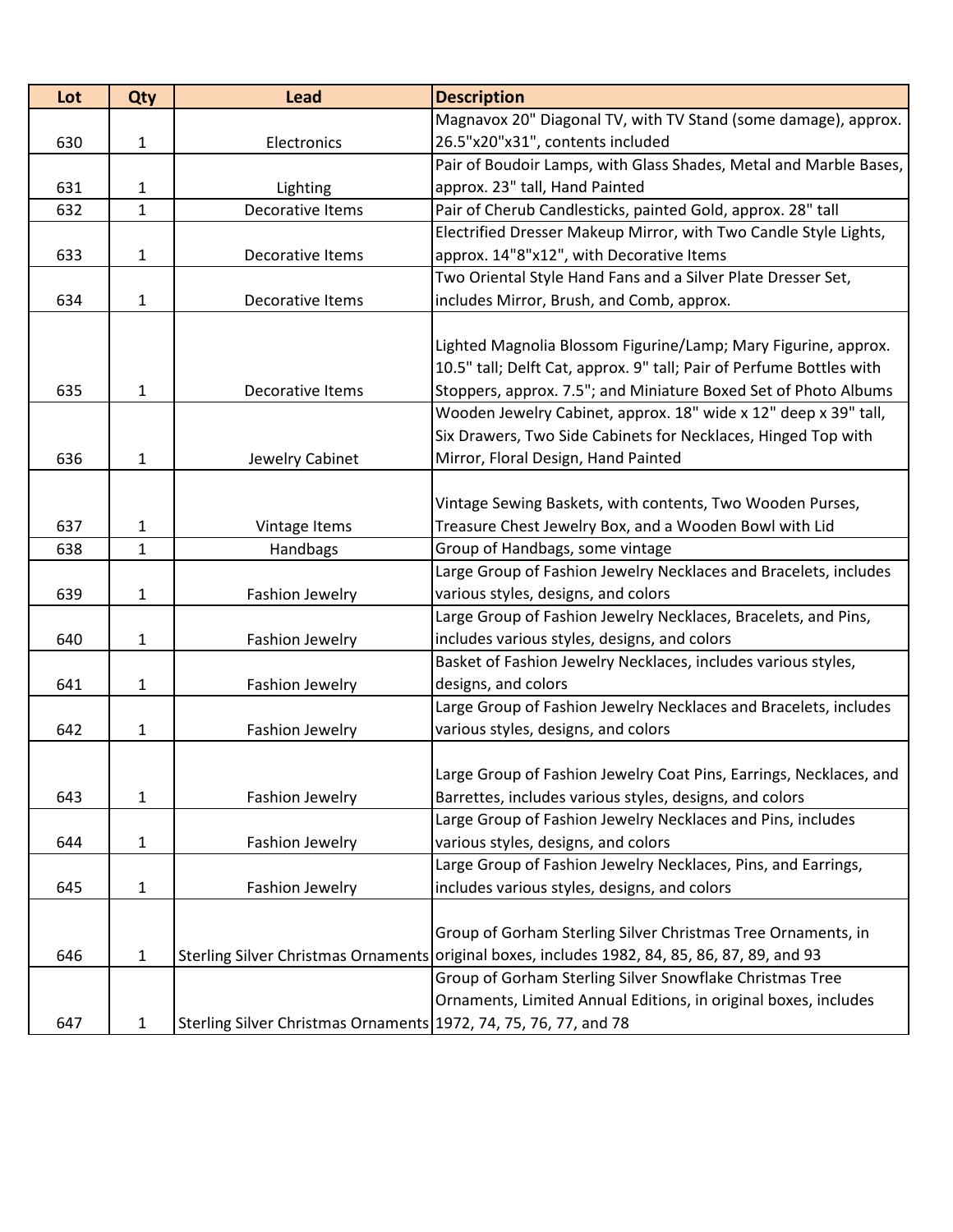| Lot | Qty          | <b>Lead</b>                                                   | <b>Description</b>                                                        |
|-----|--------------|---------------------------------------------------------------|---------------------------------------------------------------------------|
|     |              |                                                               |                                                                           |
|     |              |                                                               | Group of Reed and Barton Sterling Silver Christmas Ornaments,             |
|     |              |                                                               | Limited Editions, includes 1971, 72, 73, 75, 76, and 77, in original      |
|     |              |                                                               | boxes and a Reed and Barton Sterling Silver "Key to My Heart"             |
| 648 | $\mathbf{1}$ |                                                               | Sterling Silver Christmas Ornaments Necklace and Pendant, in original box |
|     |              |                                                               | Group of Reed and Barton Sterling Silver Christmas Crosses                |
|     |              |                                                               | Ornaments, Limited Editions, includes 1978, 79, 81, 82, 86, 87, 89,       |
| 649 | $\mathbf{1}$ | Sterling Silver Christmas Ornaments and 90, in original boxes |                                                                           |
| 650 | 1            | Decorative Items                                              | Two Pottery Pitchers and Four Floral Vases in Basket                      |
|     |              |                                                               |                                                                           |
|     |              |                                                               | Group of Footed Amber Colored Water Glasses with Pitcher, plus            |
| 651 | 1            | Beverageware                                                  | Six Etched Glass Iced Tea Glasses and Two Etched Tumblers                 |
|     |              |                                                               | Eight Ruby Red Footed Water Glasses and Five Green Iced Tea               |
| 652 | 1            | Beverageware                                                  | Glasses                                                                   |
|     |              |                                                               | Group of Margarita Glasses, Footed Water Glasses, Pressed Glass           |
| 653 | 1            | Beverageware                                                  | Juice Glasses, Vintage Tumblers                                           |
|     |              |                                                               | Group of Cartoon Glasses, Pepsi Collector's Series, Warner Bros.;         |
| 654 | 1            | Beverageware                                                  | plus Juice Glasses and Beer Glasses                                       |
|     |              |                                                               | Miscellaneous Group of Beverage Glasses, includes Footed Glasses,         |
| 655 | $\mathbf{1}$ | Beverageware                                                  | Plastic Cocktail Glasses, etc.                                            |
|     |              |                                                               |                                                                           |
|     |              |                                                               | Group of Silver Rimmed Matching Pieces, includes Cocktail Plates,         |
| 656 | $\mathbf{1}$ | <b>Silver Rimmed Pieces</b>                                   | Cocktail Glasses, Dessert Glasses, Water Glasses, and Tall Tumblers       |
|     |              |                                                               | Glass Deviled Egg Plates, Green Small Plate, Chicken Salt and             |
| 657 | 1            | Miscellaneous Items                                           | Pepper Shakers, and Cruet                                                 |
|     |              |                                                               | Four Water Pitcher, Metal and Glass, plus Four Hand Painted               |
| 658 | 1            | Beverageware                                                  | <b>Beverage Glasses</b>                                                   |
| 659 | $\mathbf{1}$ | Electronics                                                   | Lenoxx Sound Radio/CD Player with Miscellaneous CDs                       |
|     |              |                                                               | Group of Candle Holders, includes Lantern Designed, Pedestal              |
| 660 | 1            | Decorative Items                                              | Designed, Votives, and Candlesticks                                       |
|     |              |                                                               | Large Group of Decorative Items, includes Tea Pot, Cookie Jar, Wall       |
| 661 | 1            | Decorative Items                                              | Plaques, Artificial Plant, etc.                                           |
|     |              |                                                               | Group of Miscellaneous Glass Items, includes Napkin Holder, Salt          |
|     |              |                                                               | and Pepper Shakers, Pitcher, etc.; Please note: Sugar Dish has            |
| 662 | 1            | Decorative Items                                              | broken stem                                                               |
|     |              |                                                               | Noritake China Pieces, "Marino" Pattern, Black, White, and Gold,          |
|     |              |                                                               | includes Nine Dinner Plates, Eight Salad Dishes, Eight Bread Plates,      |
|     |              |                                                               | Eight Saucers, Eight Cups, Cream and Sugar Dish, Serving Bowl,            |
|     |              |                                                               | Serving Platter, Salt and Pepper Shaker Set, and Four Black               |
| 663 | $\mathbf{1}$ | Noritake China                                                | <b>Stemmed Glasses</b>                                                    |
|     |              |                                                               | Wicker Breakfast Table, with Oval Glass Top, approx. 36" long x 20"       |
|     |              |                                                               | wide x 30" tall, with Two Wicker Chairs with Upholstered Seats;           |
| 664 | 1            | Furniture                                                     | Please Note: contents not included                                        |
|     |              |                                                               |                                                                           |
| 665 | $\mathbf{1}$ | Kitchen Accessories                                           | Group of Kitchen Accessories, Metal, includes Strainer, Grater            |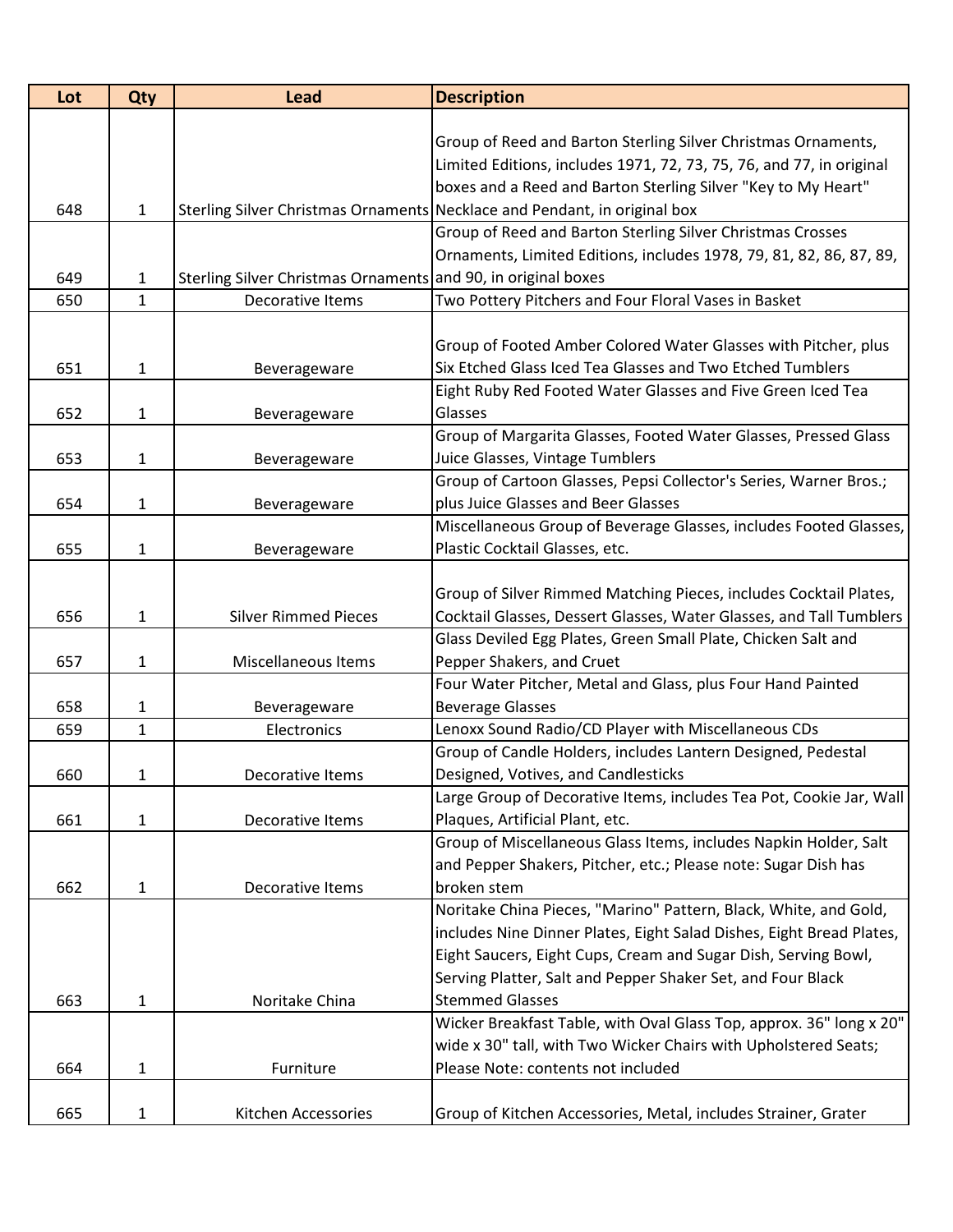| Lot | Qty          | <b>Lead</b>                             | <b>Description</b>                                                  |
|-----|--------------|-----------------------------------------|---------------------------------------------------------------------|
|     |              |                                         | Group of China Pieces, includes Eight Sandwich Plates; Noritake     |
|     |              |                                         | "Alicia" Covered Bowl; Hand Painted Nippon Dish; and a Pottery      |
| 666 | $\mathbf{1}$ | China                                   | <b>Footed Bowl</b>                                                  |
|     |              |                                         | Large Group of Campbell University Items, includes Keurig, Coffee   |
| 667 | 1            | <b>Campbell University Collectibles</b> | Cups, Bells, Camels, Dish Towels, etc.                              |
|     |              |                                         | Group of Decorative Juice Glasses and Pitcher; Designer Coffee      |
|     |              |                                         | Cups, made in Portugal; Hand Painted Juice Glasses; and Assorted    |
| 668 | $\mathbf{1}$ | Beverageware                            | <b>Coffee Cups and Saucers</b>                                      |
|     |              |                                         | Group of Bookends: Chicken and Hen, Country Scene, and              |
| 669 | $\mathbf{1}$ | <b>Bookends</b>                         | Whimsical Cartoon Charters, plus Red Vase                           |
|     |              |                                         | Decorative Items Group, includes Hanging Bird Basket, Wall Art      |
| 670 | $\mathbf{1}$ | Decorative Items                        | Butterfly, Wall Art Angel, Dog Door Stop, etc.                      |
|     |              |                                         |                                                                     |
| 671 | 1            | <b>Dolls</b>                            | Group of Dolls, includes Bride, some Franklin Heirloom Dolls        |
|     |              |                                         | Historic Americana Lighthouse Collection, Electric, includes        |
| 672 | $\mathbf{1}$ | Lighthouses                             | <b>Currituck NC and Bodie Island</b>                                |
|     |              |                                         | Tomato Sugar Dish, Tomato Salt and Pepper Shaker, Our Daily         |
| 673 | $\mathbf{1}$ | Miscellaneous Items                     | Bread Platter, etc.                                                 |
|     |              |                                         | Child's Antique Style Wooden Rocker, with Doll in Red Velvet Outfit |
| 674 | $\mathbf{1}$ | Child's Furniture                       | and Hat                                                             |
|     |              |                                         | Small Wooden Stool, approx. 12" diameter, plus a Decorative         |
| 675 | $\mathbf{1}$ | Decorative Items                        | Hanging Birdhouse                                                   |
|     |              |                                         |                                                                     |
|     |              |                                         | Magazine Rack with Round Top for Lamp, approx. 12" diameter,        |
| 676 | $\mathbf{1}$ | Decorative Items                        | plus a Birdhouse Designed Electric Lamp and Magazines               |
|     |              |                                         | Two Decorative Wall Pieces and Woven Basket with Miscellaneous      |
| 677 | $\mathbf{1}$ | Decorative Items                        | <b>Books and Boxes</b>                                              |
|     |              |                                         | Group of Decorative Items, includes 22"x11" Stained Glass Print     |
| 678 | 1            | Decorative Items                        | and Two Colonial Style Wall Candle Holders                          |
|     |              |                                         | Pair of Vintage Metal and Glass Prism Lamps, with Porcelain         |
| 679 | $\mathbf{1}$ | Lighting                                | Figurines                                                           |
|     |              |                                         | Pair of Wooden Candle/Lamp Stands, approx. 10"x10"x27", Light       |
| 680 | 1            | Furniture                               | Colored Wood, Bowed Legs, Shelf Brace                               |
|     |              |                                         |                                                                     |
| 681 | $\mathbf{1}$ | <b>Table Linens</b>                     | Group of Table Linens, includes Table Runner, Placemats, etc.       |
|     |              |                                         |                                                                     |
|     |              |                                         | Raggedy Ann and Andy Stool, approx. 11.25" diameter x 12.5" tall;   |
|     |              |                                         | Pair of Hand Painted Figurines, from Japan; Three Cherubs, and      |
| 682 | $\mathbf{1}$ | Miscellaneous Items                     | Eight Dinner Plates and Four Coffee Cups                            |
| 683 | $\mathbf{1}$ | Beverageware                            | Twelve Clear Footed Glasses, Berry Design, 6" tall                  |
|     |              |                                         | Set of Vernonware by Metlox, Fruit Design, includes Six Dinner      |
|     |              |                                         | Plates, Ten Saucers, Seven Cups, Four Salad Plates, Three Bowls,    |
|     |              |                                         | Two Serving Dishes, Tea Pot, Sugar and Creamer, Salt and Pepper     |
| 684 | 1            | Vernonware                              | Shaker Set                                                          |